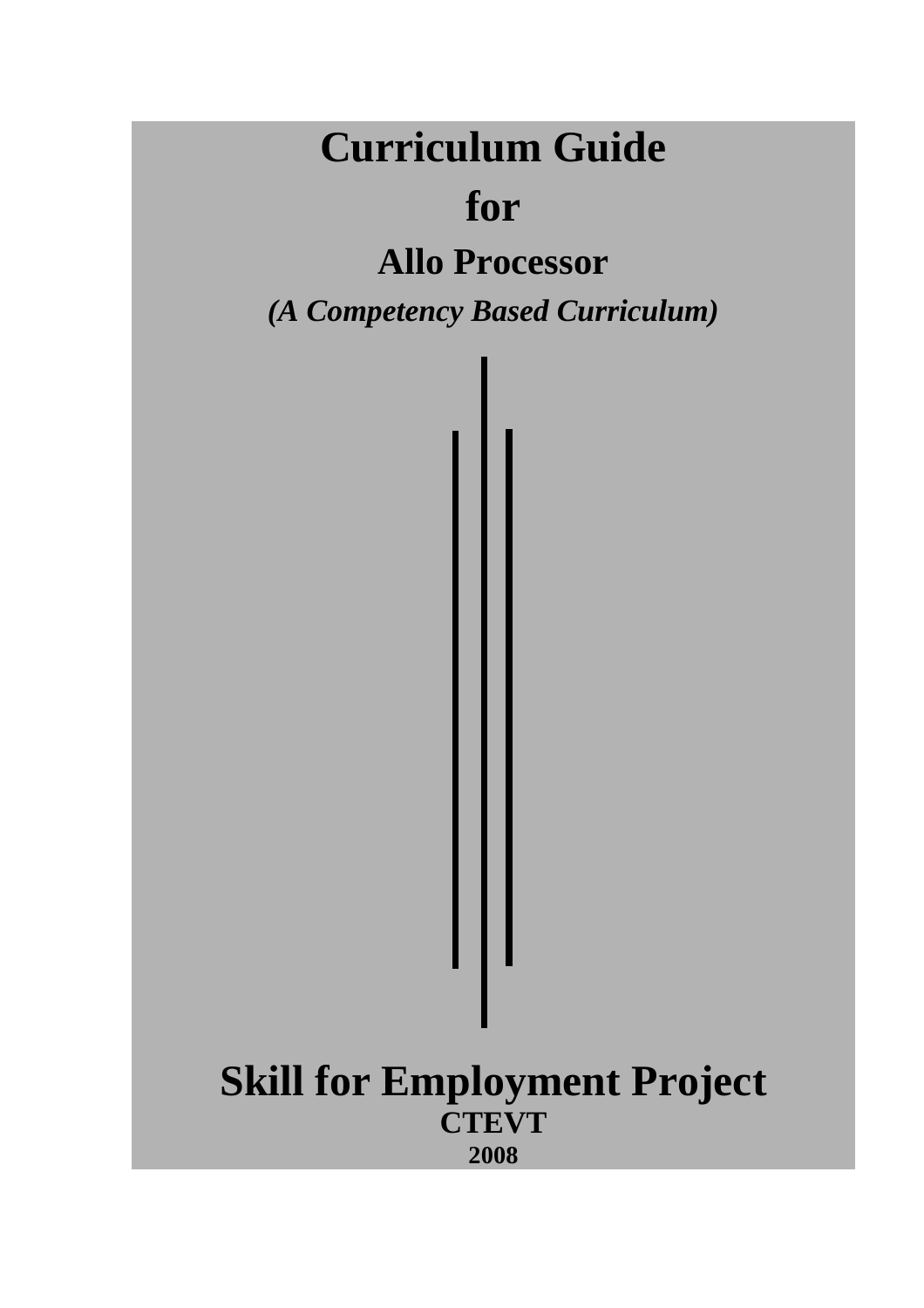#### **1. Introduction**

The competency based and market oriented curriculum guide for Allo Processor and Paper Maker is designed to produce Allo Processor equipped with knowledge, skills and attitudes. In this curriculum, the trainees will practice skills of Allo processing works in the institution and sites. Once the competencies acquired by trainees, they will have ample of opportunity for employment and self-employment through which this program will contribute in the national streamline of poverty reduction in the country.

*The features of this curriculum are to focus the skills which are needed to adopt with the new situation and technology, communication and micro enterprise development skills to focus self-employment. Another major feature of the curriculum is to incorporate the youths who do not have even schooling experience. The curriculum is designed into competency based modality so that the curriculum will be successful to deliver the individual needs and the needs in the field of* **Allo Processing.**

#### **2. Aim**

The main aim of this program is to produce Allo Processor who will process the raw material available in nature and utilize such material to produce cloth and help generate employment and reduce the poverty, the biggest problem of the country.

#### **3. Objectives**

After the completion of the training program, the trainees will be able to:

- Develop Allo processing skills
- Develop Allo thread making skills
- Develop Marketing skills
- Develop communication and micro-enterprise development skills

#### **4. Course Description**

This curriculum guide is designed to help trainees develop basic level skills & knowledge in the field of Allo Processing. This designed curriculum guide is a complete package of Allo Processor: Similarly, on-the- Job Training is included to provide the trainees to experience and practice the critical competencies trainees may not get enough opportunity during the in-house training. There will be two-way demonstration by instructors/trainers and opportunity by trainees to perform skills/tasks necessary for this level of Allo processing. Trainees will practice & learn skills using typical tools, equipment, machines and materials necessary for the program.

#### **5. Duration**

The total duration of the course will be for one month (160) hrs. The trainees will learn and practice at the institution and master the competencies involved in Allo processing occupation. To make the trainees competent and orient them for self-employment, micro-enterprise development skills will be provided within the training period.

#### **6. Target Group**

The target group for this training program will be all interested individuals in the field of Allo; with educational prerequisite of minimum literacy level.

#### **7. Group Size**

The group size of this training program will be 30 trainees (maximum) provided all necessary resources to practice the tasks/ competencies as specified in this curriculum guide.

#### **8. Medium of Instruction**

The medium of instruction for this program will be Nepali or English or both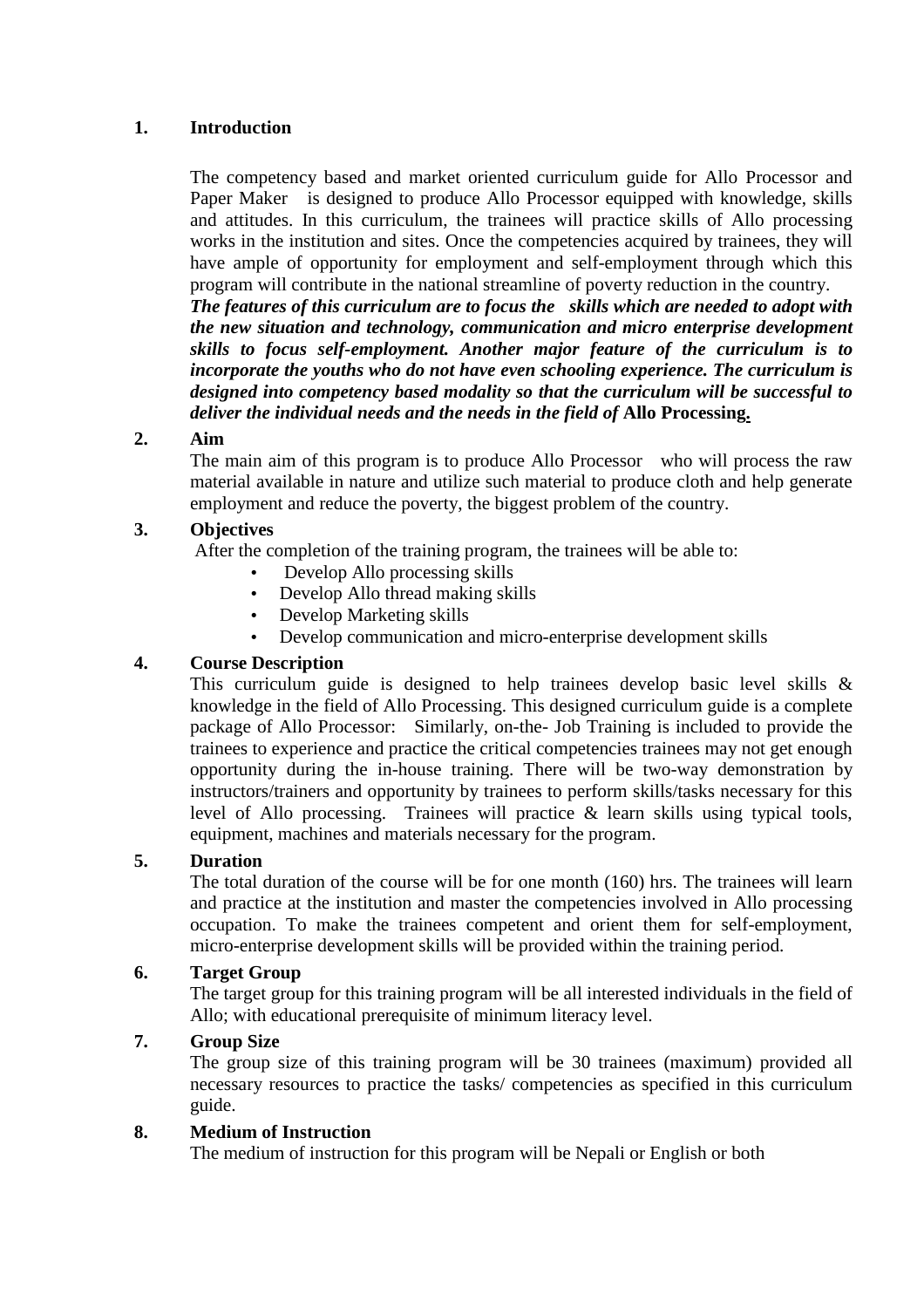#### **9. Pattern of Attendance**

The trainees should have 80% attendance in theory classes and 90% in practical/ performance to be eligible for internal assessments and final examinations.

#### **10. Focus of Curriculum**

This is a competency-based curriculum. This curriculum emphasizes on competency performance. 80% time is allotted for performance and remaining 20% time is for related technical knowledge. So, the main focus will be on performance of the specified competencies in the curriculum.

#### **11. Entry Criteria**

Individuals who meet the following criteria will be allowed to enter into this program:

- Minimum of literacy
- Minimum of 15 years of age
- Should meet selection criteria

#### **12. Instructional Media and Materials**

The following instructional media and materials are suggested for the effective instruction and demonstration.

- *Printed Media Materials* (Assignment sheets, Case studies, Handouts, Information sheets, Individual training packets, Procedure sheets, Performance Check lists, Textbooks etc.).
- *Non-projected Media Materials* (Display, Models, Flip chart, Poster, Writing board etc.).
- *Projected Media Materials* (Opaque projections, Overhead transparencies, Slides etc.).
- *Audio-Visual Materials* (Audiotapes, Films, Slide-tape programs, Videodiscs, Videotapes etc.).
- *Computer-Based Instructional Materials* (Computer-based training, Interactive video etc.).

#### **13. Follow up Provision**

First follow up: Six months after the completion of the program

- Second follow up: Six months after the completion of the first follow up
- Follow up cycle: In a cycle of one year after the completion of the second follow up for five years

#### **14. Certificate Requirement**

The related training institute will provide the certificate of "Allo **Processor**" **to** those graduates who complete the entire course successfully.

#### **15. Grading System**

The trainees will be graded as follows based on the marks in percentage secured by them in tests/ evaluations.

- Distinction: Passed with 80% or above
- First Division: passed with 75% or above
- Second Division: passed with 65% or above
- Third Division: passed with 60% or above

#### **16. Students Evaluation Details**

- Continuous evaluation of the trainees' performance is to be done by the related instructor/ trainer to ensure the proficiency over each competency
- Related technical knowledge learnt by trainees will be evaluated through written or oral tests as per the nature in the institutional phase of training.
- Trainees must secure minimum marks of 60% in an average of both theory and practical evaluations.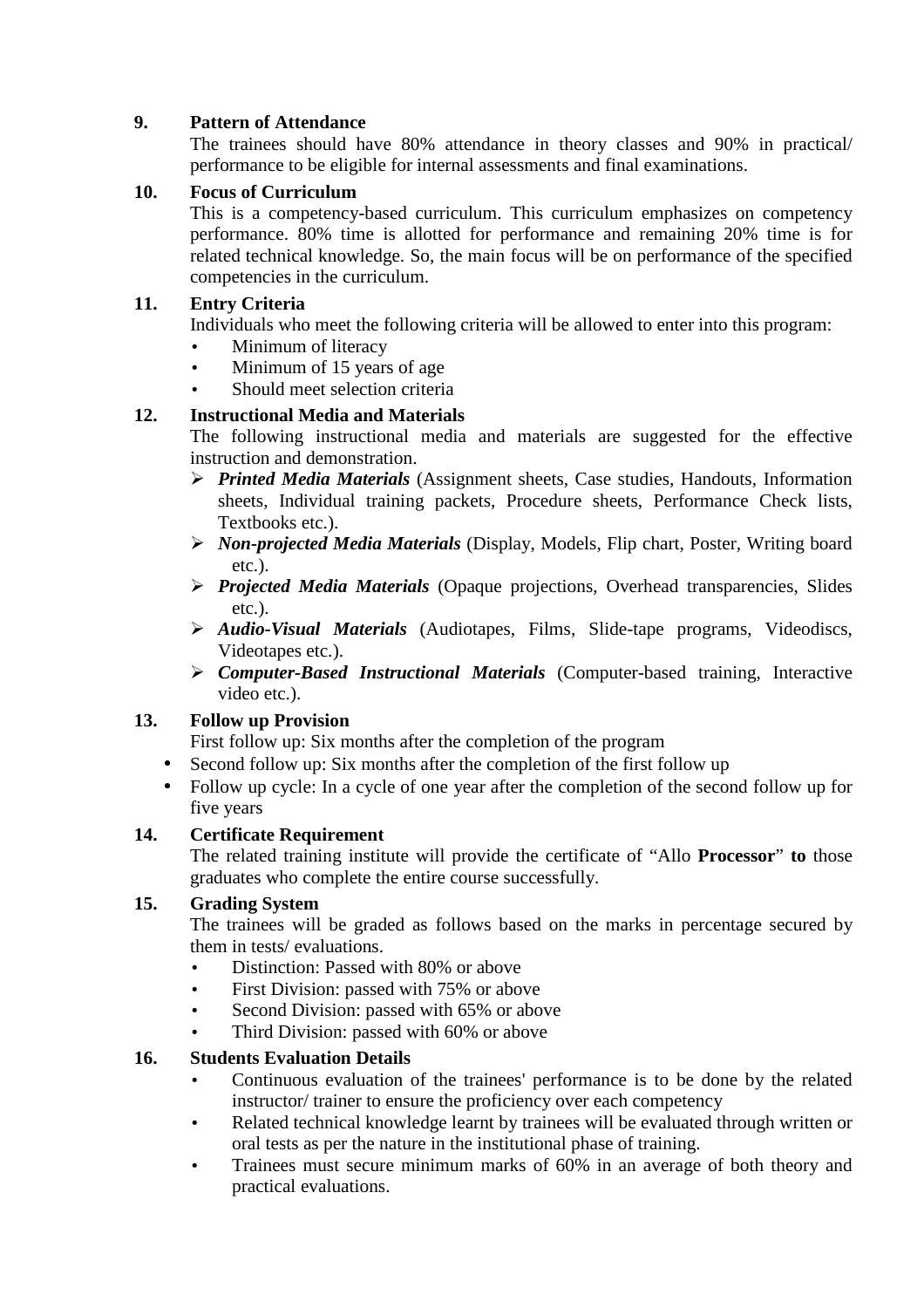- There will be three internal evaluations and one final evaluation.
- The ratio between internal and final examination of knowledge test will be 20:80 but for the performance test it will be 80:20.

#### **17. Trainers' Qualification (Minimum)**

- Diploma in related field
- Good communication and instructional skills
- Experience in related field

#### **18. Trainer-Trainees Ratio**

- 1:12 for practical classes
- For theory, as per the class room situation

#### **19. Suggestions for Instruction**

**A.** 

#### **1. Select objectives**

- Write objectives of technical knowledge
- Write objectives of competencies
- Write objectives of attitudes

#### **2. Select Subject matter**

- Study subject matter in detail
- Select content related to knowledge
- Select content related to competencies
- Select content related to attitudes

#### **3. Select Instructional Methods**

- Teacher centered methods: like lecture, demonstration, question answers inquiry, induction and deduction methods.
- Student initiated methods like experimental, field trip/excursion, discovery, exploration, problem solving, and survey methods.
- Interaction methods like discussion, group/team teaching, microteaching and exhibition.
- Dramatic methods like role play and dramatization
- 4. Select Instructional method (s) on the basis of objectives of lesson plans and KAS domains
- 5. Select appropriate educational materials and apply at right time and place.
- 6. Evaluate the trainees applying various tools to correspond the KAS domains
- 7. Make plans for classroom / field work / workshop organization and management.
- 8. Coordinate among objectives, subject matter and instructional methods.
- 9. Prepare lesson plan for theory and practical classes.
- 10. Deliver /conduct instruction / program
- 11. Evaluate instruction/ program

#### **B. Special suggestion for the performance evaluation of the trainees**

- 1. Perform task analysis
- 2. Develop a detail task performance checklist
- 3. Perform continuous evaluation of the trainees by applying the performance checklist.

#### **C. Suggestion for skill training**

- 1. Demonstrate task performance in normal speed
- 2. Demonstrate slowly with verbal description of each and every step in the sequence of activity of the task performance using question and answer techniques.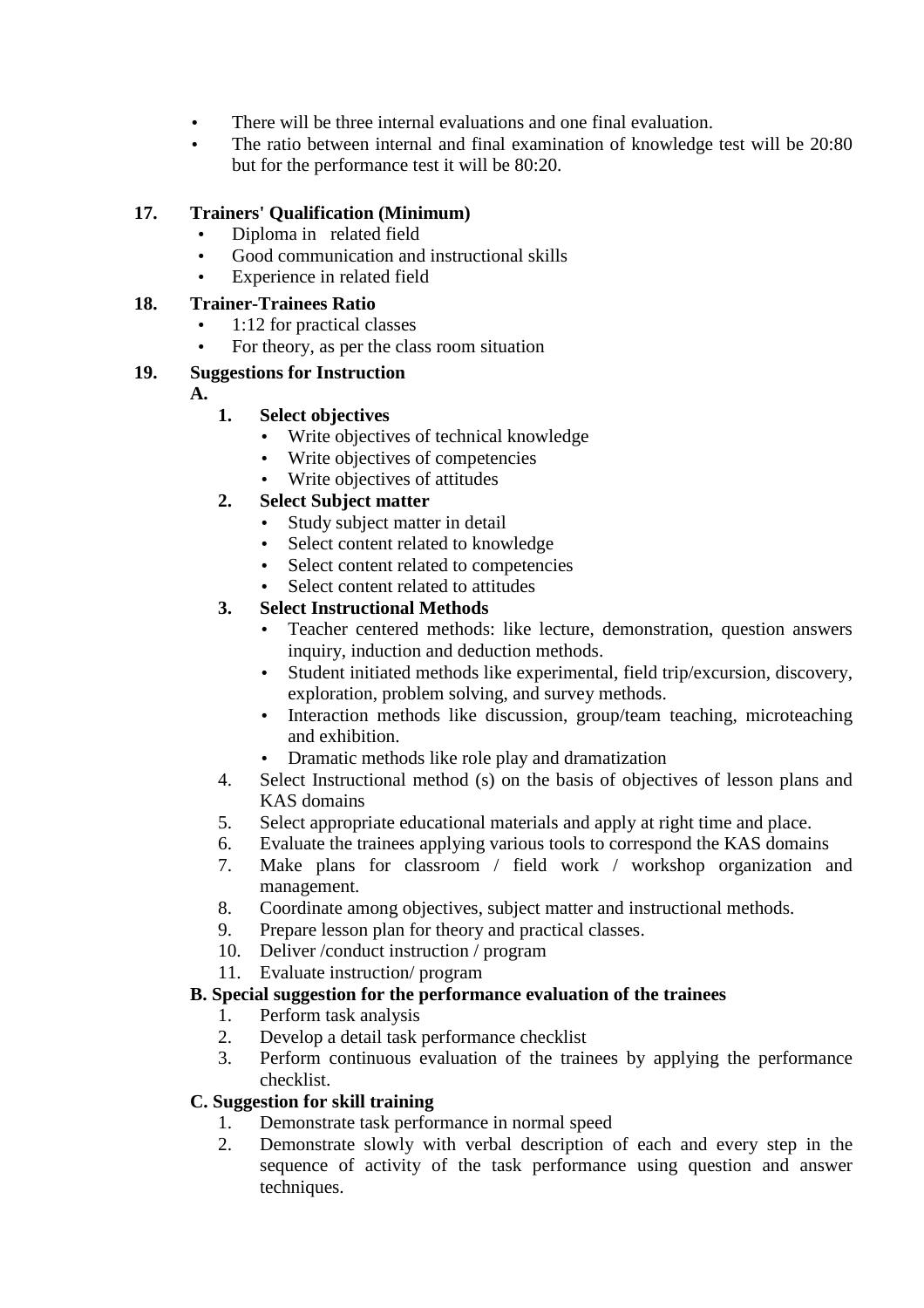- 3. Repeat 2 for the clarification on trainees demand if necessary
- 4. Perform fast demonstration of the task.

#### **D. Provide trainees the opportunities to practice the task performance demonstration**

- 1. Provide opportunity to trainees to have guided practice
- 2. Create environment for practicing the demonstrated task performance
- 3. Guide the trainees in each and every step of task performance
- 4. Provide trainees to repeat and re-repeat as per the need to be proficient on the given task performance
- 5. Switch to another task demonstration if and only trainees developed proficiency in the task performance.

#### **E. Other suggestions**

- 1. Apply principles of skill training
- 2. Allocate 20% time for theory classes and 80% time for task performance while delivering instructions
- 3. Apply principles of adult learning
- 4. Apply principles of intrinsic motivation
- 5. Facilitate maximum trainees involvement in learning and task performance activities
- 6. Instruct the trainees on the basis of their existing level of knowledge, skills and attitude.

In this course, five units have been developed and the trainees will be trained and evaluated as per the evaluation structure shown below:

## **Course Structure**

| <b>S.N.</b>    | <b>Description</b>                   | <b>Duration</b>   | <b>Full Marks</b> | Pass         | <b>Remarks</b> |
|----------------|--------------------------------------|-------------------|-------------------|--------------|----------------|
|                |                                      |                   |                   | <b>Marks</b> |                |
|                | <b>Planning</b><br>works for<br>Allo | $20$ hrs          | 50                | 30           |                |
|                | processor                            |                   |                   |              |                |
| 2              | <b>Harvesting Allo</b>               | 30 hrs            | 50                | 30           |                |
| 3              | <b>Cooking Allo</b>                  | 30 hrs            | 50                | 30           |                |
| $\overline{4}$ | <b>Seasoning of Thread</b>           | 20 <sub>hrs</sub> | 50                | 30           |                |
| 5              | <b>Storage of thread</b>             | $20$ hrs          | 50                | 30           |                |
| 6              | Micro-enterprise                     | 20 <sub>hrs</sub> | 25                | 15           |                |
|                | <b>Development</b>                   |                   |                   |              |                |
| $\overline{7}$ | <b>First Aids and HIV/AIDS</b>       | $20$ hrs          | 25                | 15           |                |
|                | <b>Total</b>                         | <b>160 hrs</b>    | 300               | 180          |                |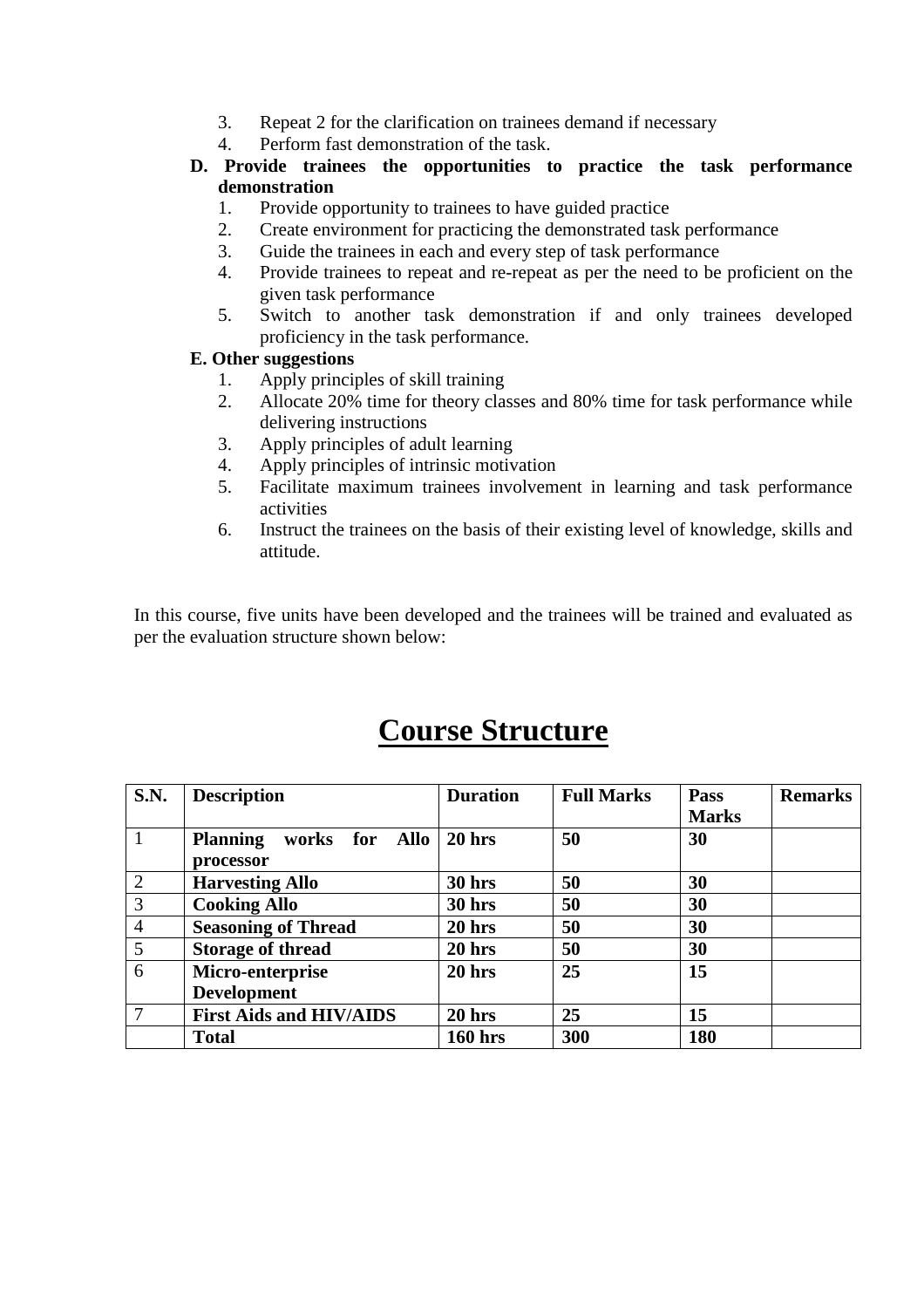### **Unit One: Planning for Works**

In this unit, the trainees will learn and practice the several competencies that they need to know and perform during Allo processing work. Planning is often ignored aspect of the training program, however, if any processor plans well before starting the work, it will be much easier to perform and they know about the process and end product before to begin the job. If the target is visible, it is easier to hit the bull's eye. Therefore, to enhance them, with planning competencies and knowledge, the unit has been designed and incorporated in this curriculum.

#### **Instructional Time required**: **20 hours at the ratio of 20:80 for theory and practicum**

#### **List of Competencies to be performed**

- Plan for works
- Plan for production
- Plan for budget
- Plan for materials
- Plan for tools and equipment
- Plan for workers/helpers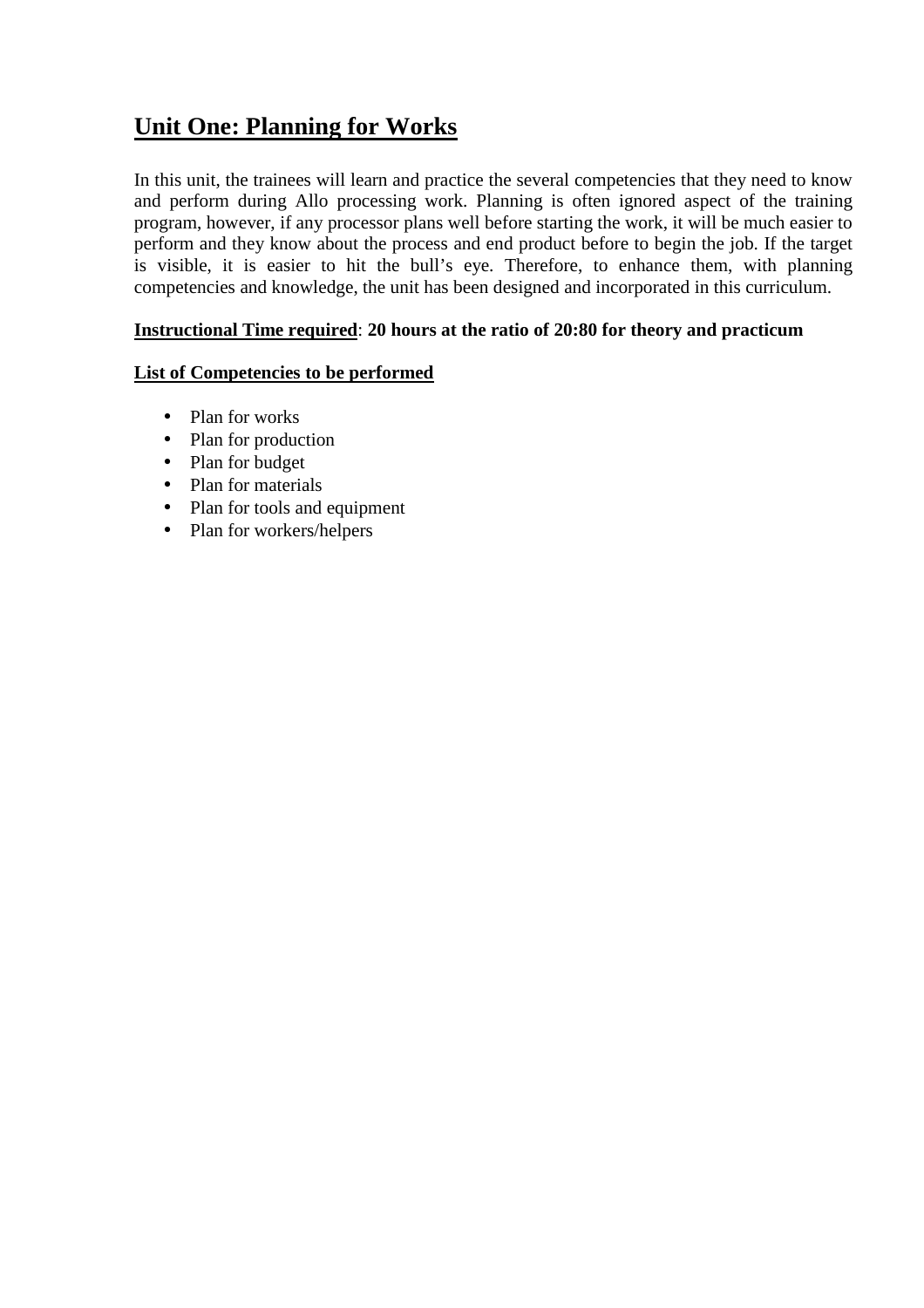#### **Task No: 1 Plan for work**

| <b>Performance Steps</b>                                                                                                                                                                                                                                                                                                                                                                                                                                                                                                                                  | <b>Terminal Performance</b>                                                                                                                | <b>Related</b><br><b>Technical</b>                                                                                                                                                                                                    |  |
|-----------------------------------------------------------------------------------------------------------------------------------------------------------------------------------------------------------------------------------------------------------------------------------------------------------------------------------------------------------------------------------------------------------------------------------------------------------------------------------------------------------------------------------------------------------|--------------------------------------------------------------------------------------------------------------------------------------------|---------------------------------------------------------------------------------------------------------------------------------------------------------------------------------------------------------------------------------------|--|
|                                                                                                                                                                                                                                                                                                                                                                                                                                                                                                                                                           | <b>Objectives</b>                                                                                                                          | Knowledge                                                                                                                                                                                                                             |  |
| Identify the type of work to be<br>$\bullet$<br>carried out<br>Determine the number of workers<br>required<br>Select the site<br>Select the farm<br>Determine the volume of work<br>$\bullet$<br>Select the washing site<br>Approach the washing area where a<br>lot of water is available<br>Prepare time schedule<br>Inspect the cardamom farm whether<br>ready for harvest or not<br>Inspect the dryers<br>Check price tags<br>$\bullet$<br>Check packaging bags<br>$\bullet$<br>Check fire wood<br>Check sunny season<br>Check power supply condition | <b>Condition (Given)</b><br>Office<br><b>Task (What)</b><br>Plan for work<br><b>Standard (How Well)</b><br>As per the norms of<br>planning | ❖ Introduction<br>to<br>planning<br>$\div$ Planning<br>principles.<br>❖ Elements<br>be<br>to<br>considered<br>in<br>planning<br>❖ Importance<br>of<br>planning<br>❖ Planning methods<br>❖ Merits<br>and<br>demerits<br>of<br>planning |  |
|                                                                                                                                                                                                                                                                                                                                                                                                                                                                                                                                                           |                                                                                                                                            |                                                                                                                                                                                                                                       |  |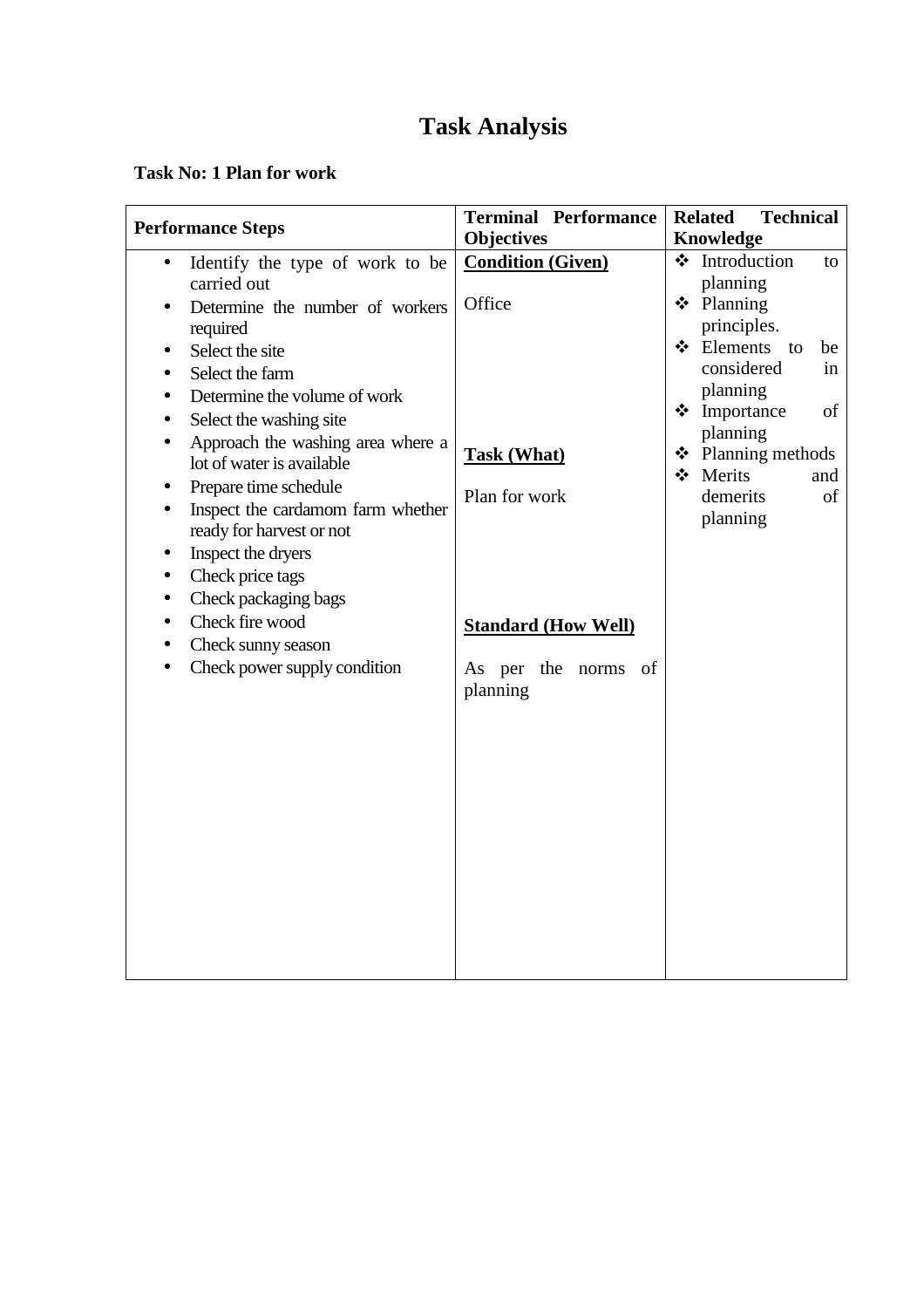### **Task No: 2 Plan for production**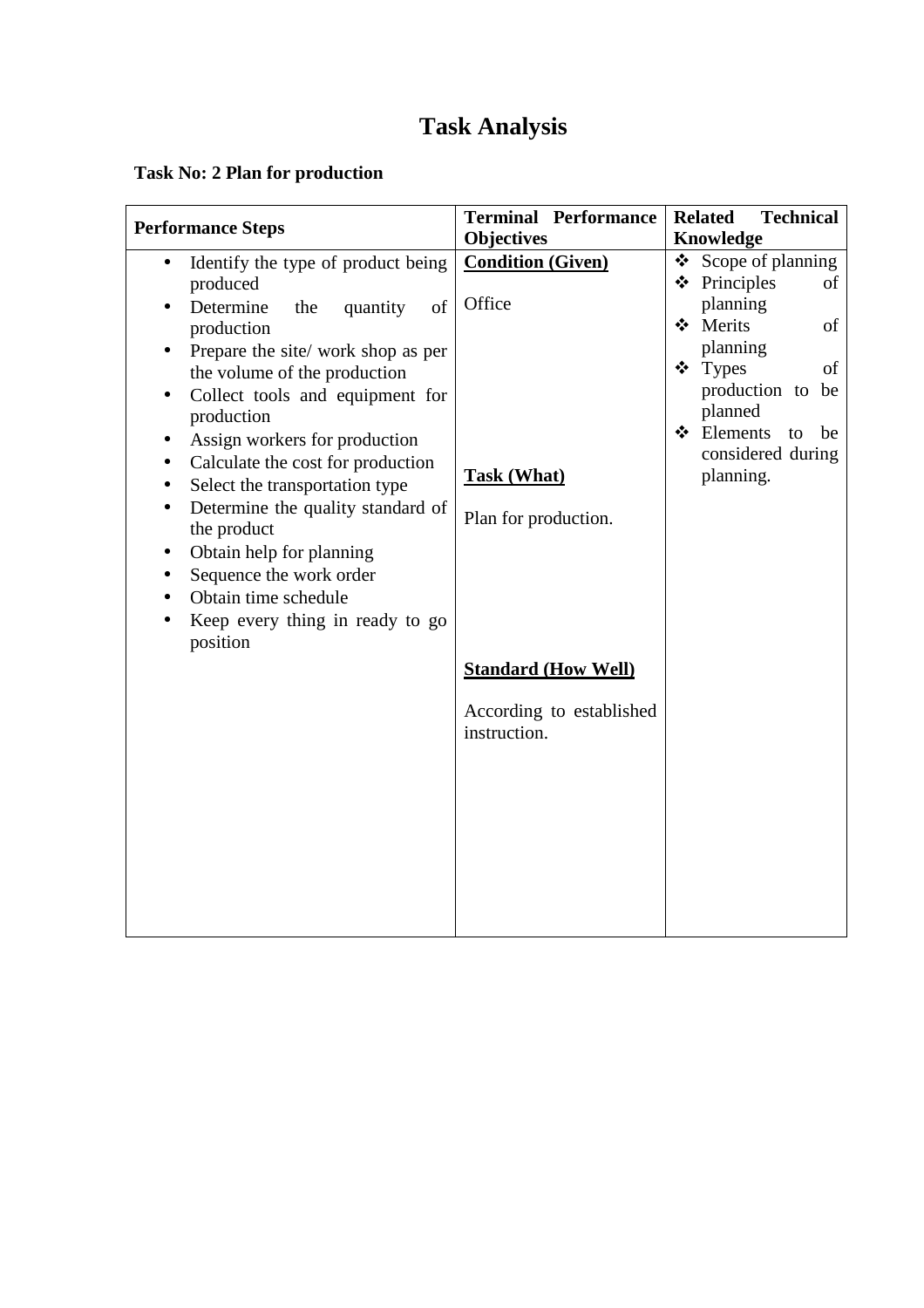### **Task No: 3. Plan for Budget**

| <b>Performance Steps</b>                                                       | <b>Terminal Performance</b><br><b>Objectives</b> | <b>Related</b><br><b>Technical</b><br><b>Knowledge</b> |
|--------------------------------------------------------------------------------|--------------------------------------------------|--------------------------------------------------------|
| Identify the sources of budget<br>$\bullet$                                    | <b>Condition (Given)</b>                         | ❖ Introduction<br>to                                   |
| Calculate the required amount of<br>$\bullet$                                  |                                                  | <b>Budgeting</b>                                       |
| budget                                                                         | office                                           | ❖ Budgeting                                            |
| Determine the work volume                                                      |                                                  | principal.                                             |
| $\bullet$                                                                      |                                                  | ❖ Concept<br>of                                        |
| Determine the no. of workers<br>$\bullet$                                      |                                                  | budget                                                 |
| required                                                                       |                                                  | ❖ Budgeting                                            |
| Add the rent of workshop, house,<br>$\bullet$<br>machines and materials in the |                                                  | technique                                              |
| budget                                                                         |                                                  | ❖ Scope of budget                                      |
|                                                                                |                                                  | Merit and demerit                                      |
| Apply for the loan if needed<br>$\bullet$                                      | <b>Task (What)</b>                               | of budget                                              |
| Select the bank that provides loan<br>$\bullet$                                |                                                  |                                                        |
| Receive money from bank or<br>$\bullet$                                        | Plan for budget                                  |                                                        |
| from other sources                                                             |                                                  |                                                        |
| Obtain budget<br>$\bullet$                                                     |                                                  |                                                        |
| Select the payment system<br>$\bullet$                                         |                                                  |                                                        |
| Maintain the account<br>$\bullet$                                              |                                                  |                                                        |
| Keep record of all bills and<br>$\bullet$<br>vouchers                          |                                                  |                                                        |
| Determine the salary, wages of<br>$\bullet$<br>the worker                      | <b>Standard (How Well)</b>                       |                                                        |
| Determine the cost of processing<br>$\bullet$                                  | According to established                         |                                                        |
| Determine the cost of energy like<br>$\bullet$<br>firewood, electric power     | instruction.                                     |                                                        |
| Determine the cost of chulo<br>$\bullet$                                       |                                                  |                                                        |
| construction                                                                   |                                                  |                                                        |
| Determine the cost of brochure,<br>$\bullet$                                   |                                                  |                                                        |
| leaflets, price tags, and packaging<br>bags                                    |                                                  |                                                        |
| Determine<br>the<br>of<br>cost                                                 |                                                  |                                                        |
| transportation                                                                 |                                                  |                                                        |
| Determine<br>the<br>for<br>cost                                                |                                                  |                                                        |
| contingency                                                                    |                                                  |                                                        |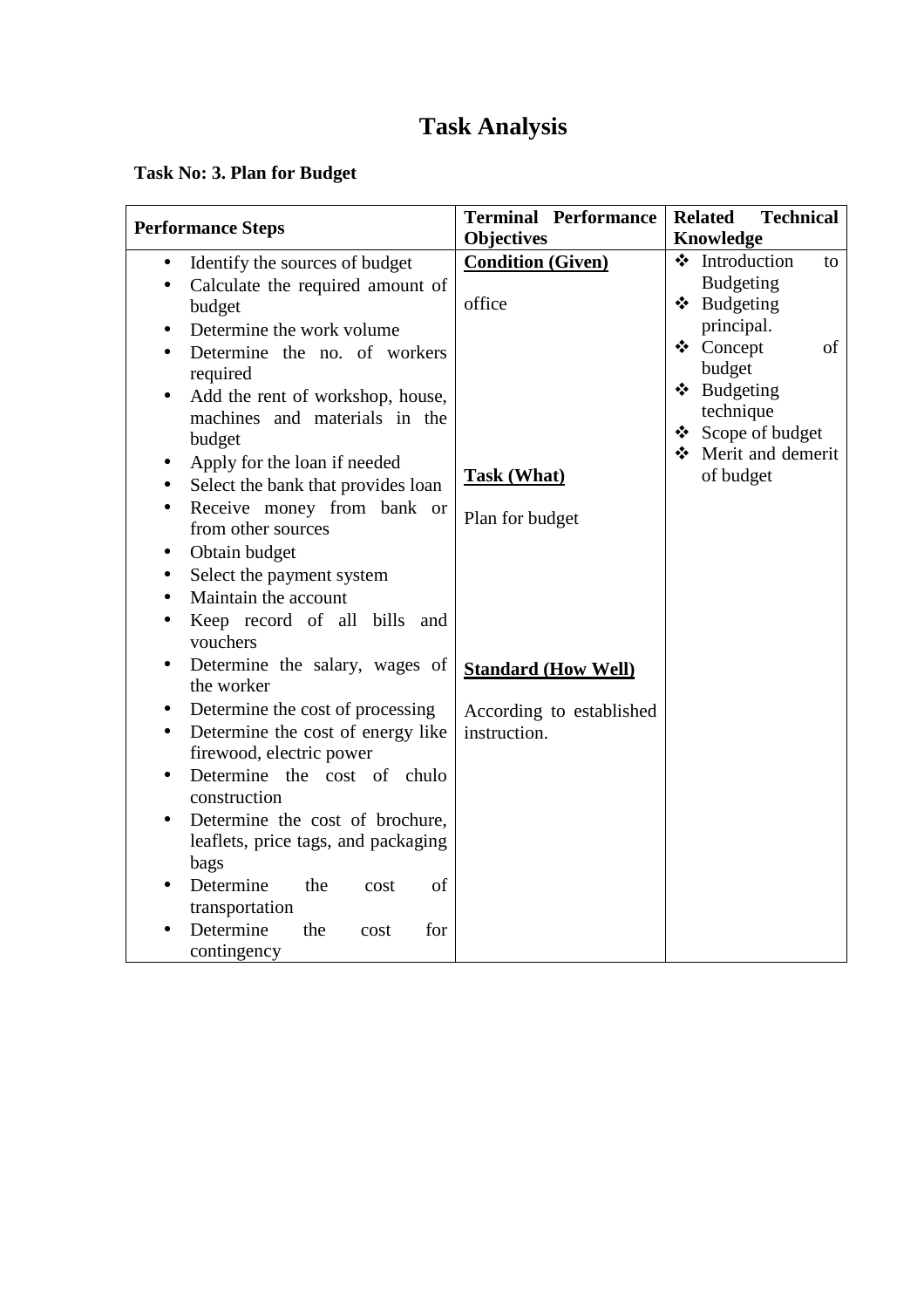#### **Task No: 4. Plan for Materials**

| <b>Performance Steps</b>                                                                                                           | <b>Terminal Performance</b>                  | <b>Related</b><br><b>Technical</b>                      |
|------------------------------------------------------------------------------------------------------------------------------------|----------------------------------------------|---------------------------------------------------------|
|                                                                                                                                    | <b>Objectives</b>                            | Knowledge                                               |
| Identify the types of materials<br>$\bullet$<br>Determine the no. and volume of<br>$\bullet$<br>required materials                 | <b>Condition (Given)</b><br>Workshop or site | ❖ Introduction<br>to<br>Material<br>management          |
| Estimate the cost for material<br>Procure material                                                                                 |                                              | ❖ Concept<br>of<br>Material                             |
| Obtain material from store and<br>other places<br>Manage to transport the material<br>$\bullet$                                    |                                              | $\div$ Significance<br>of<br>material.<br>❖ Procurement |
| to the work site<br>Borrow material if needed<br>$\bullet$                                                                         | <b>Task (What)</b>                           | procedure<br>❖ Marketing skills<br>❖ Price<br>and       |
| Obtain the list of material<br>$\bullet$<br>Check the list of material if<br>missing any thing<br>Check final ready to go sheet of | Plan for materials                           | comparing<br>technique                                  |
| material                                                                                                                           |                                              |                                                         |
|                                                                                                                                    | <b>Standard (How Well)</b>                   |                                                         |
|                                                                                                                                    | According to established<br>instruction.     |                                                         |
|                                                                                                                                    |                                              |                                                         |
|                                                                                                                                    |                                              |                                                         |
|                                                                                                                                    |                                              |                                                         |
|                                                                                                                                    |                                              |                                                         |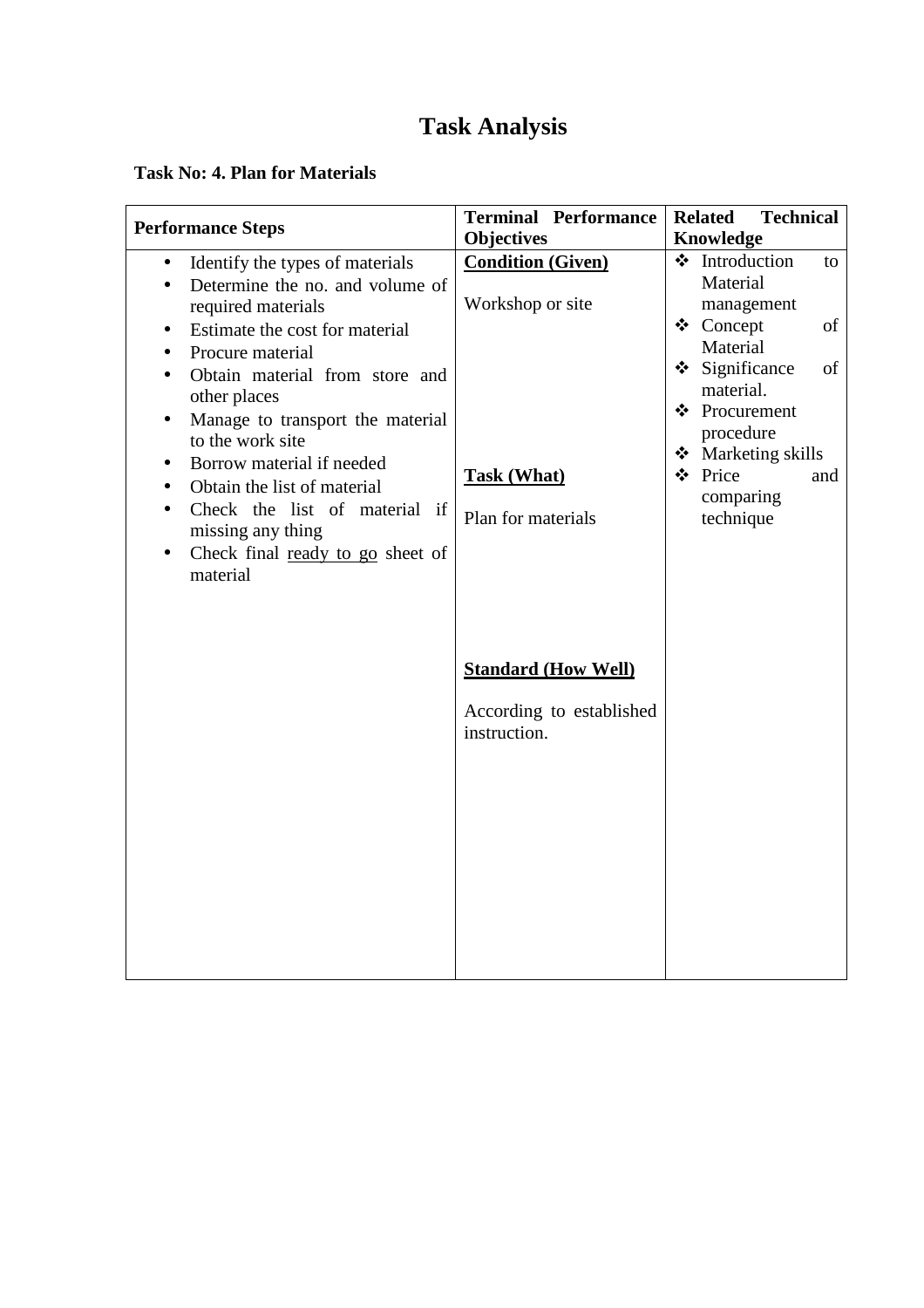### **Task No: 5. Plan for tools and equipment**

| <b>Performance Steps</b>                                                                                                                                                                                                                                                                                                                                                                                                                                                                                                                                                                                                                      | <b>Terminal Performance</b>                                                                                                                                                            | <b>Related</b><br><b>Technical</b>                                                                                                                                                                                                                                                                                |
|-----------------------------------------------------------------------------------------------------------------------------------------------------------------------------------------------------------------------------------------------------------------------------------------------------------------------------------------------------------------------------------------------------------------------------------------------------------------------------------------------------------------------------------------------------------------------------------------------------------------------------------------------|----------------------------------------------------------------------------------------------------------------------------------------------------------------------------------------|-------------------------------------------------------------------------------------------------------------------------------------------------------------------------------------------------------------------------------------------------------------------------------------------------------------------|
|                                                                                                                                                                                                                                                                                                                                                                                                                                                                                                                                                                                                                                               | <b>Objectives</b>                                                                                                                                                                      | <b>Knowledge</b>                                                                                                                                                                                                                                                                                                  |
| Identify the types of tools and<br>$\bullet$<br>equipment<br>Determine the no. of tools and<br>$\bullet$<br>equipment<br>Estimate the cost for tools and<br>equipment<br>Procure tools and equipment if<br>$\bullet$<br>needed<br>Obtain tools and equipment from<br>$\bullet$<br>store and other places<br>Manage to transport the tools and<br>equipment to the work site<br>Borrow tools and equipment if<br>$\bullet$<br>needed<br>Obtain the list of tools and<br>$\bullet$<br>equipment<br>Check the list of tools<br>and<br>$\bullet$<br>equipment if missing any thing<br>Check final ready to go condition<br>of tools and equipment | <b>Condition (Given)</b><br>Office<br><b>Task (What)</b><br>for<br><b>Tools</b><br>Plan<br>and<br>equipment.<br><b>Standard (How Well)</b><br>According to established<br>instruction. | Introduction<br>❖<br>to<br>tools<br>and<br>equipment<br>management<br>❖ Identification<br>οf<br>tools<br>and<br>equipment<br>❖ Concept of tools<br>and equipment<br>$\div$ Significance<br>of<br>material.<br>❖ Procurement<br>procedure<br>Marketing skills<br>❖<br>❖<br>Price<br>and<br>comparing<br>technique. |
|                                                                                                                                                                                                                                                                                                                                                                                                                                                                                                                                                                                                                                               |                                                                                                                                                                                        |                                                                                                                                                                                                                                                                                                                   |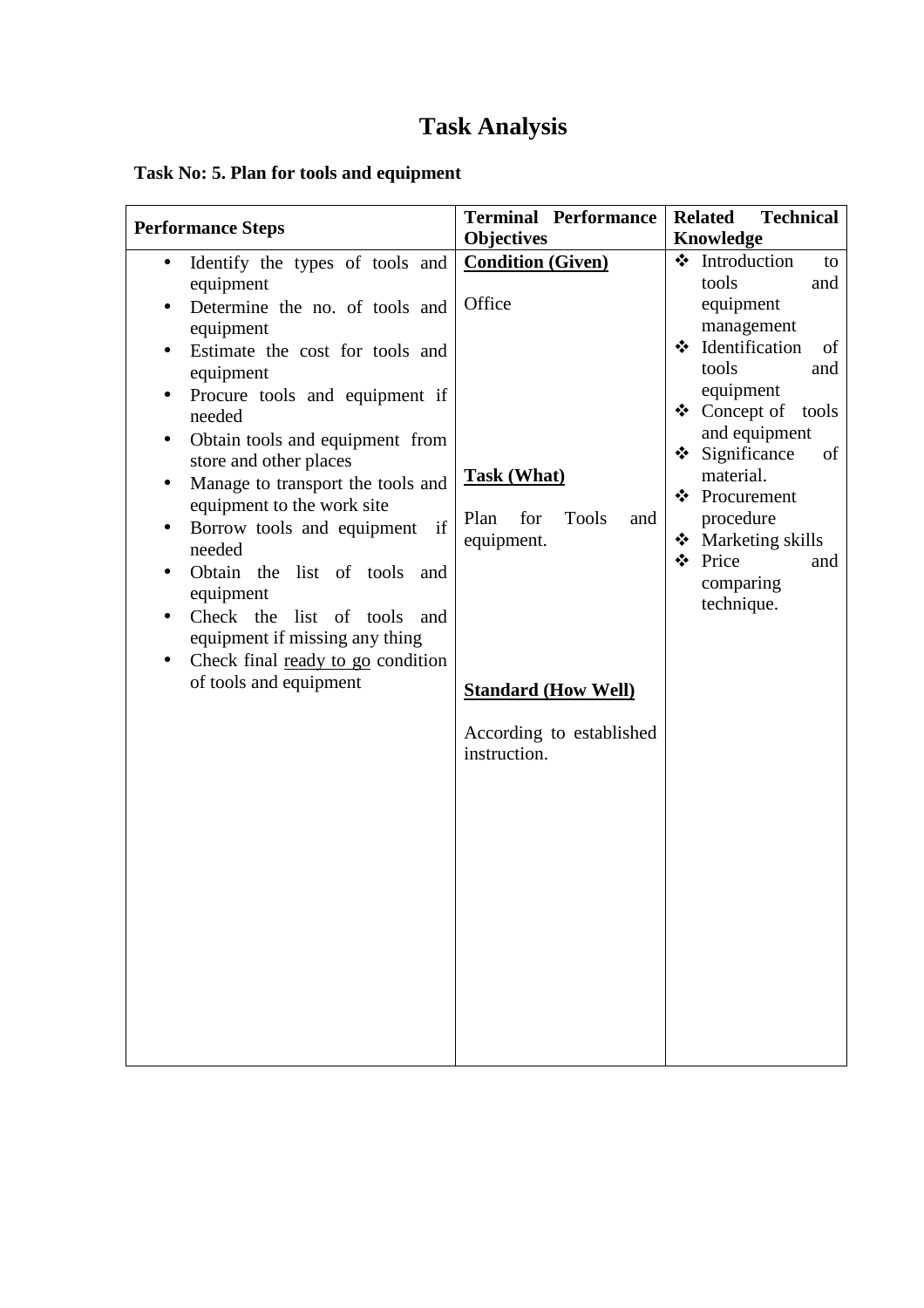### **Task No: 6. Plan for Workers/helpers**

| <b>Performance Steps</b>                                                                                                                                                                                                                        | <b>Terminal Performance</b><br><b>Objectives</b>                       | <b>Related</b><br><b>Technical</b><br>Knowledge                                                       |
|-------------------------------------------------------------------------------------------------------------------------------------------------------------------------------------------------------------------------------------------------|------------------------------------------------------------------------|-------------------------------------------------------------------------------------------------------|
| Identify the number of workers<br>$\bullet$<br>required<br>Find appropriate workers with<br>sufficient knowledge and skills of                                                                                                                  | <b>Condition (Given)</b><br>Office                                     | ❖ Introduction<br>to<br>human<br>resource<br>management<br>❖ Identification<br>of<br>workers required |
| the work<br>Hire the worker<br>Negotiate the wage to be given to<br>$\bullet$<br>the worker<br>Assign the task                                                                                                                                  |                                                                        | $\div$ Hiring process<br>❖ Negotiation<br>technique<br>❖ Evaluation                                   |
| Instruct the worker about the<br>work<br>Provide<br>him<br>necessary<br>tools,<br>$\bullet$<br>equipment and material<br>Provide him the time schedule<br>$\bullet$<br>Provide him the list of work the<br>$\bullet$<br>worker needs to perform | <b>Task (What)</b><br>Plan for workers                                 | of<br>process<br>the<br>worker<br>❖ Monitoring<br>technique of the<br>worker                          |
|                                                                                                                                                                                                                                                 | <b>Standard (How Well)</b><br>According to established<br>instruction. |                                                                                                       |
|                                                                                                                                                                                                                                                 |                                                                        |                                                                                                       |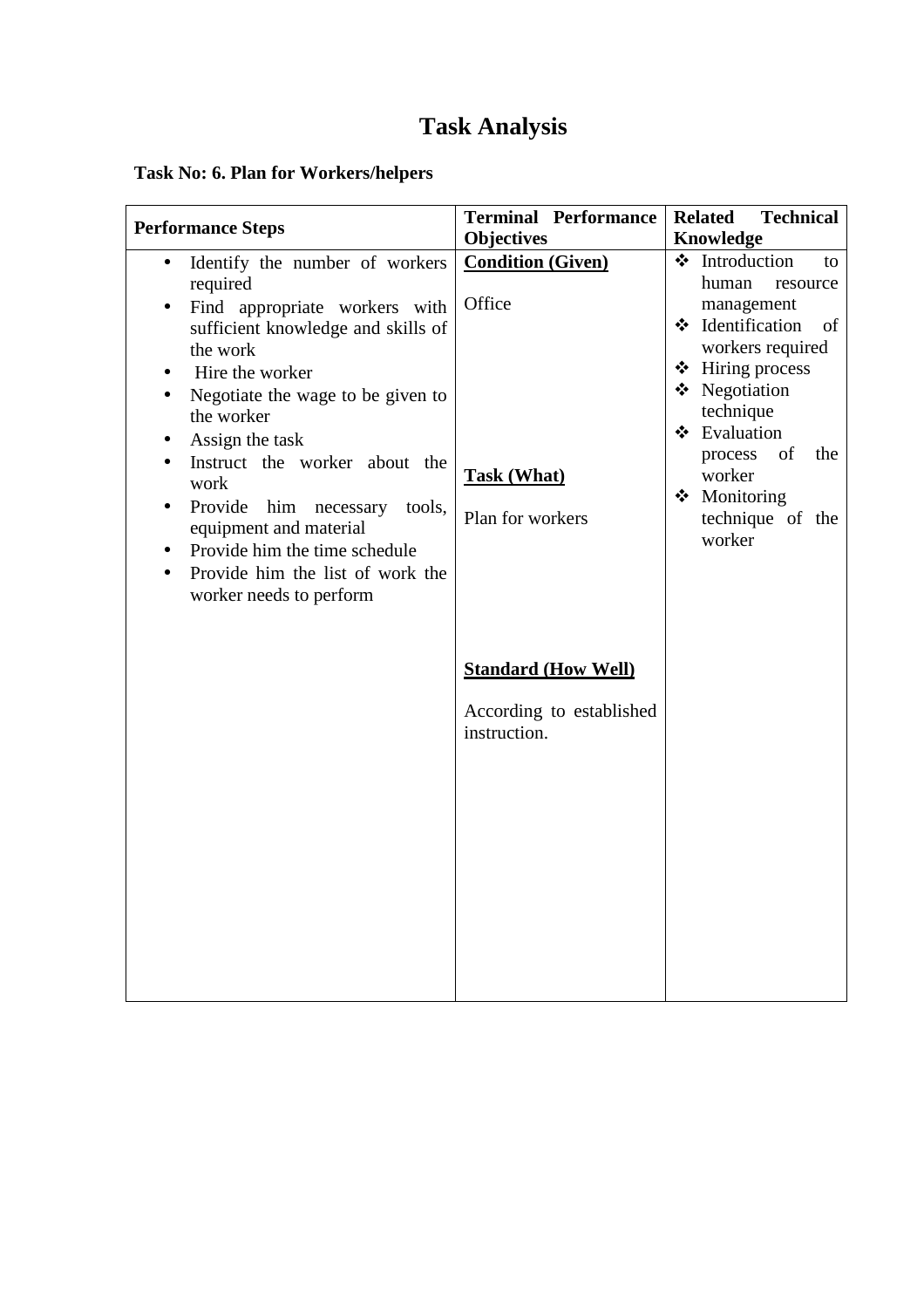### **Unit Two: Allo Harveting**

In this unit, the trainees will learn and practice the several competencies that they need to know and perform during Allo processing work. Harvesting Allo is the basic component of the Allo processing occupation. If the Allo processor is well skilled on harvesting allo, they can produce high quality Allo thread as demanded by national and international markets. There is process involved in harvesting allo. Therefore, this unit aims at providing trainees the competencies and related knowledge of Allo harvesting to ease the Allo processing job easier.

#### **Instructional Time required**: **30 hours at the ratio of 20:80 for theory and practicum**

#### **List of Competencies to be performed**

- Identify Allo
- Harvest Allo
- Transport Allo
- Remove stem of allo
- Collect seed
- Cultivate Allo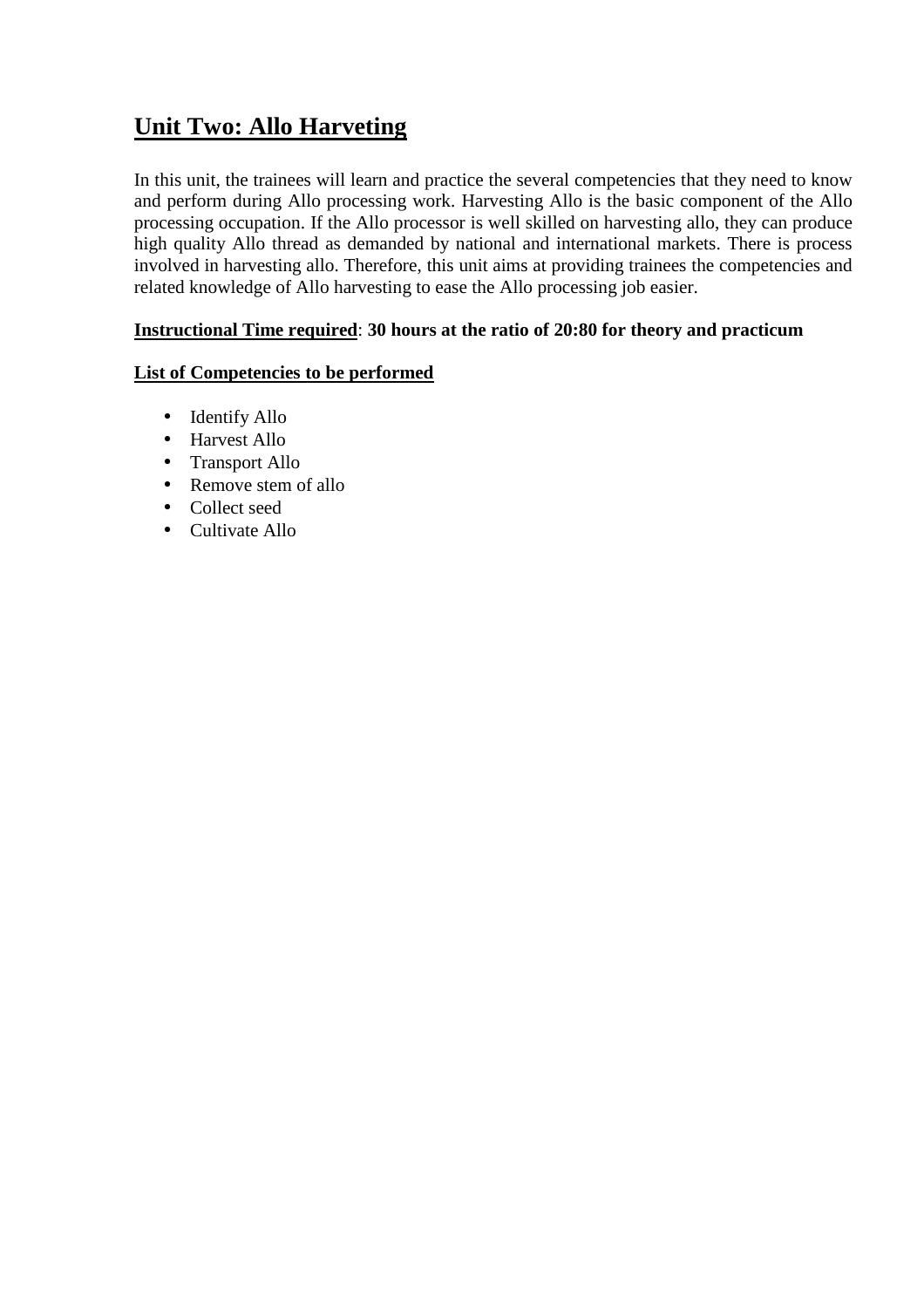### **Task No: 1. Identify Allo**

|                                                  | <b>Terminal Performance</b>    | <b>Technical</b><br><b>Related</b>      |  |
|--------------------------------------------------|--------------------------------|-----------------------------------------|--|
| <b>Performance Steps</b>                         | <b>Objectives</b>              | Knowledge                               |  |
| <b>Identify Allo</b><br>$\bullet$                | <b>Condition (Given)</b>       | ❖ Introduction<br>to                    |  |
| Locate the area where Allo grows                 |                                | Allo                                    |  |
| Reach to the Allo area<br>$\bullet$              | Jungle site                    | ❖ History of Allo                       |  |
| <b>Collect Allo</b><br>$\bullet$                 |                                | use                                     |  |
| Check the condition of Allo                      |                                | ❖ Districts<br>where                    |  |
| Identify thread giving Allo                      |                                | Allo is available                       |  |
| Avoid young plant<br>$\bullet$                   |                                | ❖ Area where Allo                       |  |
| Avoid over matured plant<br>$\bullet$            |                                | grows                                   |  |
| Determine availability of Allo<br>$\bullet$      |                                | ❖ Climate suited for                    |  |
| Identify whether Allo is private or<br>$\bullet$ |                                | Allo                                    |  |
| public                                           | <b>Task (What)</b>             | ❖ Ethnic<br>people<br>using Allo        |  |
| Be aware of safety precaution                    | site<br>for<br>dryer<br>Locate | ❖ Scope of Allo                         |  |
|                                                  | construction                   | ❖ Merits<br>and                         |  |
|                                                  |                                | demerits of Allo                        |  |
|                                                  |                                | ❖ Items to be made                      |  |
|                                                  |                                | from Allo                               |  |
|                                                  |                                | ❖ Uses of Allo                          |  |
|                                                  |                                | Medical value of                        |  |
|                                                  |                                | Allo                                    |  |
|                                                  | <b>Standard (How Well)</b>     | $\triangleleft$ Allo protection         |  |
|                                                  |                                | $\div$ Connection with                  |  |
|                                                  | According to established       | environment                             |  |
|                                                  | instruction.                   | ❖<br>Awareness<br>to                    |  |
|                                                  |                                | Allo                                    |  |
|                                                  |                                | $\div$ Harvesting season                |  |
|                                                  |                                | of Allo                                 |  |
|                                                  |                                | ❖ Identification<br>of                  |  |
|                                                  |                                | thread giving Allo<br>❖ Seed production |  |
|                                                  |                                | Cultivation                             |  |
|                                                  |                                | methods                                 |  |
|                                                  |                                |                                         |  |
|                                                  |                                |                                         |  |
|                                                  |                                |                                         |  |
|                                                  |                                |                                         |  |
|                                                  |                                |                                         |  |
|                                                  |                                |                                         |  |
|                                                  |                                |                                         |  |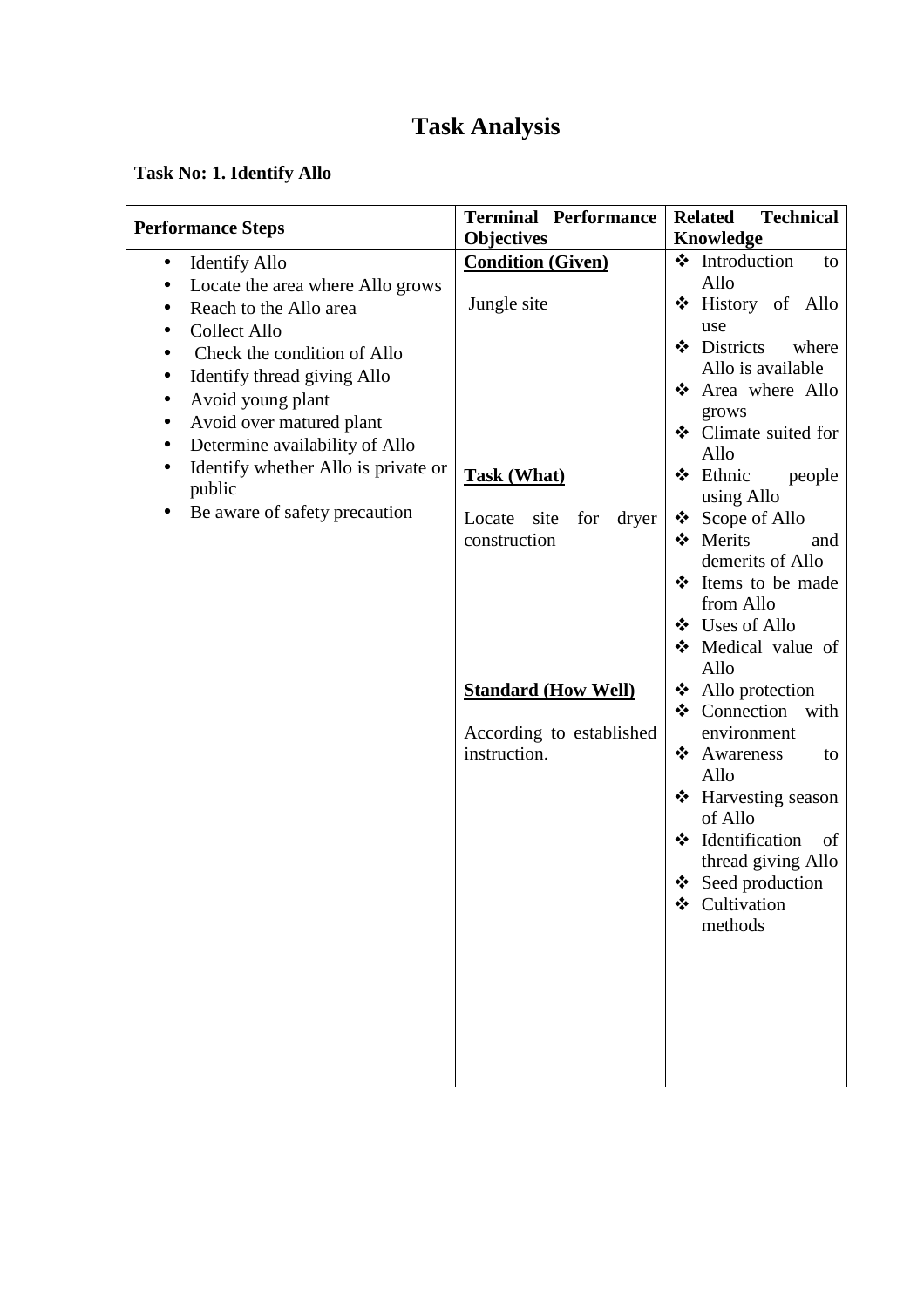#### **Task No: 2. Harvest Allo**

| <b>Performance Steps</b>                                                   | <b>Terminal Performance</b>                   | <b>Related</b><br><b>Technical</b>   |
|----------------------------------------------------------------------------|-----------------------------------------------|--------------------------------------|
|                                                                            | <b>Objectives</b><br><b>Condition (Given)</b> | Knowledge<br>❖ Introduction<br>to    |
| Identify the type of Allo<br>$\bullet$<br>Obtain materials needed for Allo |                                               | Allo                                 |
| harvesting                                                                 | Jungle site                                   | ❖ Concept<br>of                      |
| Identify<br>thread<br>and                                                  |                                               | harvesting                           |
| giving<br>$\bullet$<br>moderately matured Allo                             |                                               | ❖ Process<br>of                      |
| Catch Allo with rugs                                                       |                                               | harvesting                           |
| Cut Allo stem at appropriate place<br>$\bullet$                            |                                               | $\triangleleft$ Safety<br>of<br>Allo |
| Collect Allo plant in a safe place<br>$\bullet$                            |                                               | harvesting                           |
| Make a bundle of Allo<br>$\bullet$                                         |                                               | ❖ Types of Allo                      |
| Apply safety measure to be safe                                            |                                               | ❖ Allo protection                    |
| $\bullet$<br>from Allo burn                                                | Task (What)                                   | $\triangle$ Allo as a long live      |
| Take Allo load to the site for                                             |                                               | plant                                |
| cooking                                                                    | <b>Harvest Allo</b>                           |                                      |
|                                                                            |                                               |                                      |
|                                                                            |                                               |                                      |
|                                                                            |                                               |                                      |
|                                                                            |                                               |                                      |
|                                                                            |                                               |                                      |
|                                                                            | <b>Standard (How Well)</b>                    |                                      |
|                                                                            |                                               |                                      |
|                                                                            | According to established                      |                                      |
|                                                                            | instruction.                                  |                                      |
|                                                                            |                                               |                                      |
|                                                                            |                                               |                                      |
|                                                                            |                                               |                                      |
|                                                                            |                                               |                                      |
|                                                                            |                                               |                                      |
|                                                                            |                                               |                                      |
|                                                                            |                                               |                                      |
|                                                                            |                                               |                                      |
|                                                                            |                                               |                                      |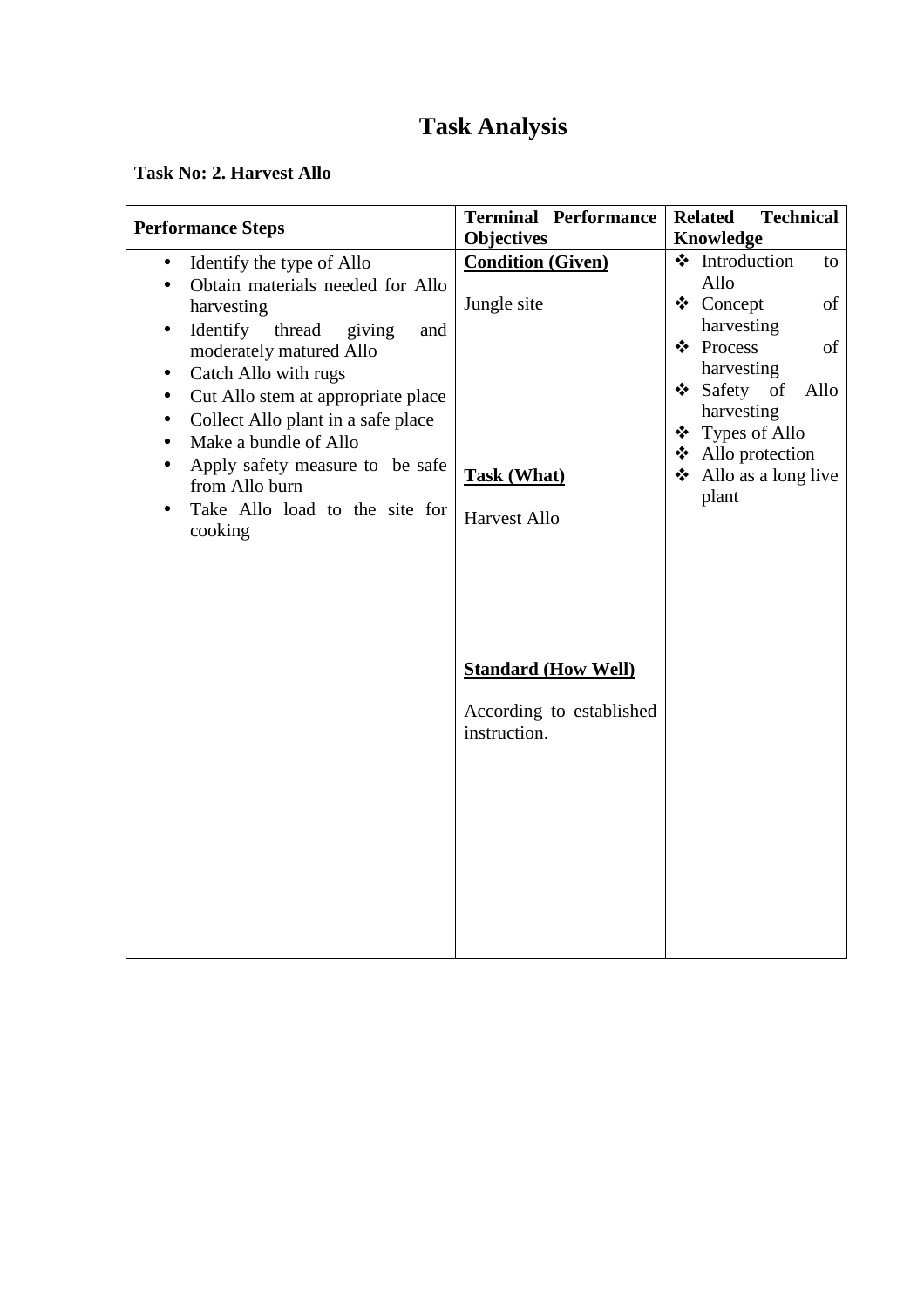### **Task No: 3. Transport Allo**

| <b>Performance Steps</b>                                                                                                                                                                                                                                                                                                                  | <b>Terminal Performance</b>                                                                 | <b>Related</b><br><b>Technical</b>                                                                                                                                                                             |  |
|-------------------------------------------------------------------------------------------------------------------------------------------------------------------------------------------------------------------------------------------------------------------------------------------------------------------------------------------|---------------------------------------------------------------------------------------------|----------------------------------------------------------------------------------------------------------------------------------------------------------------------------------------------------------------|--|
|                                                                                                                                                                                                                                                                                                                                           | <b>Objectives</b>                                                                           | <b>Knowledge</b>                                                                                                                                                                                               |  |
| Determine the volume of Allo to<br>$\bullet$<br>be transported<br>Examine the site condition<br>Assign the people for carrying<br>$\bullet$<br>Allo<br>Determine<br>the<br>of<br>means<br>transportation<br>Obtain transporting materials<br>$\bullet$<br>Prepare loads of Allo<br>Apply safety measures<br>Transport to the cooking site | <b>Condition (Given)</b><br>Workshop or site<br><b>Task (What)</b><br><b>Transport Allo</b> | * Transportation<br>means<br>$\div$ Transporting<br>materials<br>❖ Bundle<br>making<br>methods<br>❖ Safety measures<br>❖ Condition of the<br>walk-way<br>❖ Condition of the<br>road way<br>❖ Vehicle condition |  |
|                                                                                                                                                                                                                                                                                                                                           | <b>Standard (How Well)</b><br>According to established<br>instruction.                      |                                                                                                                                                                                                                |  |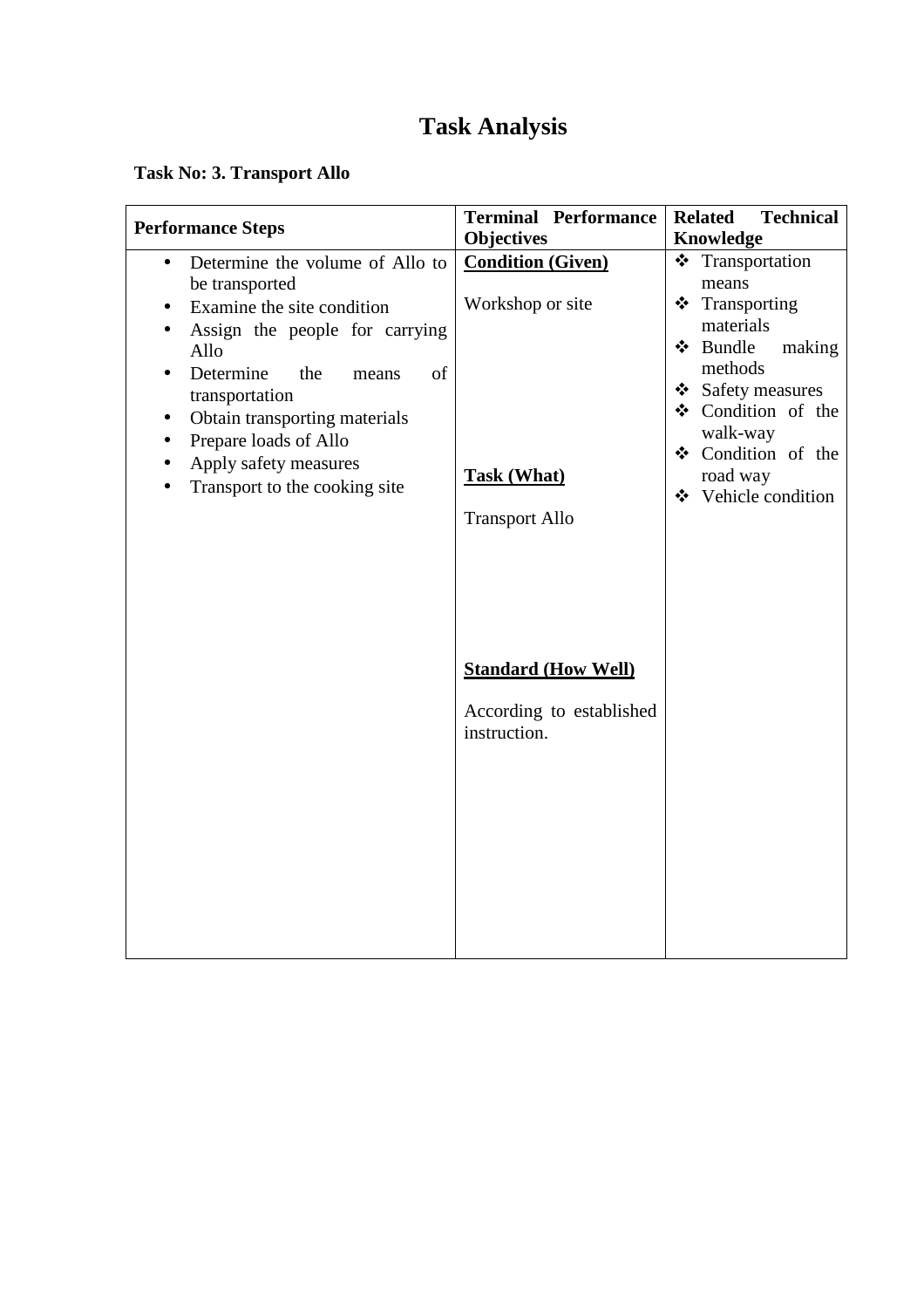**Task No: 4. Remove stem** 

| <b>Terminal Performance</b>                                                                                 | <b>Related</b><br><b>Technical</b>                                                                                                                                                                               |
|-------------------------------------------------------------------------------------------------------------|------------------------------------------------------------------------------------------------------------------------------------------------------------------------------------------------------------------|
|                                                                                                             | Knowledge                                                                                                                                                                                                        |
| <b>Condition (Given)</b><br>Workshop or site<br><b>Task (What)</b><br>Hire worker for dryer<br>construction | ❖ Introduction<br>removing of stem<br>❖ Preparation<br>of<br>Allo<br>$\div$ Significance<br>of<br>removing stem<br>❖ Process to remove<br>stem from lokta<br>$\div$ Lokta<br>making<br>process<br>and<br>methods |
| <b>Standard (How Well)</b><br>According to established<br>instruction.                                      |                                                                                                                                                                                                                  |
|                                                                                                             | <b>Objectives</b>                                                                                                                                                                                                |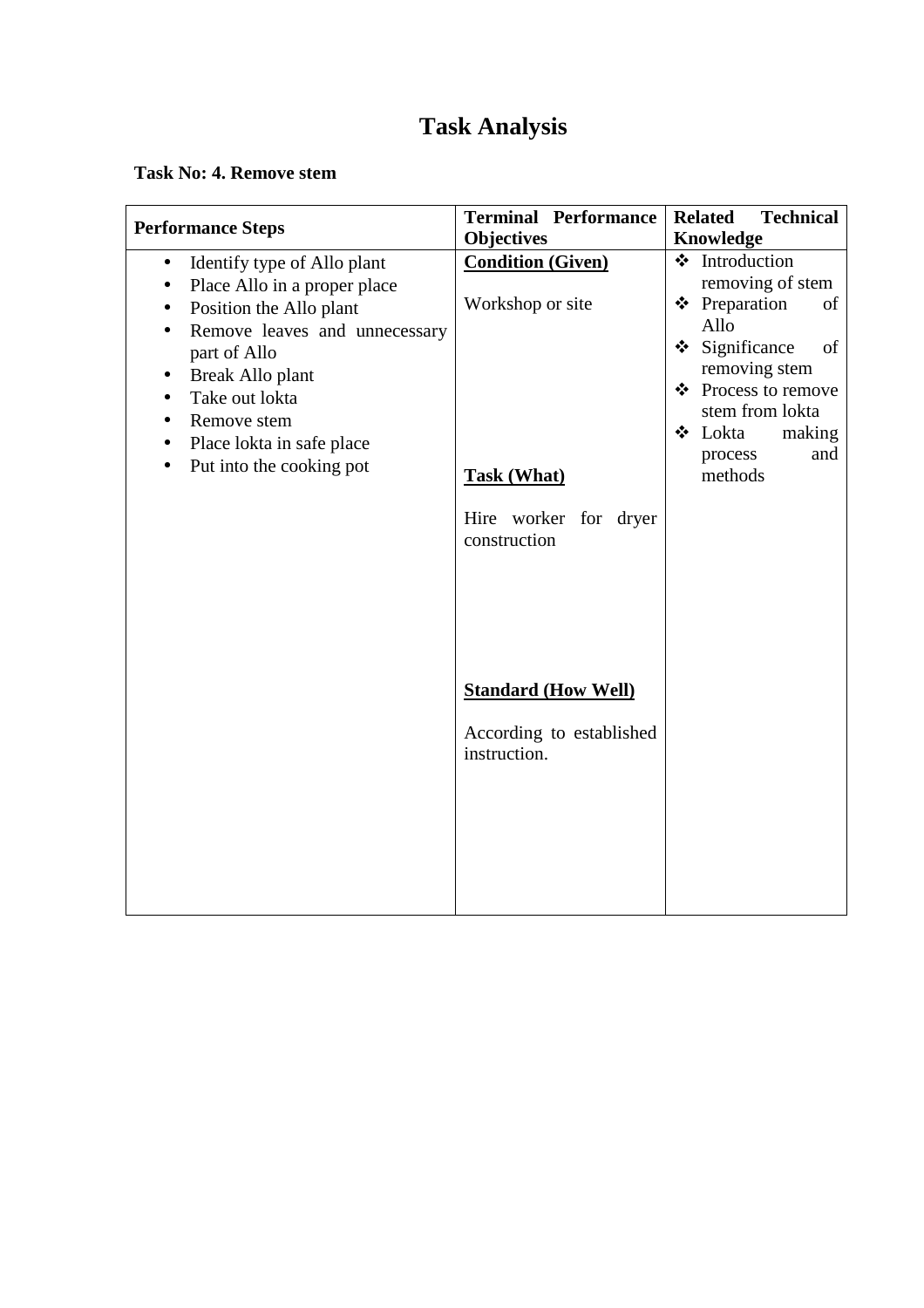#### **Task No: 5. Collect Allo seed**

| <b>Performance Steps</b>                                                                                                                                                                                                                                                                                                                                                                                                                | <b>Terminal Performance</b><br><b>Objectives</b>                                        | <b>Related</b><br><b>Technical</b><br>Knowledge                                                                                                                                                                                                                       |
|-----------------------------------------------------------------------------------------------------------------------------------------------------------------------------------------------------------------------------------------------------------------------------------------------------------------------------------------------------------------------------------------------------------------------------------------|-----------------------------------------------------------------------------------------|-----------------------------------------------------------------------------------------------------------------------------------------------------------------------------------------------------------------------------------------------------------------------|
| Identify the type of Allo<br>$\bullet$<br>Determine whether the Allo is in<br>private land or in the jungle of<br>government<br>Identify seed of Allo<br>$\bullet$<br>Collect seed of Allo<br>$\bullet$<br>Dry the seed<br>the<br>as<br>per<br>requirement<br>Store the seed in proper place<br>Apply chemicals for protection if<br>$\bullet$<br>needed<br>Check the storage in a proper way<br>Store seed until the time of<br>sowing | <b>Condition (Given)</b><br>Workshop or site<br><b>Task (What)</b><br>Collect Allo seed | ❖ Introduction<br>to<br>seed collection<br>$\triangleleft$ Concept of<br>seed<br>collection<br>Significance<br>❖<br>of<br>seed collection<br>Merit and demerit<br>of seed collection<br>$\bullet$ Seed<br>collection<br>technique<br>❖ Seed preservation<br>technique |
|                                                                                                                                                                                                                                                                                                                                                                                                                                         | <b>Standard (How Well)</b><br>According to established<br>instruction.                  |                                                                                                                                                                                                                                                                       |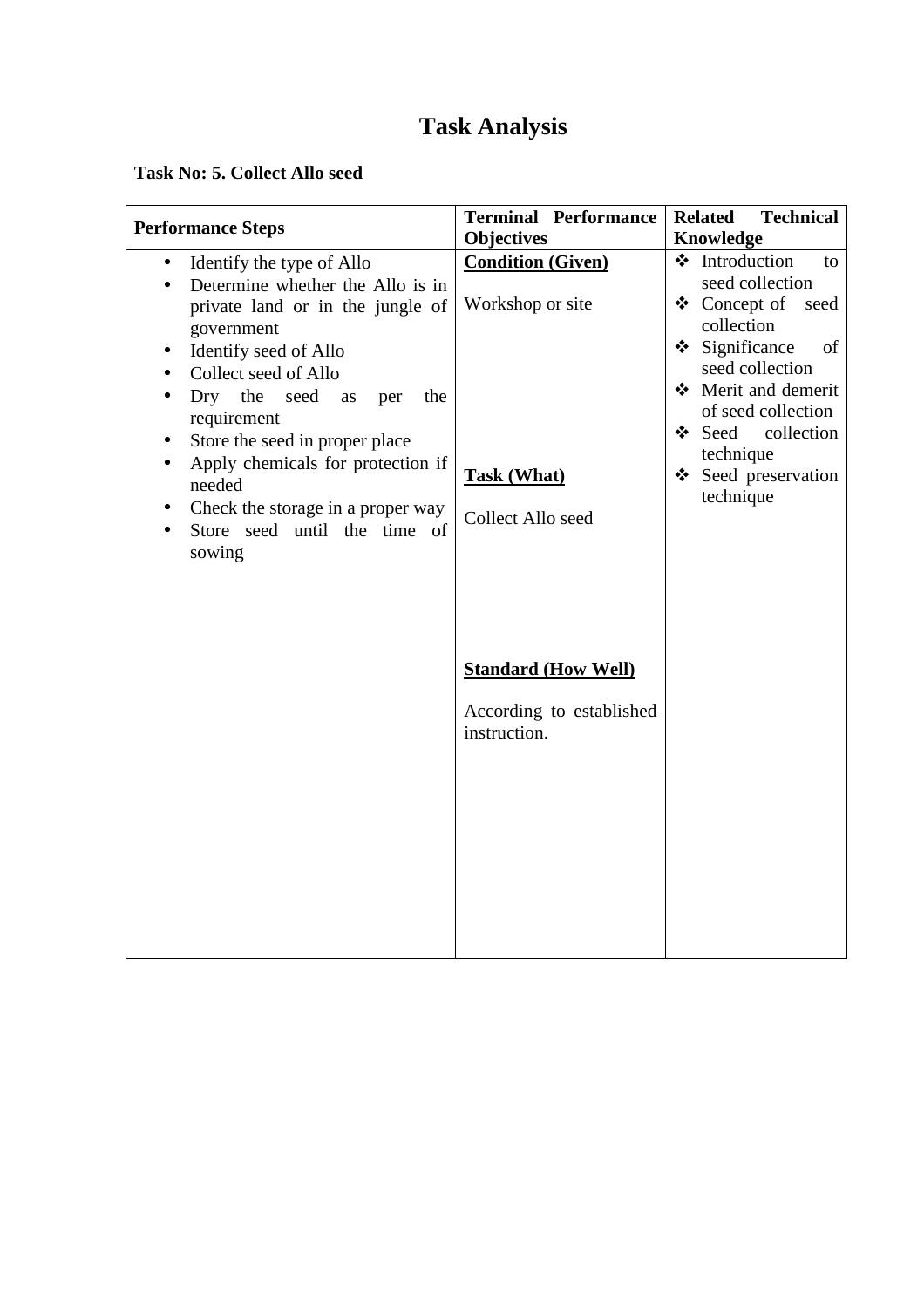#### **Task No: 6. Cultivate Allo**

| <b>Performance Steps</b>                                                        | <b>Terminal Performance</b>              | <b>Technical</b><br><b>Related</b>                                                                    |
|---------------------------------------------------------------------------------|------------------------------------------|-------------------------------------------------------------------------------------------------------|
|                                                                                 | <b>Objectives</b>                        | Knowledge                                                                                             |
| Obtain the seed of Allo<br>$\bullet$<br>Identify the Allo growing land          | <b>Condition (Given)</b>                 | ❖ Introduction<br>to<br>cultivation                                                                   |
| Prepare the land for sowing Allo<br>seed<br>Apply fertilizers<br>Water the land | Cultivating land                         | ❖ Concept<br>of<br>cultivation<br>Significance<br>$\cdot$<br>of<br>cultivation<br>❖ Merit and demerit |
| Identify the season for sowing<br>seed<br>Grow the plant<br>٠                   |                                          | of cultivation<br>$\bullet$ Use of chemicals                                                          |
| Protect the plant<br>Apply chemicals if insects are                             | <b>Task (What)</b>                       | ❖ Use of fertilizers<br>$\div$ Irrigating<br>methods                                                  |
| damaging the plant                                                              | Cultivate Allo                           | ❖ Planting/sowing<br>season                                                                           |
|                                                                                 |                                          | ❖ Protection<br>of<br>plant                                                                           |
|                                                                                 |                                          |                                                                                                       |
|                                                                                 | <b>Standard (How Well)</b>               |                                                                                                       |
|                                                                                 | According to established<br>instruction. |                                                                                                       |
|                                                                                 |                                          |                                                                                                       |
|                                                                                 |                                          |                                                                                                       |
|                                                                                 |                                          |                                                                                                       |
|                                                                                 |                                          |                                                                                                       |
|                                                                                 |                                          |                                                                                                       |
|                                                                                 |                                          |                                                                                                       |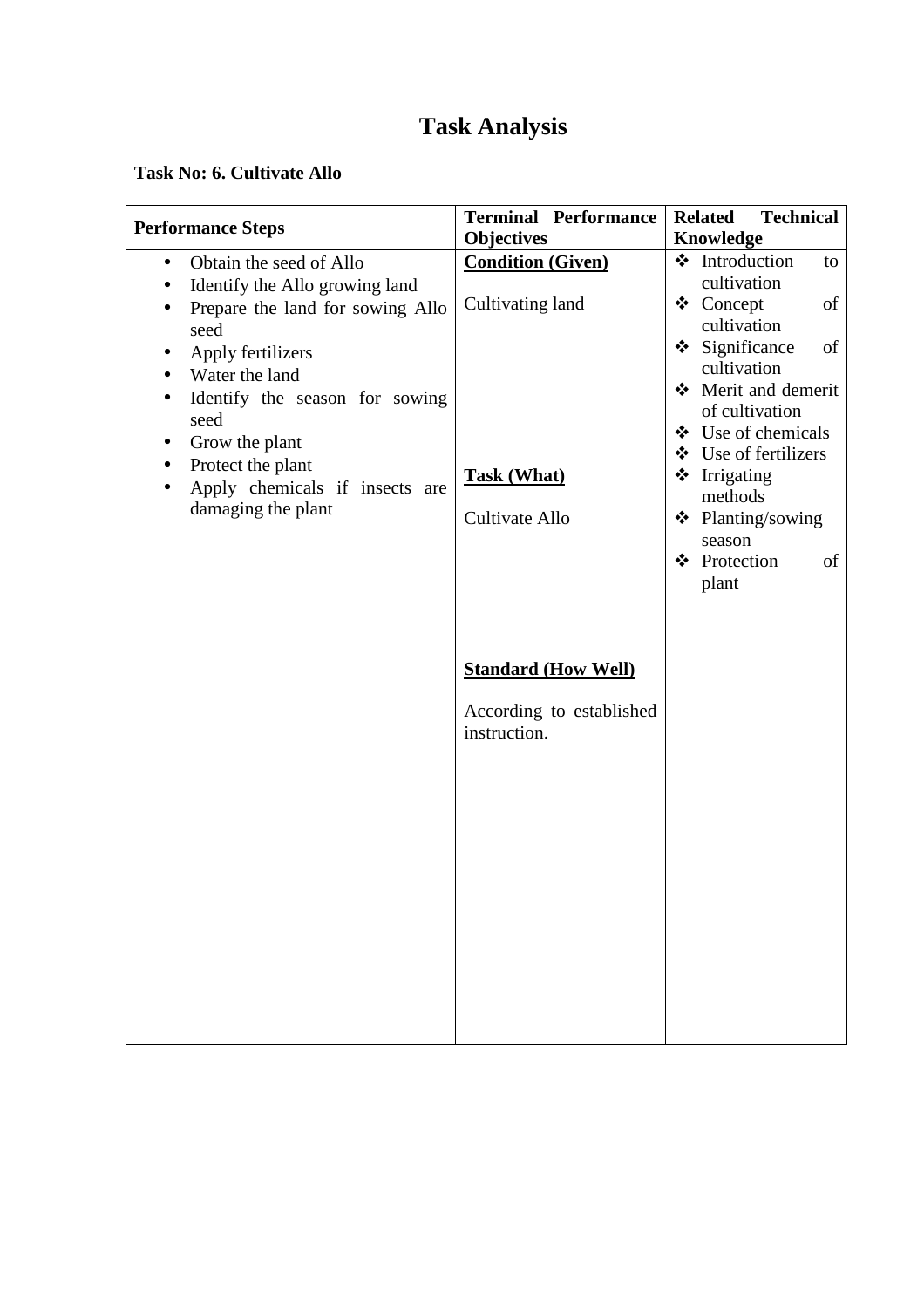### **Unit Three: Cooking Allo**

In this unit, the trainees will learn and practice the several competencies that they need to know and perform during Allo processing work. Cooking Allo is the vital component of the Allo processing occupation. If the Allo processor is well skilled on cooking process, s/he can process Allo properly and produce high quality thread as demanded by national and international markets. There is procedure involved in cooking Allo. Therefore, this unit aims at providing trainees the competencies and related knowledge of cooking Allo to ease the Allo processing job easier.

#### **Instructional Time required**: **30 hours at the ratio of 20:80 for theory and practicum**

#### **List of Competencies to be performed**

- Prepare Chulo
- Prepare firewood/gas/kerosene
- Prepare water mixture
- Cook lokta
- Wash lokta
- Separate Lokta Resha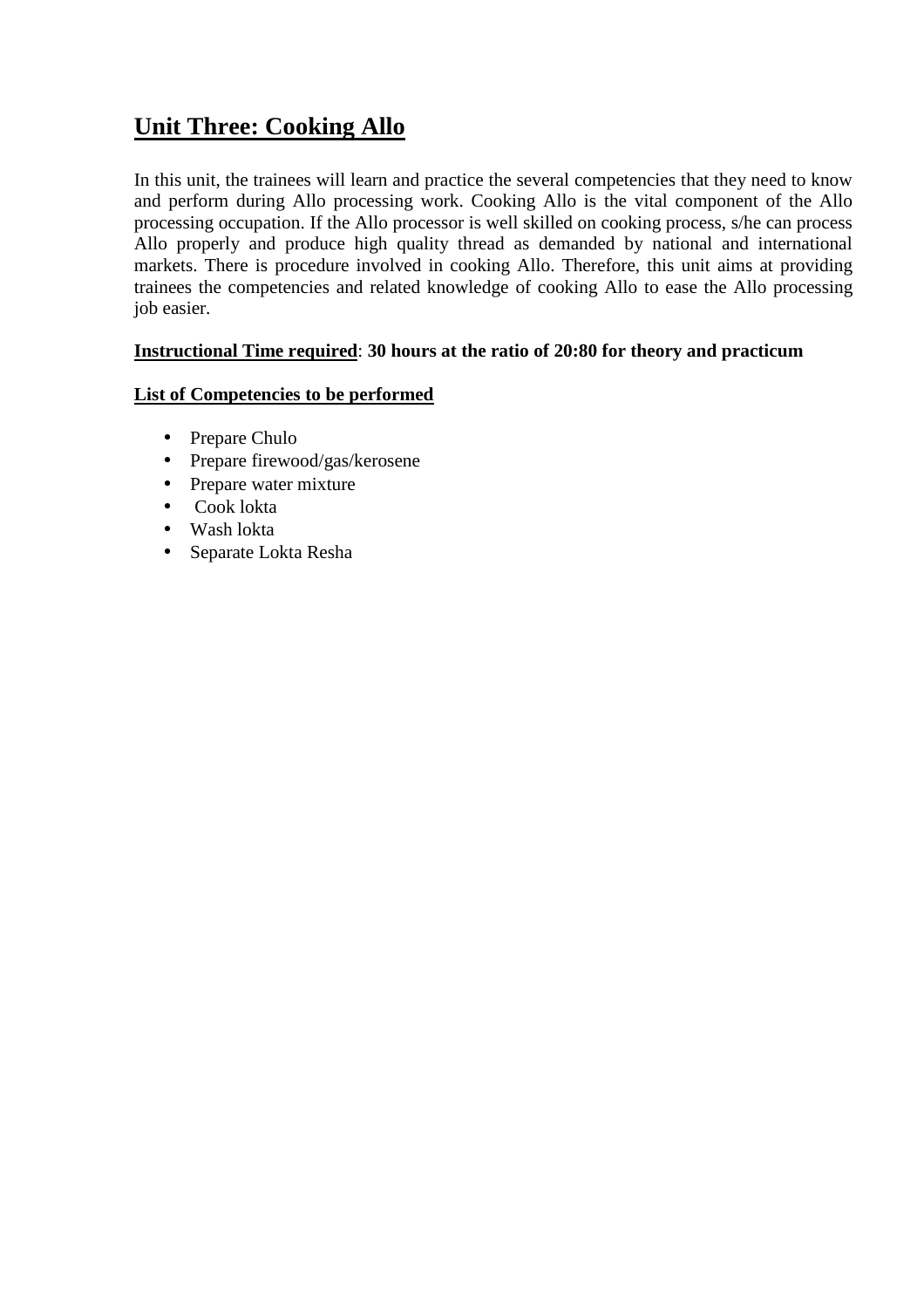### **Task No: 1. Prpare Chulo**

| <b>Performance Steps</b>                                                                                                                                                                                                                                                                                                                                                                                                                                      | <b>Terminal</b><br><b>Performance</b><br>Objectives                                                                                                                       | <b>Technical</b><br><b>Related</b><br>Knowledge                                                                                                                                               |
|---------------------------------------------------------------------------------------------------------------------------------------------------------------------------------------------------------------------------------------------------------------------------------------------------------------------------------------------------------------------------------------------------------------------------------------------------------------|---------------------------------------------------------------------------------------------------------------------------------------------------------------------------|-----------------------------------------------------------------------------------------------------------------------------------------------------------------------------------------------|
| Identify the place to construct Chulo<br>$\bullet$<br>Obtain Chulo constructing materials<br>$\bullet$<br>Obtain Chulo if it is ready made<br>$\bullet$<br>Collect materials<br>$\bullet$<br><b>Construct Chulo</b><br>Inspect if it is appropriate Chulo<br>$\bullet$<br>Adjust the Chulo if needed<br>$\bullet$<br>Make it dry for burning fire<br>$\bullet$<br>Consider it is smokeless Chulo<br>$\bullet$<br>Test the pot whether fits on Chulo or<br>not | <b>Condition (Given)</b><br>Workshop or site<br><b>Task (What)</b><br>Prepare Chulo<br><b>Standard</b><br>(How<br>Well)<br>According<br>to<br>established<br>instruction. | ❖ Introduction<br>to<br>Chulo<br>❖ Concept of Chulo<br>Significance of Chulo<br>❖<br>Merit and demerit of<br>Chulo<br>❖ Type of Chulo<br>❖ Construction methods<br>of Chulo<br>❖ Use of Chulo |
|                                                                                                                                                                                                                                                                                                                                                                                                                                                               |                                                                                                                                                                           |                                                                                                                                                                                               |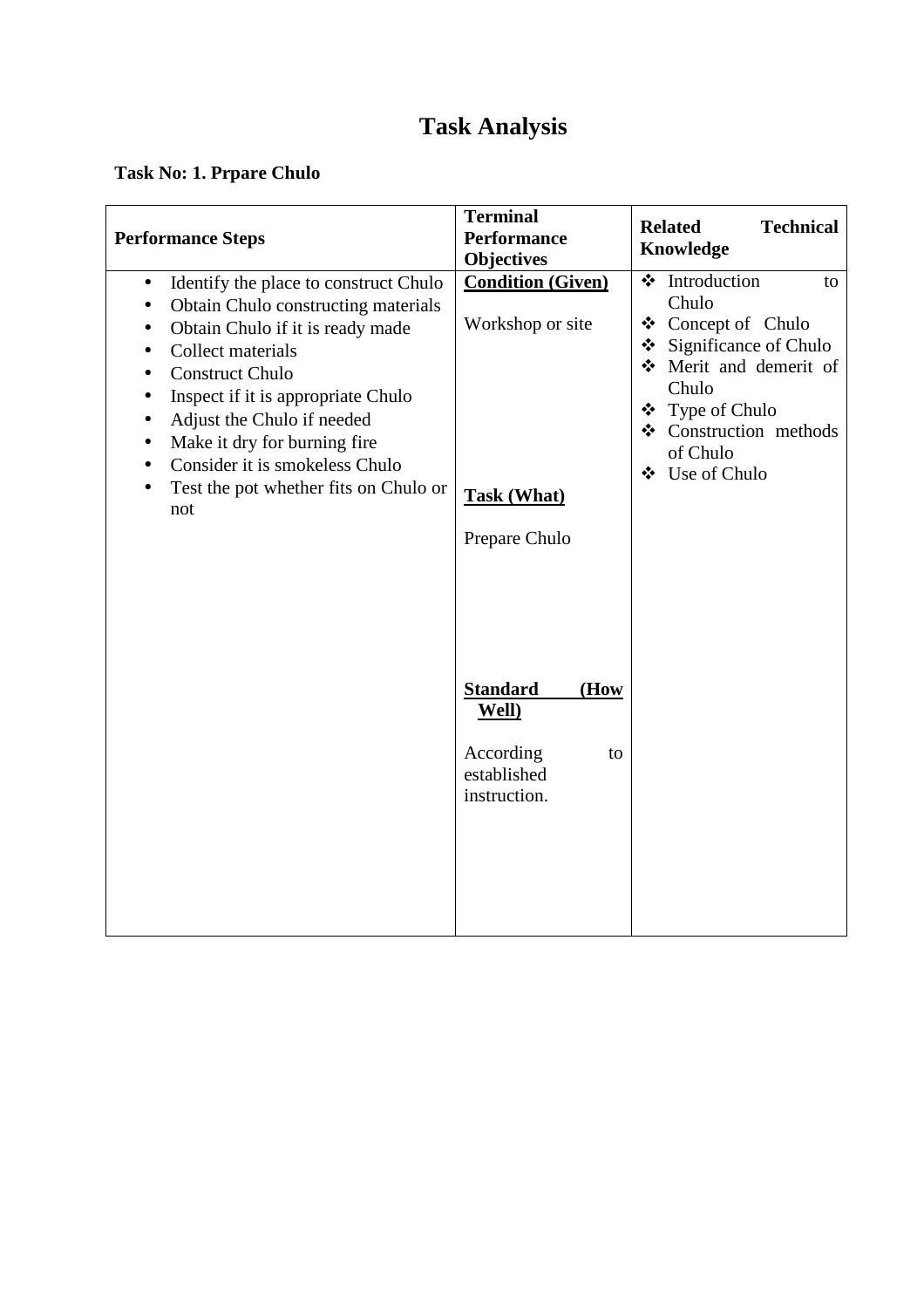### **Task No: 2. Prepare firewood/gas/kerosene**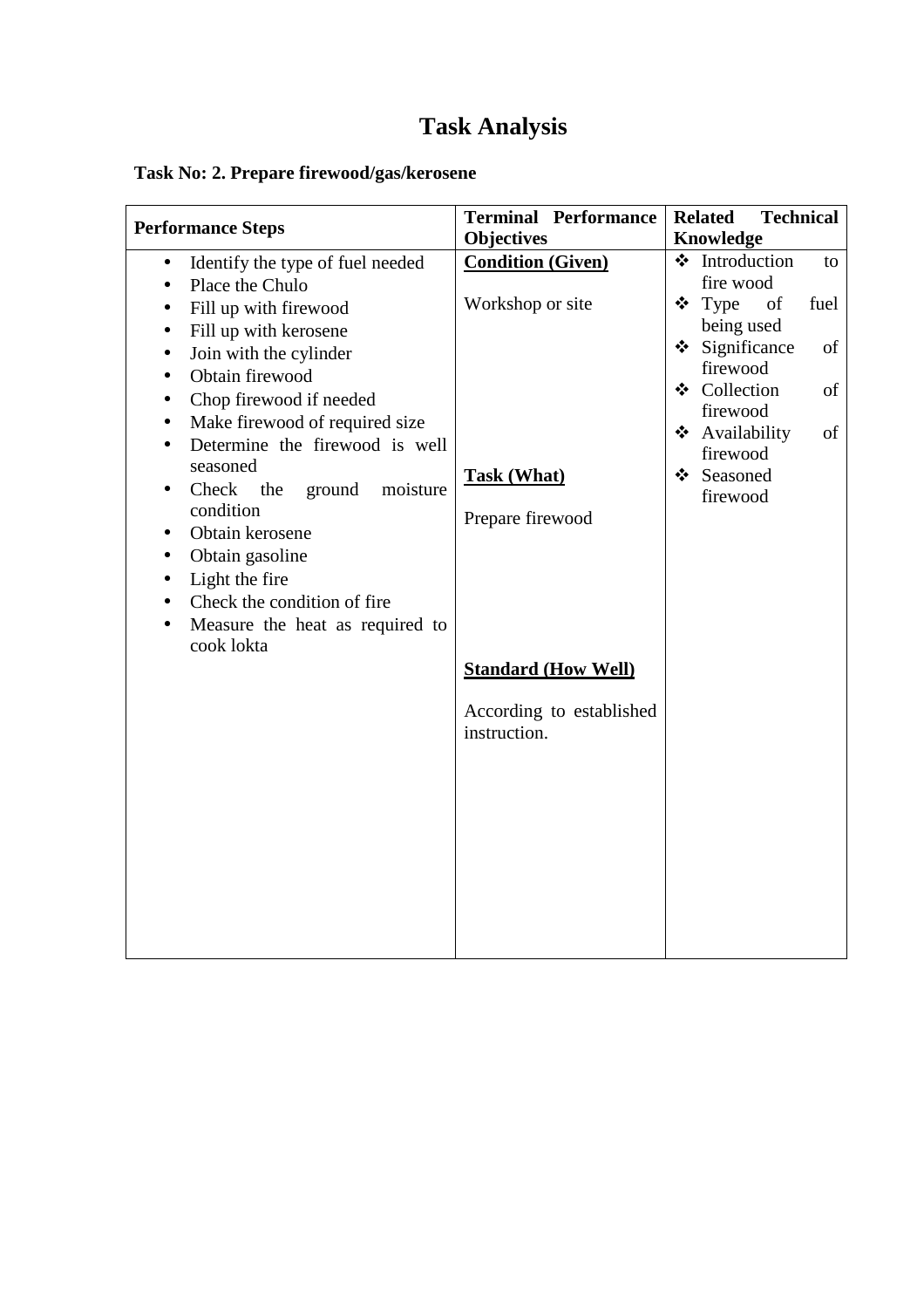### **Task No: 3. Prepare water mixture**

| <b>Performance Steps</b>                                                                                                                                                                                                                                                                                                                                                                                                                                                            | <b>Terminal Performance</b>                                                          | <b>Related</b><br><b>Technical</b>                                                                                                                                                                                                                                                                          |
|-------------------------------------------------------------------------------------------------------------------------------------------------------------------------------------------------------------------------------------------------------------------------------------------------------------------------------------------------------------------------------------------------------------------------------------------------------------------------------------|--------------------------------------------------------------------------------------|-------------------------------------------------------------------------------------------------------------------------------------------------------------------------------------------------------------------------------------------------------------------------------------------------------------|
|                                                                                                                                                                                                                                                                                                                                                                                                                                                                                     | <b>Objectives</b>                                                                    | Knowledge                                                                                                                                                                                                                                                                                                   |
| Identify the source of water<br>$\bullet$<br>Bring enough amount of water<br>$\bullet$<br>Obtain water carrying pots<br>$\bullet$<br>Obtain ash<br>$\bullet$<br>Obtain caustic soda<br>$\bullet$<br>Measure required<br>of<br>amount<br>$\bullet$<br>water<br>Determine the amount of ash<br>$\bullet$<br>Determine the amount of caustic<br>$\bullet$<br>soda<br>Prepare ash solution<br>$\bullet$<br>Prepare soda solution<br>$\bullet$<br>Mix with water in the pot<br>$\bullet$ | <b>Condition (Given)</b><br>Workshop or site<br><b>Task (What)</b><br>Pluck cardamom | ❖ Introduction<br>to<br>mixture<br>making<br>technique<br>❖ Concept<br>of<br>mixture making<br>$\div$ Identification<br>of<br>caustic soda<br>❖ Use of<br>caustic<br>soda<br>❖ Merit<br>and<br>demerits<br>of<br>caustic soda<br>❖ Availability<br>of<br>ash<br>❖ Merits<br>and<br>demerits of using<br>ash |
|                                                                                                                                                                                                                                                                                                                                                                                                                                                                                     | <b>Standard (How Well)</b><br>According to established<br>instruction.               |                                                                                                                                                                                                                                                                                                             |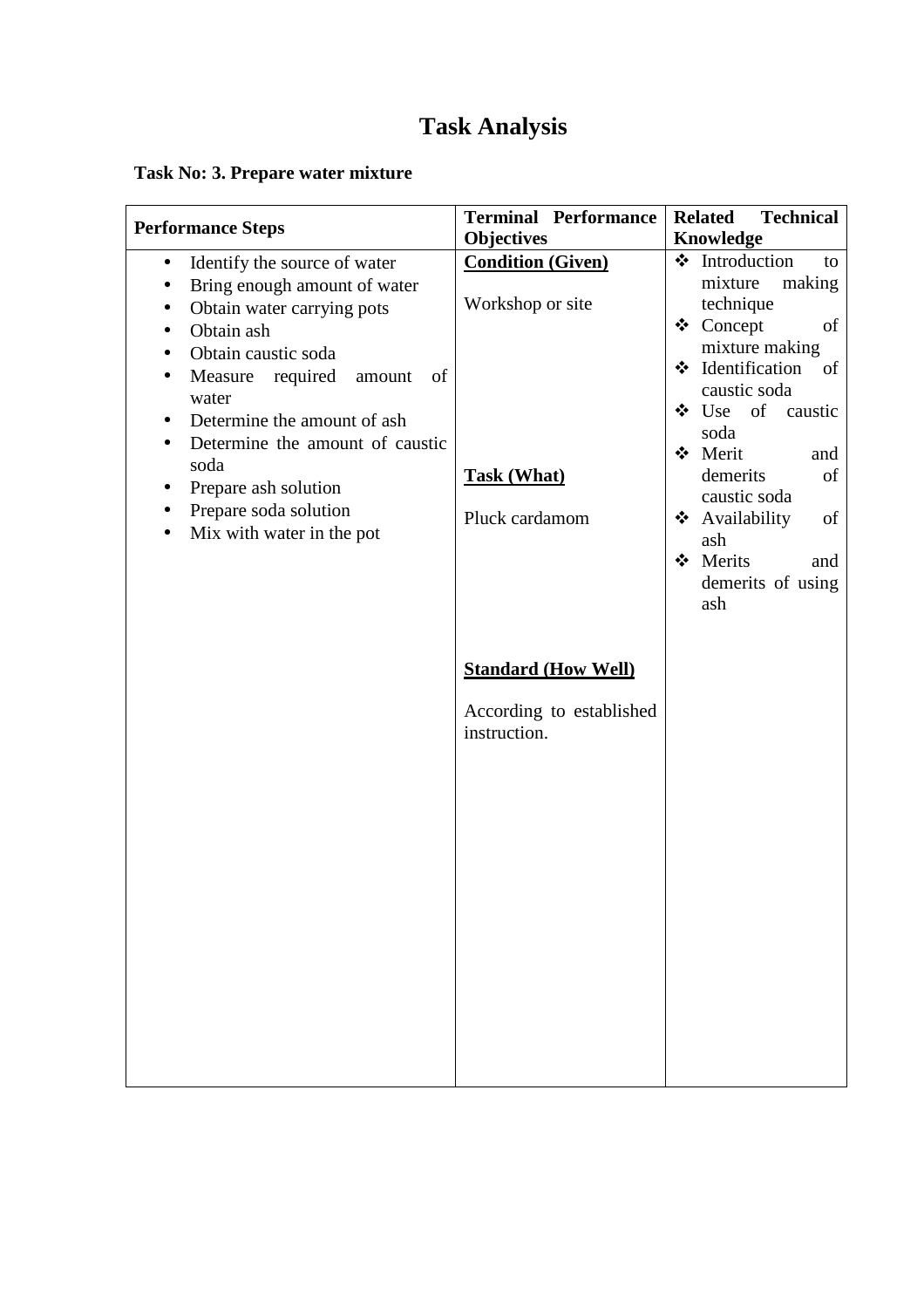#### **Task No: 4. Cook lokta**

| <b>Performance Steps</b>                                                                                                                                                                                                                                                                                                                                                                                                                                                 | <b>Terminal Performance</b>                                                      | <b>Related</b><br><b>Technical</b>                                                                                                                                                                                                                |
|--------------------------------------------------------------------------------------------------------------------------------------------------------------------------------------------------------------------------------------------------------------------------------------------------------------------------------------------------------------------------------------------------------------------------------------------------------------------------|----------------------------------------------------------------------------------|---------------------------------------------------------------------------------------------------------------------------------------------------------------------------------------------------------------------------------------------------|
|                                                                                                                                                                                                                                                                                                                                                                                                                                                                          | <b>Objectives</b>                                                                |                                                                                                                                                                                                                                                   |
| Place the pot on the Chulo<br>$\bullet$<br>Light the fire<br>$\bullet$<br>Check whether fire burn or not<br>$\bullet$<br>Pour the mixture water<br>$\bullet$<br>Bring lokta to the chulo site<br>$\bullet$<br>Put lokta in the pot<br>$\bullet$<br>Cover the pot with cover<br>$\bullet$<br>Monitor the chulo for cooking<br>$\bullet$<br>If cooked, check lokta<br>$\bullet$<br>Remove the pot from chulo<br>$\bullet$<br>Take the pot to the river side for<br>washing | <b>Condition (Given)</b><br>Workshop or site<br><b>Task (What)</b><br>Cook Lokta | Knowledge<br>❖ Introduction<br>to<br>cooking<br>❖ Washing process<br>❖ Duration<br>of<br>cooking if ash is<br>applied<br>$(3-4)$<br>hours<br>❖ Duration<br>of<br>cooking if caustic<br>soda is applied<br>$(30 \text{ minute to } 45)$<br>minute) |
|                                                                                                                                                                                                                                                                                                                                                                                                                                                                          | <b>Standard (How Well)</b><br>According to established<br>instruction.           |                                                                                                                                                                                                                                                   |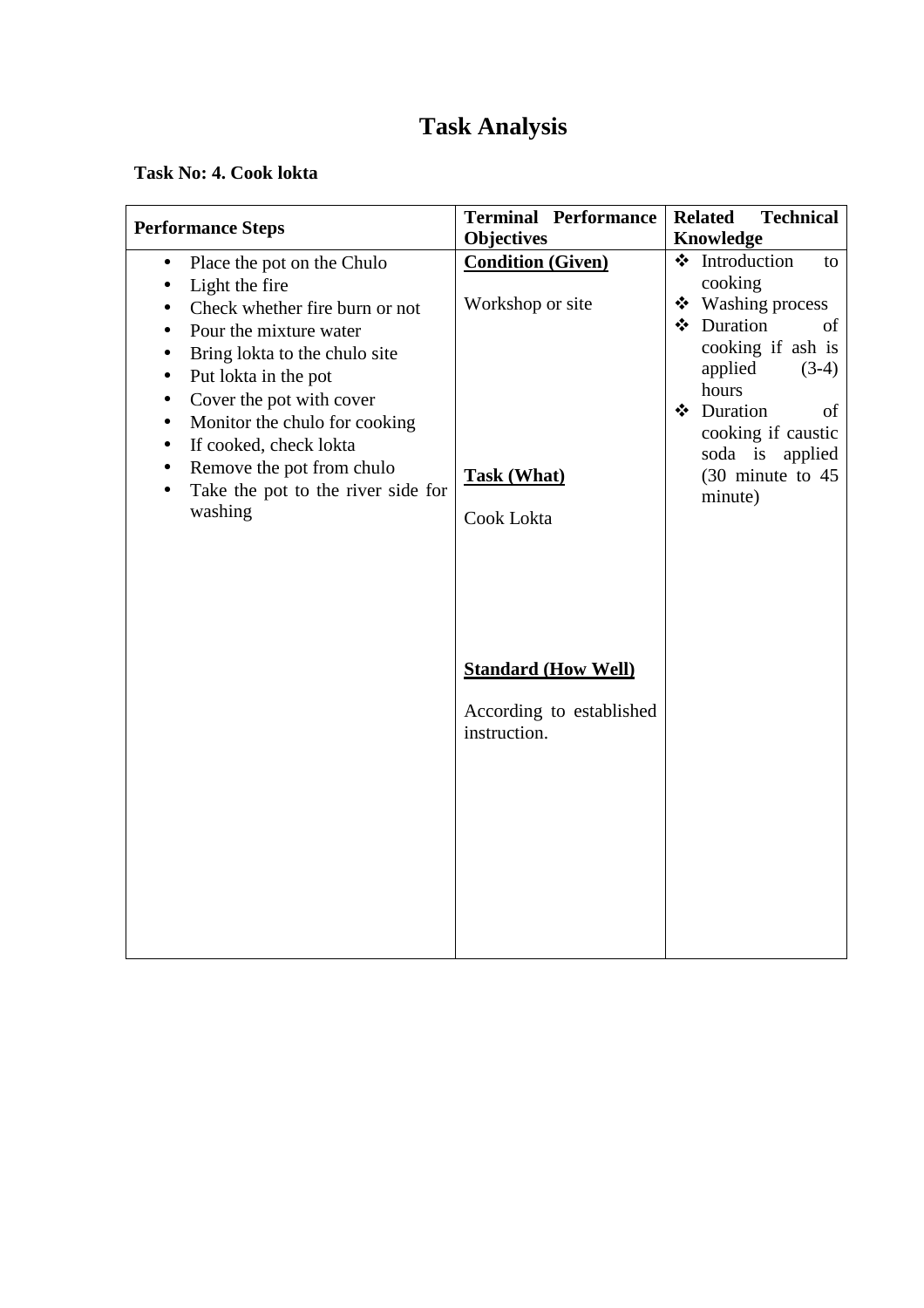**Task No: 5. Wash lokta** 

| <b>Performance Steps</b>                                                                                                                                                                                                                                                                                                                                                                      | <b>Terminal Performance</b>                                                      | <b>Related</b><br><b>Technical</b>                                                                                                                                                                 |
|-----------------------------------------------------------------------------------------------------------------------------------------------------------------------------------------------------------------------------------------------------------------------------------------------------------------------------------------------------------------------------------------------|----------------------------------------------------------------------------------|----------------------------------------------------------------------------------------------------------------------------------------------------------------------------------------------------|
|                                                                                                                                                                                                                                                                                                                                                                                               | <b>Objectives</b>                                                                | Knowledge                                                                                                                                                                                          |
| Identify place<br>where<br>enough<br>$\bullet$<br>water is available<br>Take cooked lokta to water site<br>$\bullet$<br>Wash lokta with water<br>Beat lokta with Mungro or stick<br>$\bullet$<br>slightly and repeat the process<br>until the skin of lokta completely<br>removed<br>Wash all cooked<br>lokta<br>and<br>$\bullet$<br>remove dirt, dust and unwanted<br>things from Allo resha | <b>Condition (Given)</b><br>Workshop or site<br><b>Task (What)</b><br>Wash Lokta | ❖ Introduction<br>to<br>washing<br>$\mathbf{\hat{P}}$ Washing process<br>Merits<br>❖<br>and<br>demerits<br>of<br>washing<br>❖ Quality<br>due<br>to<br>washing<br>❖ Features<br>of<br>washing place |
|                                                                                                                                                                                                                                                                                                                                                                                               | <b>Standard (How Well)</b><br>According to established<br>instruction.           |                                                                                                                                                                                                    |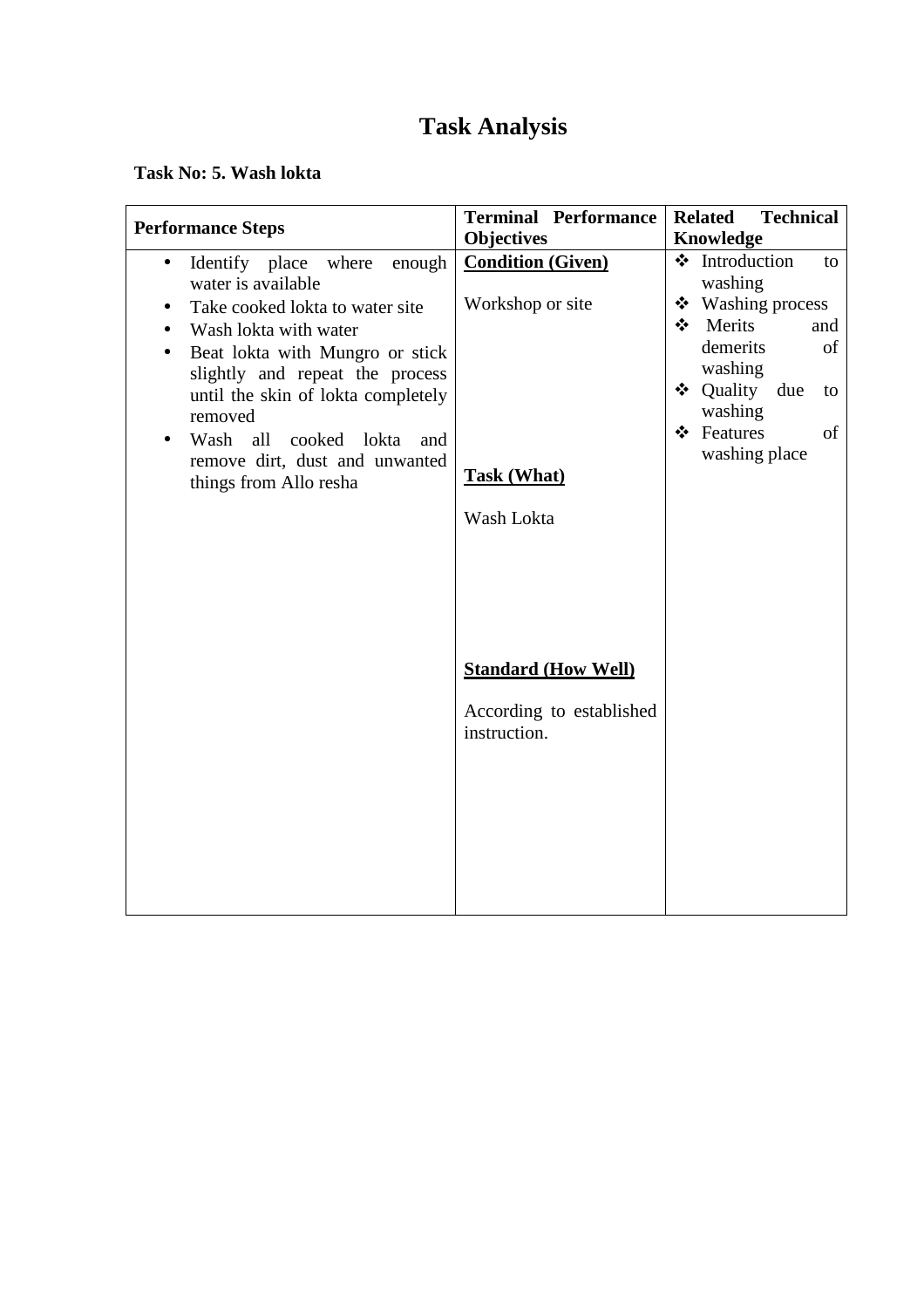### **Unit Four: Thread spinning**

In this unit, the trainees will learn and practice the several competencies that they need to know and perform during Allo processing work. Thread spinning is the vital component of the Allo processing occupation. If the Allo processor is well skilled on grading process, s/he can process Allo properly and produce high quality Allo thread as demanded by national and international markets. There is procedure involved in thread spinning. Therefore, this unit aims at providing trainees the competencies and related knowledge of thread spinning to ease the Allo processing job easier.

#### **Instructional Time required**: **30 hours at the ratio of 20:80 for theory and practicum**

#### **List of Competencies to be performed**

- Season Resha
- Separate Resha
- Spin thread
- Season thread
- Maintain quality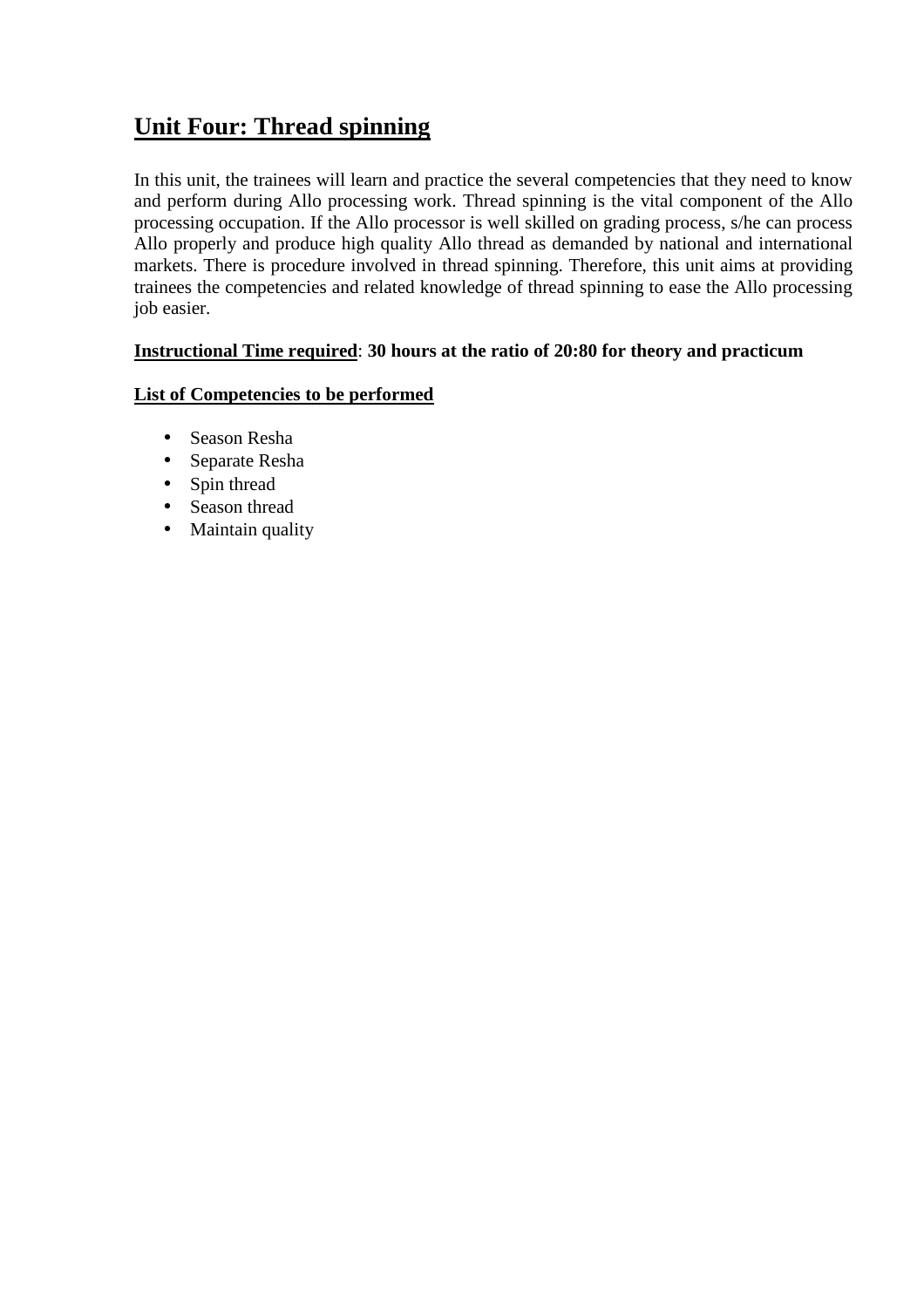#### **Task No: 1. Season Resha**

| <b>Objectives</b><br><b>Knowledge</b><br>❖ Introduction<br><b>Condition (Given)</b><br>Identify place where resha will be<br>to<br>$\bullet$<br>seasoning<br>seasoned<br>Workshop or site<br>❖<br>Seasoning<br>Obtain white clay<br>$\bullet$<br>process<br>Prepare white clay<br>$\bullet$<br>$\frac{1}{2}$<br>Merits<br>and<br>Apply chemicals<br>$\bullet$<br>demerits<br>of<br>Prepare chemicals<br>seasoning<br>Season resha on sunshine<br>$\bullet$ | <b>Performance Steps</b> | <b>Terminal Performance</b> | <b>Related</b> | <b>Technical</b> |    |
|------------------------------------------------------------------------------------------------------------------------------------------------------------------------------------------------------------------------------------------------------------------------------------------------------------------------------------------------------------------------------------------------------------------------------------------------------------|--------------------------|-----------------------------|----------------|------------------|----|
|                                                                                                                                                                                                                                                                                                                                                                                                                                                            |                          |                             |                |                  |    |
|                                                                                                                                                                                                                                                                                                                                                                                                                                                            |                          |                             |                |                  |    |
|                                                                                                                                                                                                                                                                                                                                                                                                                                                            |                          |                             |                |                  |    |
|                                                                                                                                                                                                                                                                                                                                                                                                                                                            |                          |                             |                |                  |    |
|                                                                                                                                                                                                                                                                                                                                                                                                                                                            |                          |                             |                |                  |    |
|                                                                                                                                                                                                                                                                                                                                                                                                                                                            |                          |                             |                |                  |    |
|                                                                                                                                                                                                                                                                                                                                                                                                                                                            |                          |                             |                |                  |    |
|                                                                                                                                                                                                                                                                                                                                                                                                                                                            |                          |                             |                |                  |    |
| ❖ Application<br>Protect the seasoning place<br>$\bullet$                                                                                                                                                                                                                                                                                                                                                                                                  |                          |                             |                |                  | of |
| white clay or soda<br>Ensure there is enough sun shine<br>$\bullet$                                                                                                                                                                                                                                                                                                                                                                                        |                          |                             |                |                  |    |
| other<br><b>or</b><br>Remove resha from the seasoning                                                                                                                                                                                                                                                                                                                                                                                                      |                          |                             |                |                  |    |
| chemicals<br><b>Task (What)</b><br>place if seasoned properley<br>❖ Merits<br>and                                                                                                                                                                                                                                                                                                                                                                          |                          |                             |                |                  |    |
| Season resha<br>demerits<br>of                                                                                                                                                                                                                                                                                                                                                                                                                             |                          |                             |                |                  |    |
| chemical use                                                                                                                                                                                                                                                                                                                                                                                                                                               |                          |                             |                |                  |    |
|                                                                                                                                                                                                                                                                                                                                                                                                                                                            |                          |                             |                |                  |    |
|                                                                                                                                                                                                                                                                                                                                                                                                                                                            |                          |                             |                |                  |    |
|                                                                                                                                                                                                                                                                                                                                                                                                                                                            |                          |                             |                |                  |    |
|                                                                                                                                                                                                                                                                                                                                                                                                                                                            |                          |                             |                |                  |    |
|                                                                                                                                                                                                                                                                                                                                                                                                                                                            |                          |                             |                |                  |    |
| <b>Standard (How Well)</b>                                                                                                                                                                                                                                                                                                                                                                                                                                 |                          |                             |                |                  |    |
|                                                                                                                                                                                                                                                                                                                                                                                                                                                            |                          |                             |                |                  |    |
| According to established                                                                                                                                                                                                                                                                                                                                                                                                                                   |                          |                             |                |                  |    |
| instruction.                                                                                                                                                                                                                                                                                                                                                                                                                                               |                          |                             |                |                  |    |
|                                                                                                                                                                                                                                                                                                                                                                                                                                                            |                          |                             |                |                  |    |
|                                                                                                                                                                                                                                                                                                                                                                                                                                                            |                          |                             |                |                  |    |
|                                                                                                                                                                                                                                                                                                                                                                                                                                                            |                          |                             |                |                  |    |
|                                                                                                                                                                                                                                                                                                                                                                                                                                                            |                          |                             |                |                  |    |
|                                                                                                                                                                                                                                                                                                                                                                                                                                                            |                          |                             |                |                  |    |
|                                                                                                                                                                                                                                                                                                                                                                                                                                                            |                          |                             |                |                  |    |
|                                                                                                                                                                                                                                                                                                                                                                                                                                                            |                          |                             |                |                  |    |
|                                                                                                                                                                                                                                                                                                                                                                                                                                                            |                          |                             |                |                  |    |
|                                                                                                                                                                                                                                                                                                                                                                                                                                                            |                          |                             |                |                  |    |
|                                                                                                                                                                                                                                                                                                                                                                                                                                                            |                          |                             |                |                  |    |
|                                                                                                                                                                                                                                                                                                                                                                                                                                                            |                          |                             |                |                  |    |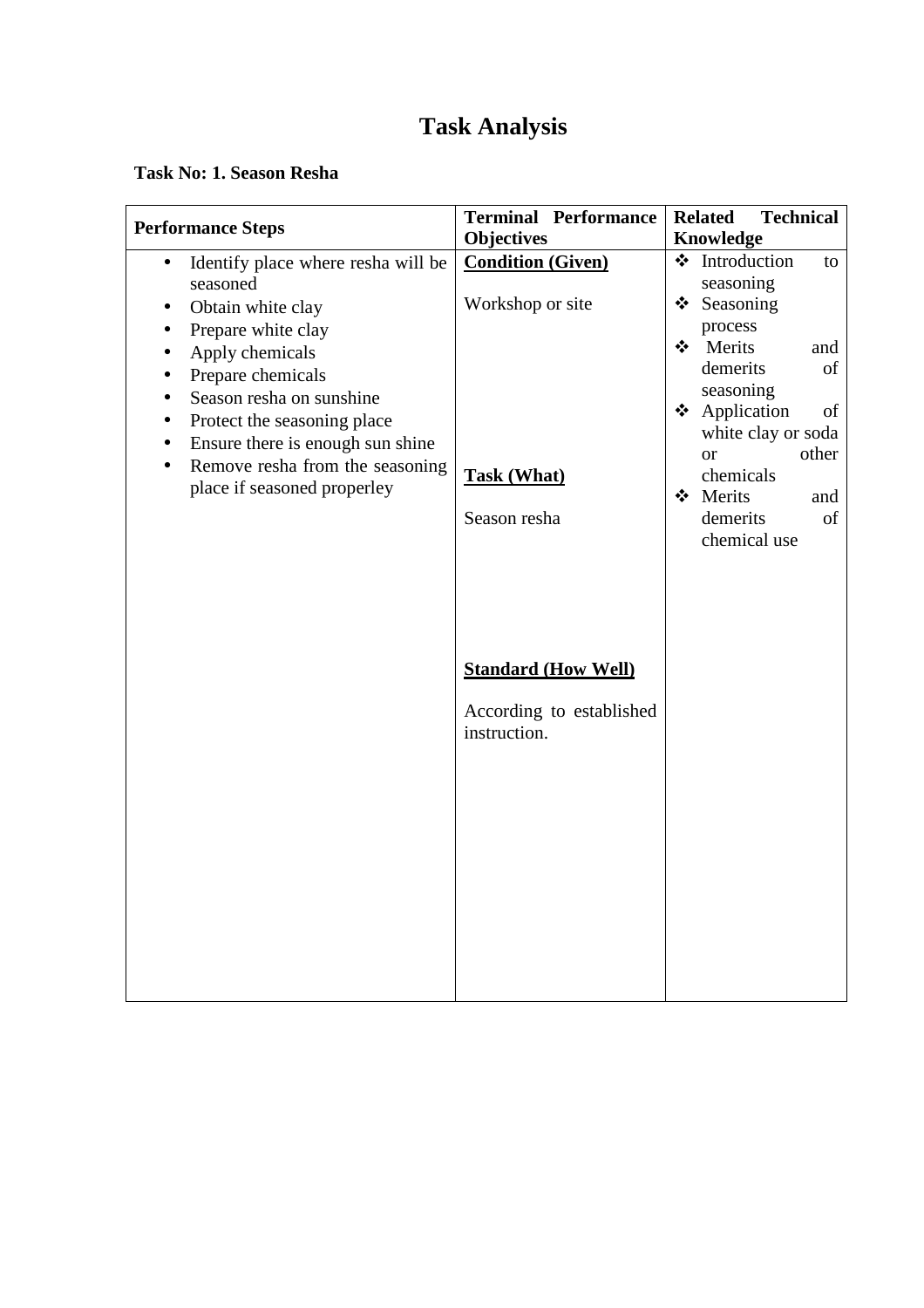### **Task No: 2. Separate Resha**

| <b>Performance Steps</b>                                                                                                                                                                                                                                                                                                                                               | <b>Terminal Performance</b>                                                                                                                                                         | <b>Technical</b><br><b>Related</b>                                                                                                                                                                   |
|------------------------------------------------------------------------------------------------------------------------------------------------------------------------------------------------------------------------------------------------------------------------------------------------------------------------------------------------------------------------|-------------------------------------------------------------------------------------------------------------------------------------------------------------------------------------|------------------------------------------------------------------------------------------------------------------------------------------------------------------------------------------------------|
|                                                                                                                                                                                                                                                                                                                                                                        |                                                                                                                                                                                     |                                                                                                                                                                                                      |
| Identify place resha is kept<br>$\bullet$<br>Wash resha in the river<br>Beat resha slightly with stick<br>all dirt, dust,<br>Ensure<br>and<br>unwanted things are removed<br>from resha<br>Measure the length of resha<br>Season<br>the resha again<br>on<br>$\bullet$<br>sunshine<br>Separate resha with the support of<br>your leg<br>Send resha for spinning thread | <b>Objectives</b><br><b>Condition (Given)</b><br>Workshop or site<br><b>Task (What)</b><br>Separate Resha<br><b>Standard (How Well)</b><br>According to established<br>instruction. | Knowledge<br>❖ Introduction<br>to<br>separating resha<br>$\bullet$ Washing process<br>Merits<br>$\cdot$<br>and<br>demerits<br>of<br>separating<br>Separating<br>❖<br>technique<br>❖ Quality of resha |
|                                                                                                                                                                                                                                                                                                                                                                        |                                                                                                                                                                                     |                                                                                                                                                                                                      |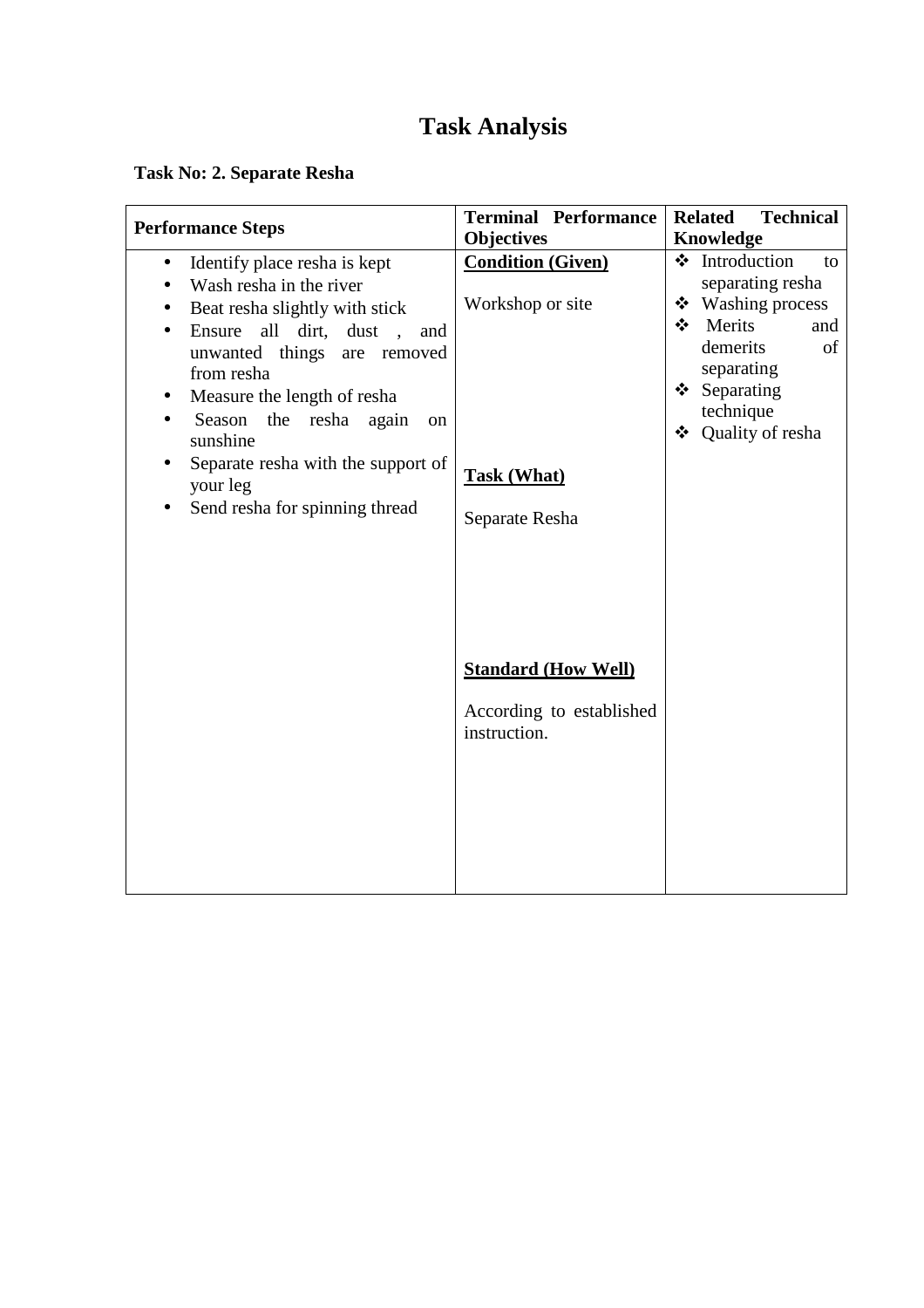### **Task No: 3. Spin thread**

|                                                                 | <b>Terminal Performance</b>              |         | <b>Technical</b><br><b>Related</b> |     |
|-----------------------------------------------------------------|------------------------------------------|---------|------------------------------------|-----|
| <b>Performance Steps</b>                                        | <b>Objectives</b>                        |         | Knowledge                          |     |
| Identify place where thread is to<br>$\bullet$<br>be spinned    | <b>Condition (Given)</b>                 |         | ❖ Introduction<br>spinning         | to  |
| Obtain Katuwa<br>$\bullet$                                      | Workshop or site                         |         | $\div$ Spinning process            |     |
| Obtain Charkha (Spinning wheel)                                 |                                          | $\cdot$ | Merits                             | and |
| Position your body, hands and<br>$\bullet$<br>legs for spinning |                                          |         | demerits<br>spinning               | of  |
| Obtain Allo Resha<br>$\bullet$                                  |                                          |         | ❖ Quality due                      | to  |
| Operate the charkha<br>$\bullet$<br>Place resha on charkha      |                                          |         | spinning<br>❖ Operation            | of  |
| $\bullet$<br>Spin thread                                        |                                          |         | charkha                            |     |
| Prepare thread ball                                             | <b>Task (What)</b>                       |         | ❖ Operation<br>Katuwa              | of  |
| Determine the weight of the<br>$\bullet$                        | Spin Allo thread                         |         | ❖ Positioning                      | of  |
| spinned thread                                                  |                                          |         | body, hands and<br>legs            |     |
|                                                                 |                                          |         |                                    |     |
|                                                                 |                                          |         |                                    |     |
|                                                                 |                                          |         |                                    |     |
|                                                                 | <b>Standard (How Well)</b>               |         |                                    |     |
|                                                                 | According to established<br>instruction. |         |                                    |     |
|                                                                 |                                          |         |                                    |     |
|                                                                 |                                          |         |                                    |     |
|                                                                 |                                          |         |                                    |     |
|                                                                 |                                          |         |                                    |     |
|                                                                 |                                          |         |                                    |     |
|                                                                 |                                          |         |                                    |     |
|                                                                 |                                          |         |                                    |     |
|                                                                 |                                          |         |                                    |     |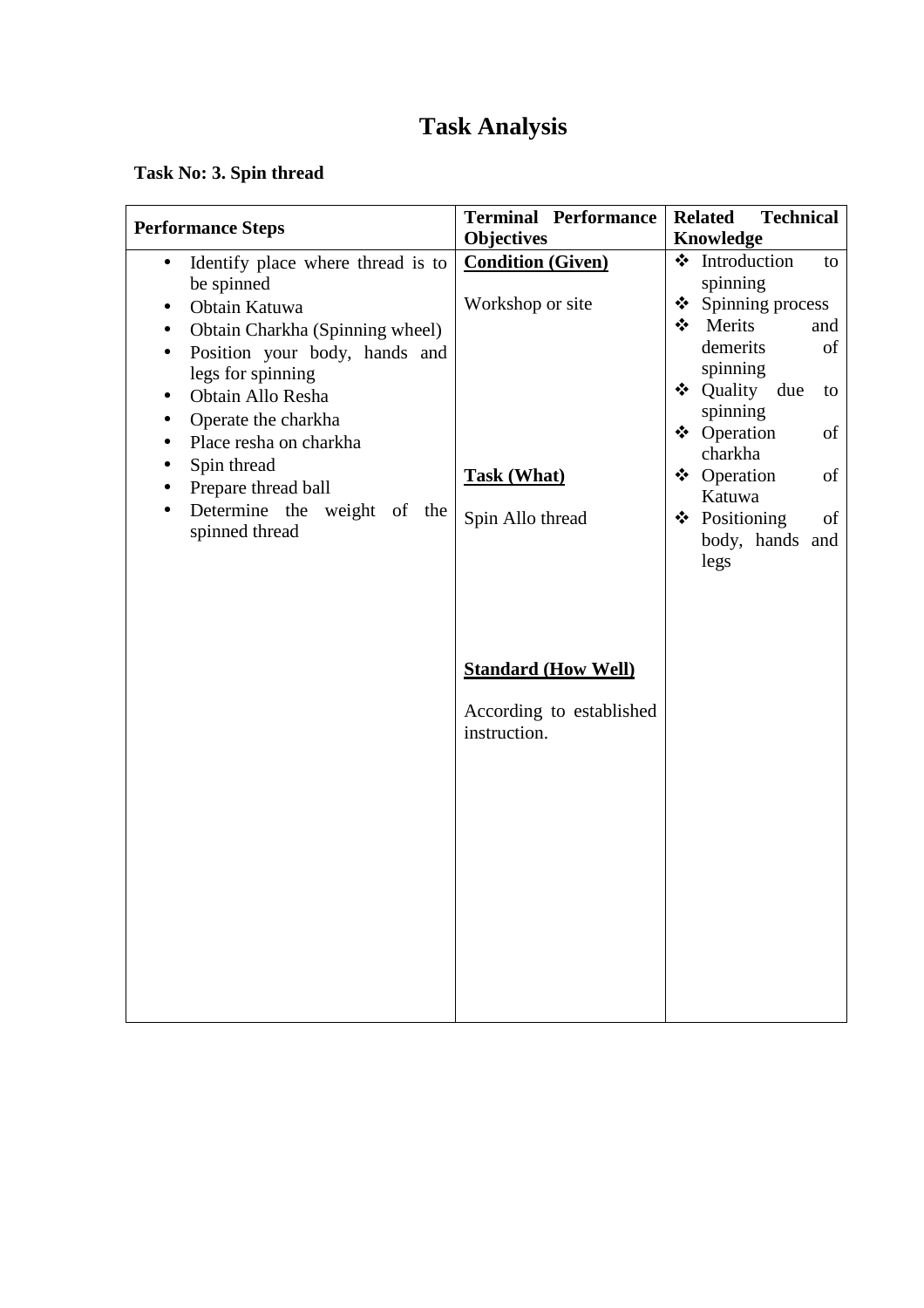### **Task No: 4. Maintain quality**

| <b>Performance Steps</b>                                                                                                                                                                                                                                                                                                                                                                                                                                                                                                                                                                                                                                                            | <b>Terminal Performance</b>                                                                                                                                                           | <b>Related</b><br><b>Technical</b>                                                                                                                                                                                          |
|-------------------------------------------------------------------------------------------------------------------------------------------------------------------------------------------------------------------------------------------------------------------------------------------------------------------------------------------------------------------------------------------------------------------------------------------------------------------------------------------------------------------------------------------------------------------------------------------------------------------------------------------------------------------------------------|---------------------------------------------------------------------------------------------------------------------------------------------------------------------------------------|-----------------------------------------------------------------------------------------------------------------------------------------------------------------------------------------------------------------------------|
|                                                                                                                                                                                                                                                                                                                                                                                                                                                                                                                                                                                                                                                                                     |                                                                                                                                                                                       |                                                                                                                                                                                                                             |
| Identify place where thread is<br>$\bullet$<br>spinned<br>Identify the type of threads<br>$\bullet$<br>Spin extra thin thread<br>$\bullet$<br>Remove dirt and dust from thread<br>$\bullet$<br>Make thread soft<br>Spin properly<br>$\bullet$<br>Ensure the quality of thread<br>$\bullet$<br>Make proper ball of thread<br>$\bullet$<br>Send for wrapping and storage of<br>$\bullet$<br>the thread<br>Wash lokta with water<br>$\bullet$<br>Beat lokta with Mungro or stick<br>$\bullet$<br>slightly and repeat the process<br>until the skin of lokta completely<br>removed<br>Wash<br>all<br>cooked<br>lokta<br>and<br>remove dirt, dust and unwanted<br>things from Allo resha | <b>Objectives</b><br><b>Condition (Given)</b><br>Workshop or site<br><b>Task (What)</b><br>Maintain quality<br><b>Standard (How Well)</b><br>According to established<br>instruction. | Knowledge<br>❖ Introduction<br>to<br>quality<br>❖ Maintaing<br>process of quality<br>❖ Merits<br>and<br>demerits<br>of<br>quality thread<br>$\triangleleft$ Quality<br>due<br>to<br>spinning<br>Price of quality<br>product |
|                                                                                                                                                                                                                                                                                                                                                                                                                                                                                                                                                                                                                                                                                     |                                                                                                                                                                                       |                                                                                                                                                                                                                             |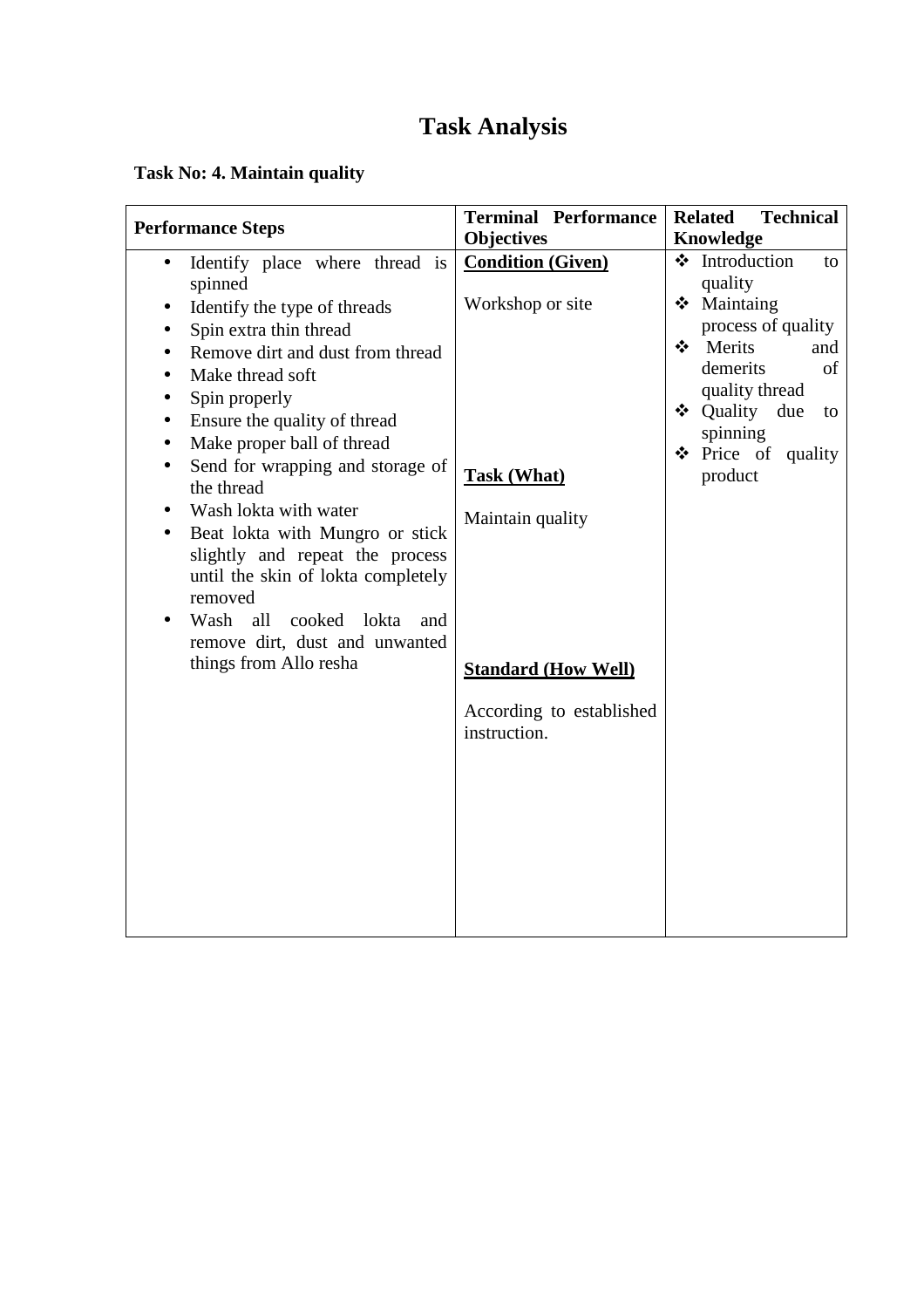### **Unit Four: Thread spinning**

In this unit, the trainees will learn and practice the several competencies that they need to know and perform during Allo processing work. Thread storing is the vital component of the Allo processing occupation. If the Allo processor is well skilled on storing, s/he can process Allo properly and produce high quality Allo thread as demanded by national and international markets. There is procedure involved in thread storing. Therefore, this unit aims at providing trainees the competencies and related knowledge of thread storing to ease the Allo processing job effective.

#### **Instructional Time required**: **20 hours at the ratio of 20:80 for theory and practicum**

#### **List of Competencies to be performed**

- Process Allo grading and storing
- Prepare tags
- Fix price
- Prepare bags
- Store bags
- Identify market
- Negotiate with dealer
- Advertise product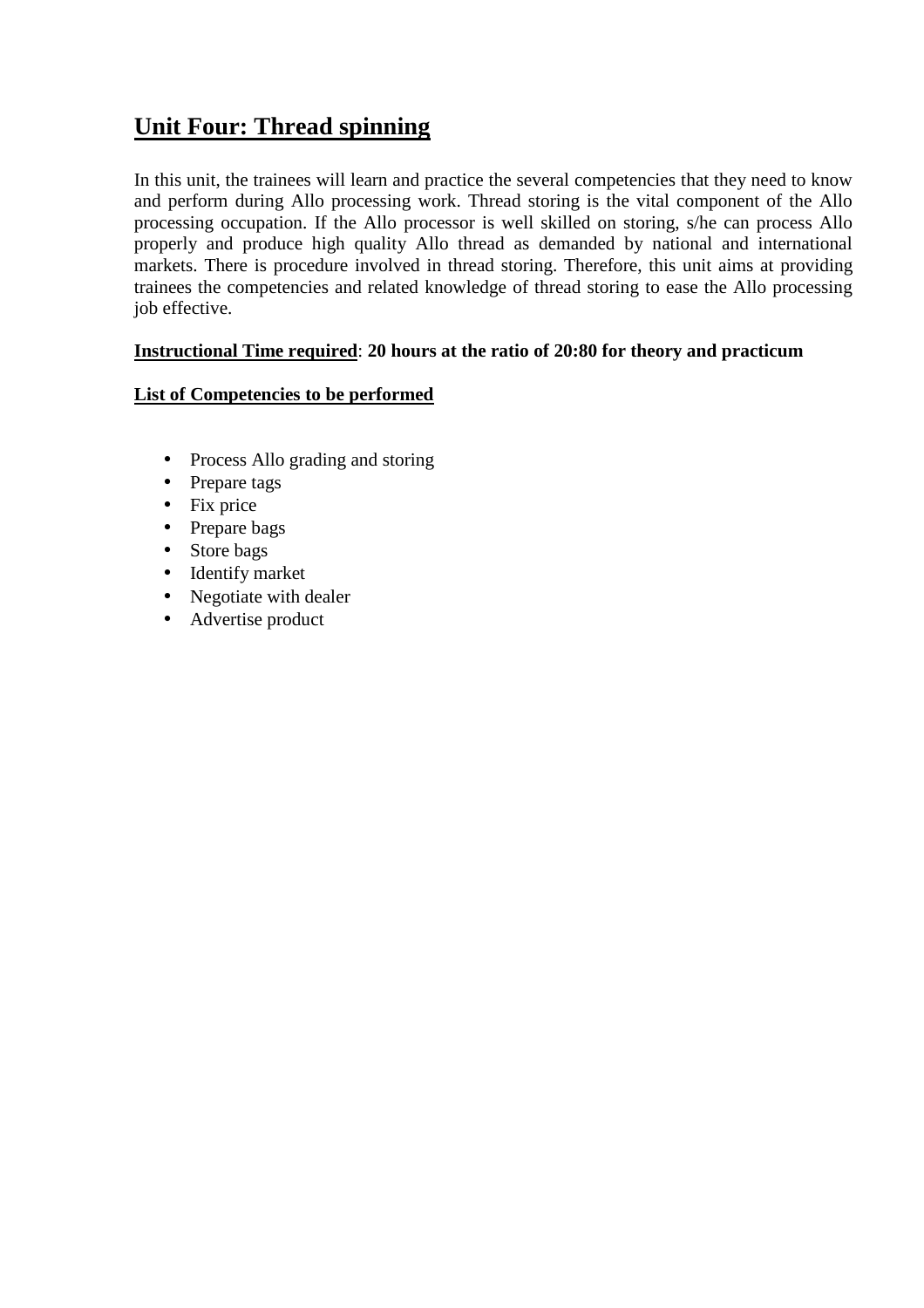### **Task No: 1. Process grading and storing**

| <b>Performance Steps</b>                                                                                                                                                                                                                                                                                                                                                                                                                           | <b>Terminal Performance</b><br><b>Objectives</b>                                                          | <b>Related</b><br><b>Technical</b><br><b>Knowledge</b>                                                                                       |
|----------------------------------------------------------------------------------------------------------------------------------------------------------------------------------------------------------------------------------------------------------------------------------------------------------------------------------------------------------------------------------------------------------------------------------------------------|-----------------------------------------------------------------------------------------------------------|----------------------------------------------------------------------------------------------------------------------------------------------|
| Determine the quantity of thread<br>$\bullet$<br>Identify large size of thread ball<br>Identify medium size of thread<br>$\bullet$<br>ball<br>Identify the small size of thread<br>$\bullet$<br>ball<br>Separate the thread as per size<br>٠<br>Separate the thread as per quality<br>Check if any thing that<br>$\frac{1}{1}$<br>$\bullet$<br>unwanted before grading<br>Avoid moisture from the thread it<br>$\bullet$<br>is prone to soak water | <b>Condition (Given)</b><br>Workshop or site<br><b>Task (What)</b><br>Process<br>thread<br>for<br>grading | $\div$ Introduction<br>to<br>processing<br>Grading principle<br>❖<br>$\div$ Grading elements<br>❖ Merits<br>and<br>demerits<br>of<br>grading |
|                                                                                                                                                                                                                                                                                                                                                                                                                                                    | <b>Standard (How Well)</b><br>According to established<br>instruction.                                    |                                                                                                                                              |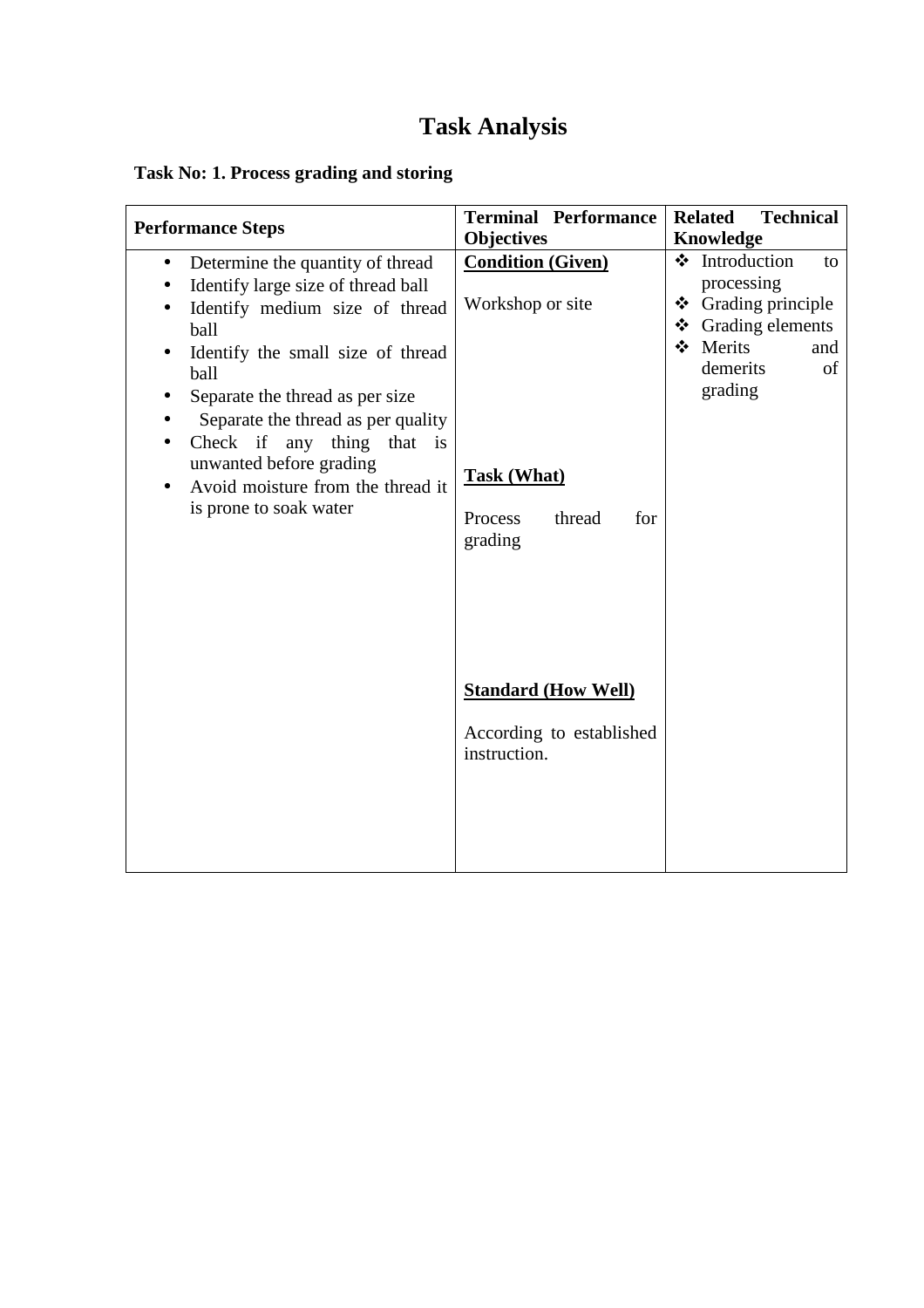**Task No: 2. Prepare tags** 

| <b>Performance Steps</b>                                                                                                                                                                                                                                                                                                                                                                                                                                     | <b>Terminal Performance</b><br><b>Objectives</b>                                                                                                             | <b>Related</b><br><b>Technical</b><br>Knowledge                                                                                                           |
|--------------------------------------------------------------------------------------------------------------------------------------------------------------------------------------------------------------------------------------------------------------------------------------------------------------------------------------------------------------------------------------------------------------------------------------------------------------|--------------------------------------------------------------------------------------------------------------------------------------------------------------|-----------------------------------------------------------------------------------------------------------------------------------------------------------|
| Identify the type and size of tag<br>$\bullet$<br>Determine the quality of tag<br>Determine the information to be<br>written on tag<br>Order the press to prepare tag<br>Write information such as cost,<br>weight, packing date, processing<br>company,<br>country<br>where<br>produced, quality of the product,<br>and<br>assurance,<br>warrantee<br>guarantee etc<br>Place the tag on the packet<br>Send /supply packets with tags for<br>packing threads | <b>Condition (Given)</b><br>Workshop or site<br><b>Task (What)</b><br>Prepare tags<br><b>Standard (How Well)</b><br>According to established<br>instruction. | ❖ Introduction<br>to<br>preparation tags<br>❖ Information to be<br>written on tag<br>❖ Merits<br>and<br>demerits of the<br>tag placed on the<br>packaging |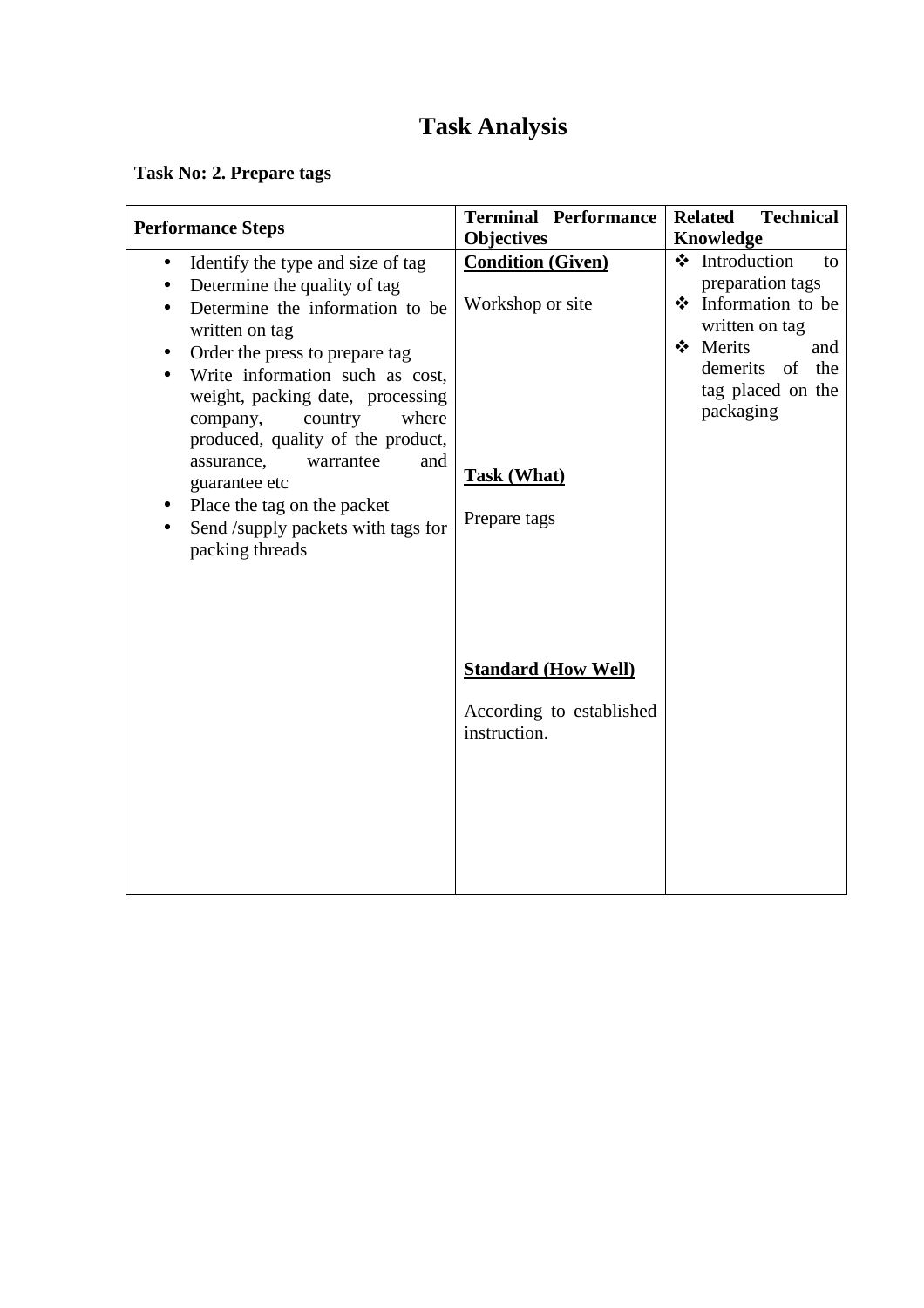### **Task No: 3. Prepare bags**

| <b>Terminal Performance</b>                                                        | <b>Related</b><br><b>Technical</b>                                                                                                                                        |
|------------------------------------------------------------------------------------|---------------------------------------------------------------------------------------------------------------------------------------------------------------------------|
| <b>Objectives</b>                                                                  | Knowledge                                                                                                                                                                 |
| <b>Condition (Given)</b><br>Workshop or site<br><b>Task (What)</b><br>Prepare bags | ❖ Introduction<br>to<br>bags<br>❖ Quality of bags<br>❖ Size of bags<br>❖ Cost of bags<br>Information to be<br>printed on the bag<br>❖ Order process of<br>bag preparation |
| <b>Standard (How Well)</b>                                                         |                                                                                                                                                                           |
| According to established<br>instruction.                                           |                                                                                                                                                                           |
|                                                                                    |                                                                                                                                                                           |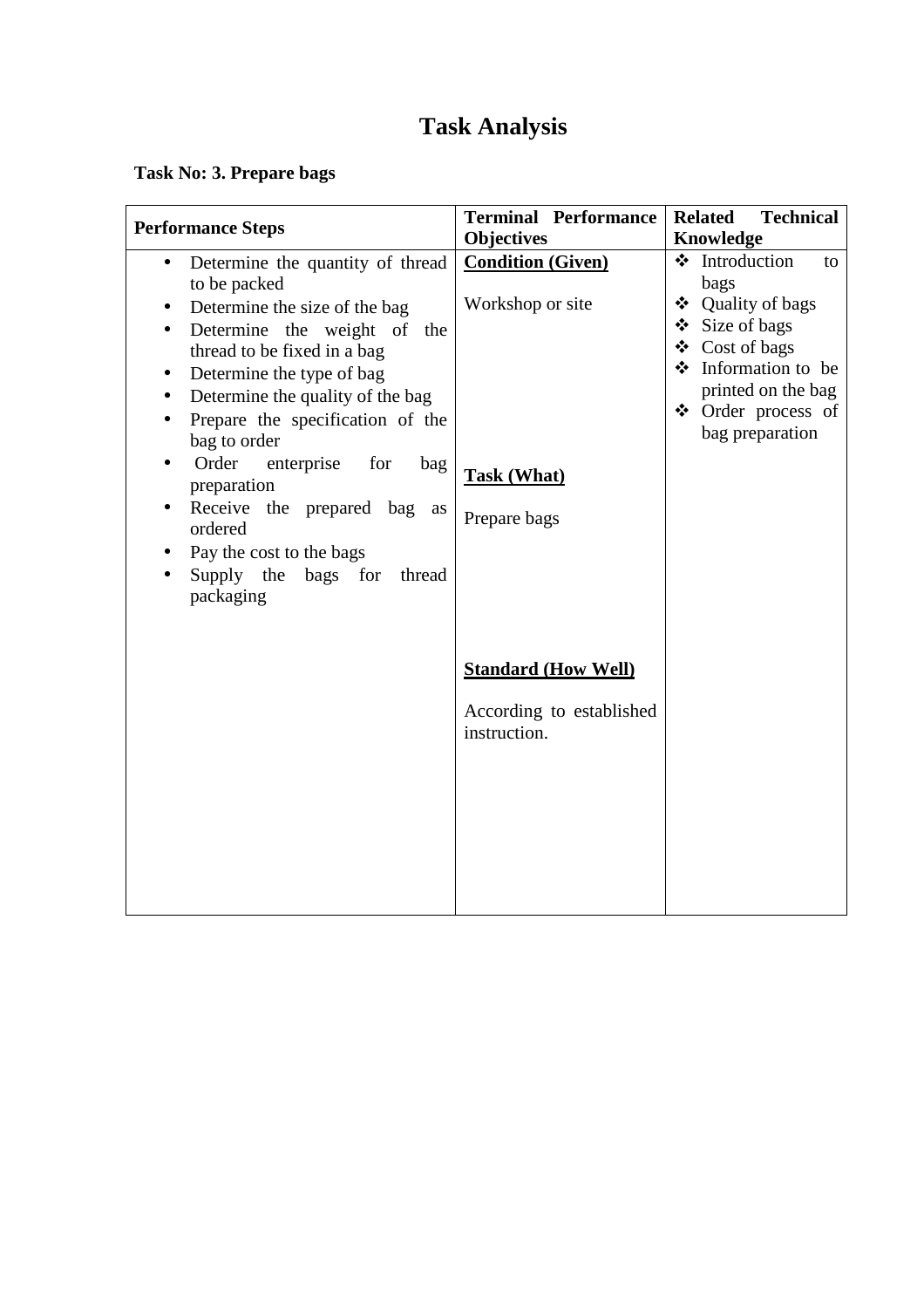### **Task No: 4. Fix price**

| <b>Performance Steps</b>                                                                                                                                                                                                                                                                                                                                                    | <b>Terminal Performance</b>                                                                                                                                                    | <b>Related</b><br><b>Technical</b>                                                                                                                     |
|-----------------------------------------------------------------------------------------------------------------------------------------------------------------------------------------------------------------------------------------------------------------------------------------------------------------------------------------------------------------------------|--------------------------------------------------------------------------------------------------------------------------------------------------------------------------------|--------------------------------------------------------------------------------------------------------------------------------------------------------|
|                                                                                                                                                                                                                                                                                                                                                                             |                                                                                                                                                                                |                                                                                                                                                        |
| Determine the quantity of thread<br>$\bullet$<br>Determine the quality of thread<br>Determine the weight of the<br>package<br>Identify the market factors<br>Consider<br>local<br>market<br>the<br>competition<br>Compare the price with<br>the<br>product of other processor<br>Apply costing process<br>the<br>price<br>of<br>the<br>Fix<br>product/package/bag of thread | <b>Objectives</b><br><b>Condition (Given)</b><br>Workshop or site<br><b>Task (What)</b><br>Fix price<br><b>Standard (How Well)</b><br>According to established<br>instruction. | Knowledge<br>❖ Introduction<br>to<br>pricing<br>❖ Pricing process<br>❖ Elements<br>of<br>pricing<br>Merits<br>and<br>demerits<br>of<br>pricing product |
|                                                                                                                                                                                                                                                                                                                                                                             |                                                                                                                                                                                |                                                                                                                                                        |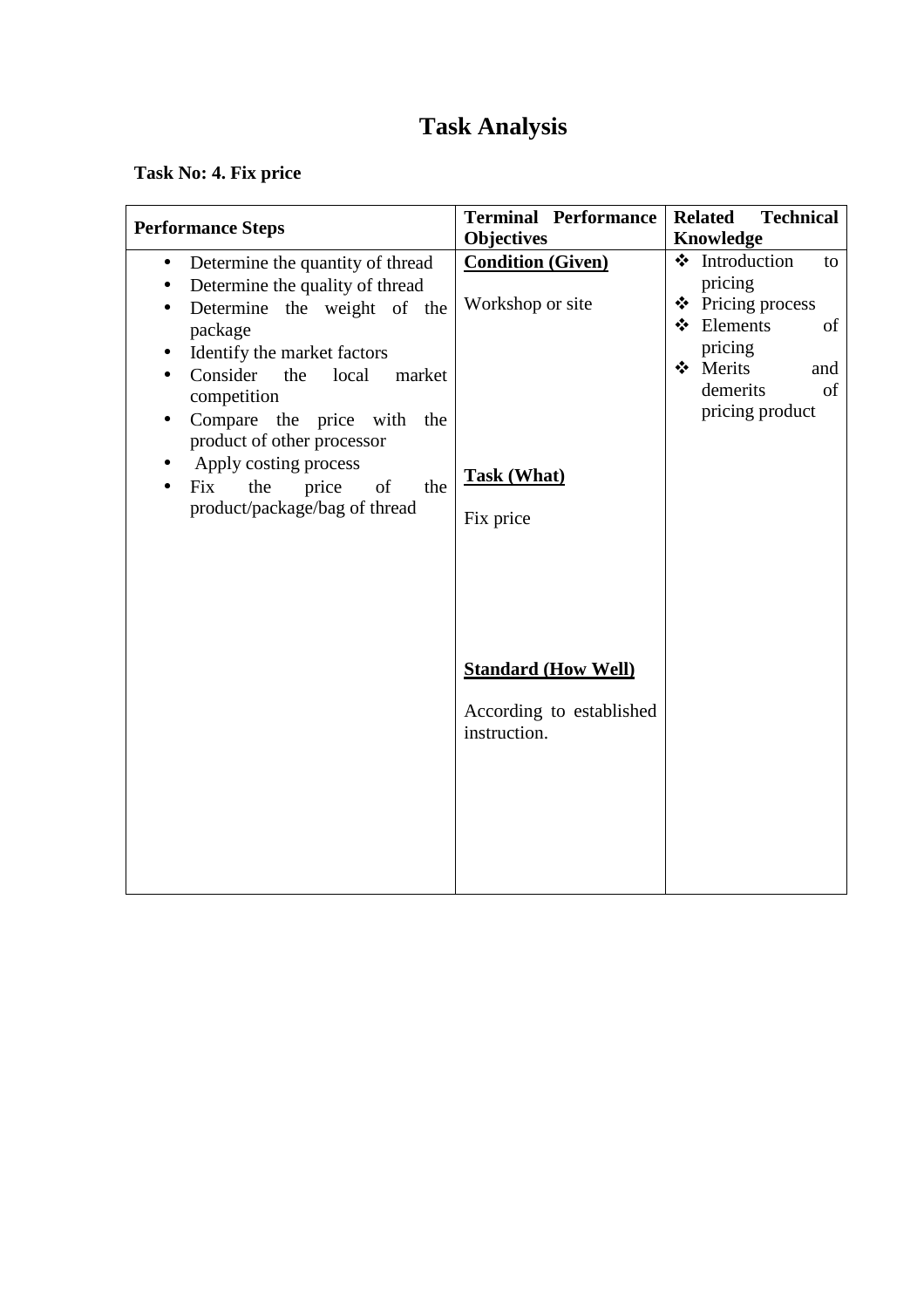**Task No: 5. Pack bags** 

| <b>Terminal Performance</b>                  | <b>Related</b><br><b>Technical</b><br>Knowledge                |
|----------------------------------------------|----------------------------------------------------------------|
| <b>Condition (Given)</b><br>Workshop or site | ❖ Introduction<br>to<br>transportation<br>facilities           |
|                                              | ❖ Means<br>of<br>transportation<br>available in<br>the<br>area |
|                                              | ❖ Merits<br>and<br>demerits<br>of<br>transportation            |
| Transport thread                             |                                                                |
|                                              |                                                                |
| <b>Standard (How Well)</b>                   |                                                                |
| According to established<br>instruction.     |                                                                |
|                                              |                                                                |
|                                              |                                                                |
|                                              | <b>Objectives</b><br><b>Task (What)</b>                        |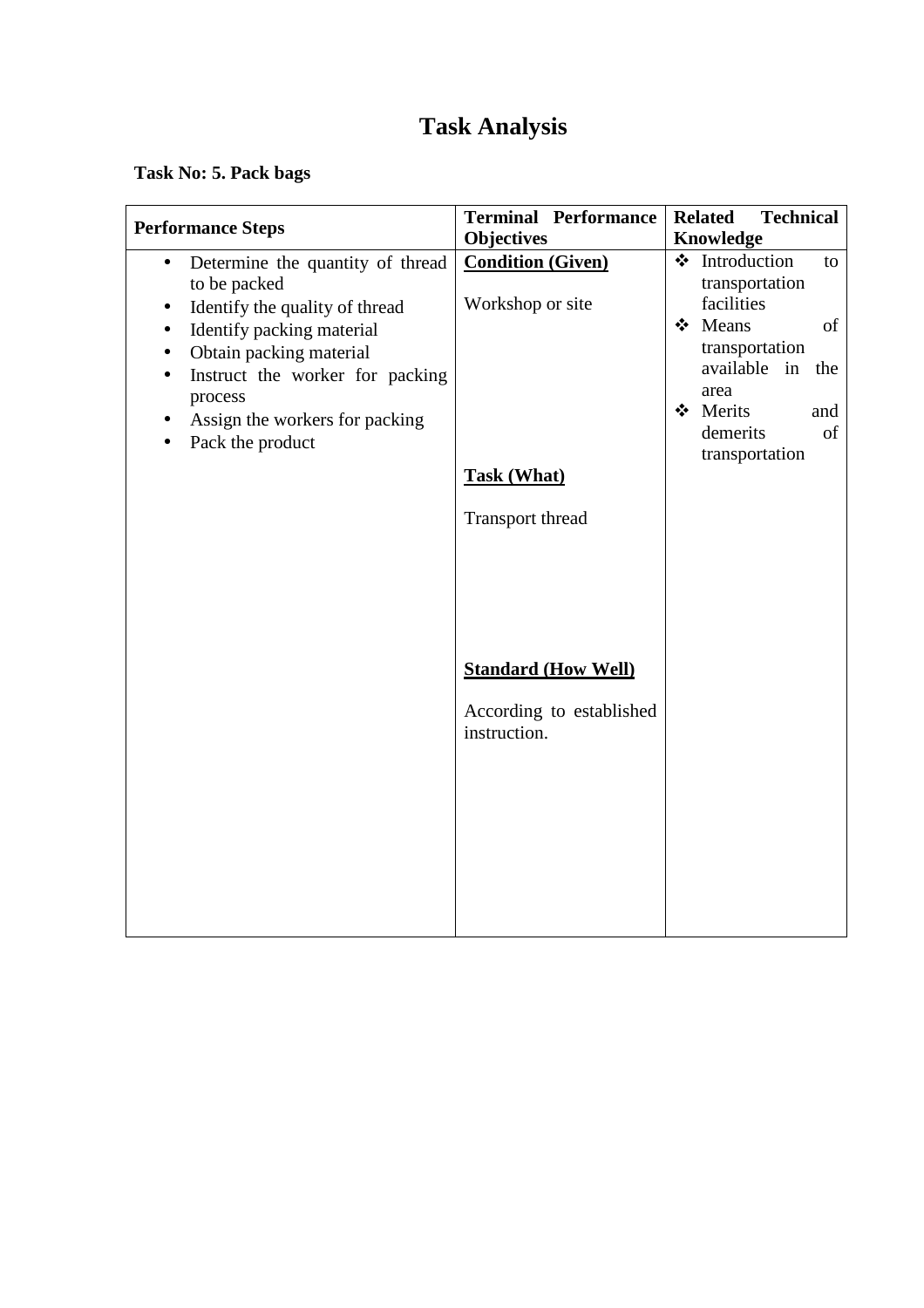#### **Task No: 6. Store threads**

| <b>Performance Steps</b>                                                                                                                                                                                                                                                                                                                                                                                                                                            | <b>Terminal Performance</b>                                                          | <b>Related</b><br><b>Technical</b>                                                                                                       |  |  |
|---------------------------------------------------------------------------------------------------------------------------------------------------------------------------------------------------------------------------------------------------------------------------------------------------------------------------------------------------------------------------------------------------------------------------------------------------------------------|--------------------------------------------------------------------------------------|------------------------------------------------------------------------------------------------------------------------------------------|--|--|
|                                                                                                                                                                                                                                                                                                                                                                                                                                                                     | <b>Objectives</b>                                                                    | Knowledge                                                                                                                                |  |  |
| Determine the quantity of thread<br>$\bullet$<br>to be stored<br>Identify storing place<br>$\bullet$<br>Clean the store house<br>$\bullet$<br>Check moisture condition of the<br>store house<br>Check light and ventilation of the<br>store house<br>Check if rats live in the store<br>٠<br>Assign worker<br>to<br>store<br>the<br>product<br>Instruct the worker how to store<br>product<br>Place the threads in system<br>$\bullet$<br>without damaging packages | <b>Condition (Given)</b><br>Workshop or site<br><b>Task (What)</b><br>Store packages | ❖ Introduction<br>to<br>storing<br>❖ Condition of store<br>house<br>❖ Merits<br>and<br>demerits<br>of<br>storage<br>❖ Process of storage |  |  |
|                                                                                                                                                                                                                                                                                                                                                                                                                                                                     | <b>Standard (How Well)</b><br>According to established<br>instruction.               |                                                                                                                                          |  |  |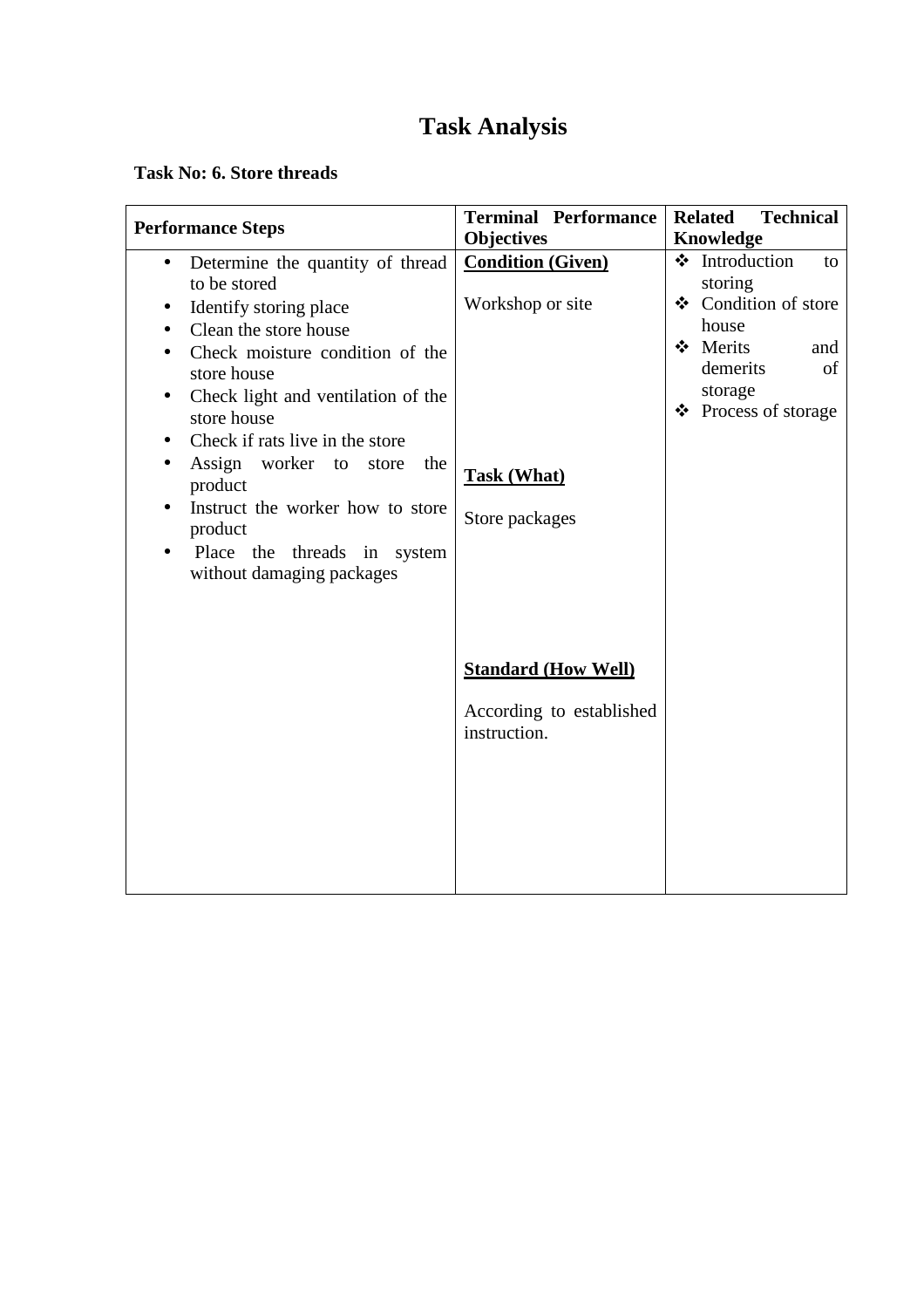#### **Task No: 7. Market thread**

| <b>Performance Steps</b>                                                                                                                                                                                                                                                                                                                                                                                                                                                                                                                                                                    | <b>Terminal Performance</b>                                                         | <b>Technical</b><br><b>Related</b>                                                                                                                                                                             |
|---------------------------------------------------------------------------------------------------------------------------------------------------------------------------------------------------------------------------------------------------------------------------------------------------------------------------------------------------------------------------------------------------------------------------------------------------------------------------------------------------------------------------------------------------------------------------------------------|-------------------------------------------------------------------------------------|----------------------------------------------------------------------------------------------------------------------------------------------------------------------------------------------------------------|
|                                                                                                                                                                                                                                                                                                                                                                                                                                                                                                                                                                                             | <b>Objectives</b>                                                                   | <b>Knowledge</b>                                                                                                                                                                                               |
| Determine the quantity of thread<br>$\bullet$<br>to be marketed<br>Identify national market<br>$\bullet$<br>Identify international market<br>$\bullet$<br>Identify the factories threads to be<br>$\bullet$<br>marketed<br>Identify the buyer, dealer<br>$\bullet$<br>Make contact with dealer<br>$\bullet$<br>Negotiate for price<br>$\bullet$<br>Make contract of buying<br>and<br>$\bullet$<br>selling<br>Manage for transportation<br>$\bullet$<br>Assign workers to load<br>and<br>unload products<br>Determine<br>the<br>payment<br>mechanism and mode of payment<br>Sell the product | <b>Condition (Given)</b><br>Workshop or site<br><b>Task (What)</b><br>Market thread | ❖ Introduction<br>to<br>marketing<br>❖ Marketing<br>principles<br>❖ Elements<br>of<br>market<br>$\div$ Negotiating<br>technique<br>❖ Advocating<br>for<br>the quality of the<br>product<br>❖ Convincing skills |
|                                                                                                                                                                                                                                                                                                                                                                                                                                                                                                                                                                                             | <b>Standard (How Well)</b><br>According to established<br>instruction.              |                                                                                                                                                                                                                |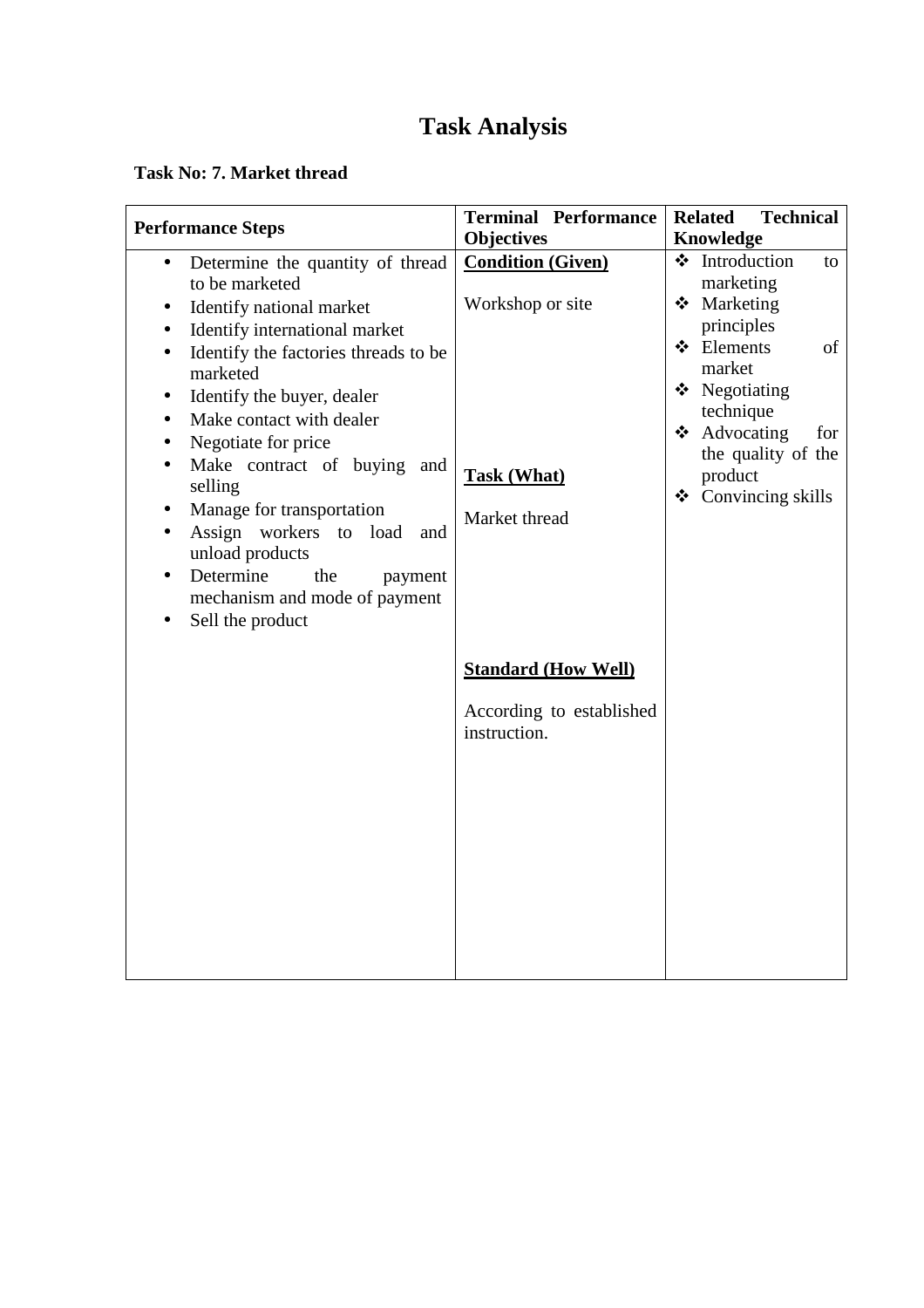### **Task No: Advertise product**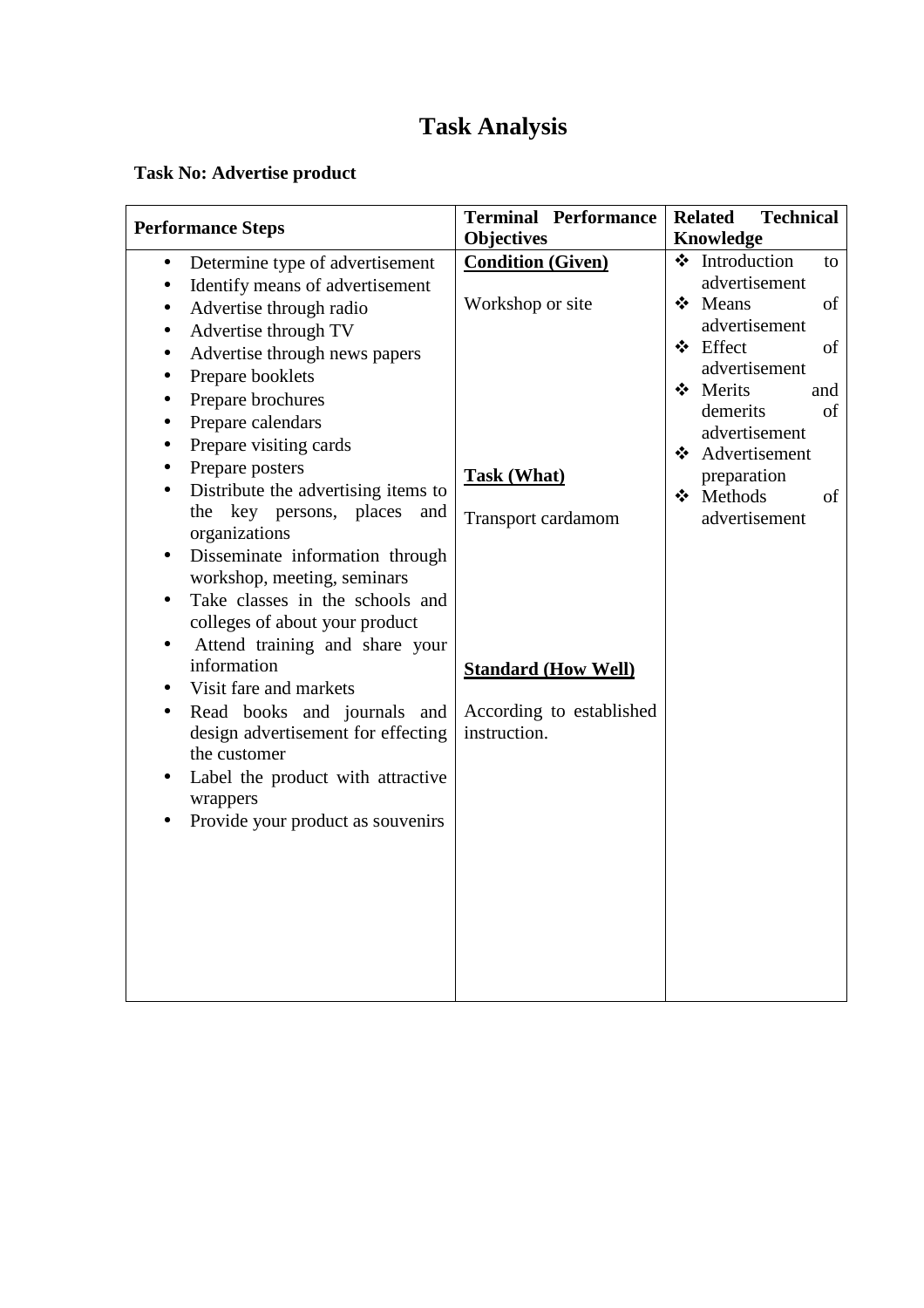# **Unit Six: Micro-enterprise Development**

This course is designed to equip the trainees with knowledge and skills on Micro-enterprise Development skills. The course deals with various micro-enterprise competencies, project identification, enterprise management, marketing skills, promotional activities, and business scheme preparation and communication skills needed for the occupation.

#### **Instructional Time required**: **20 hours at the ratio of 20:80 for theory and practicum**

#### **Competencies to be performed:**

- Develop micro-enterprise competencies.
- Select / identify a project.
- Prepare a business scheme.
- Develop marketing skill.
- Conduct promotional activities.
- Apply communication skills.
- Manage a micro- enterprise.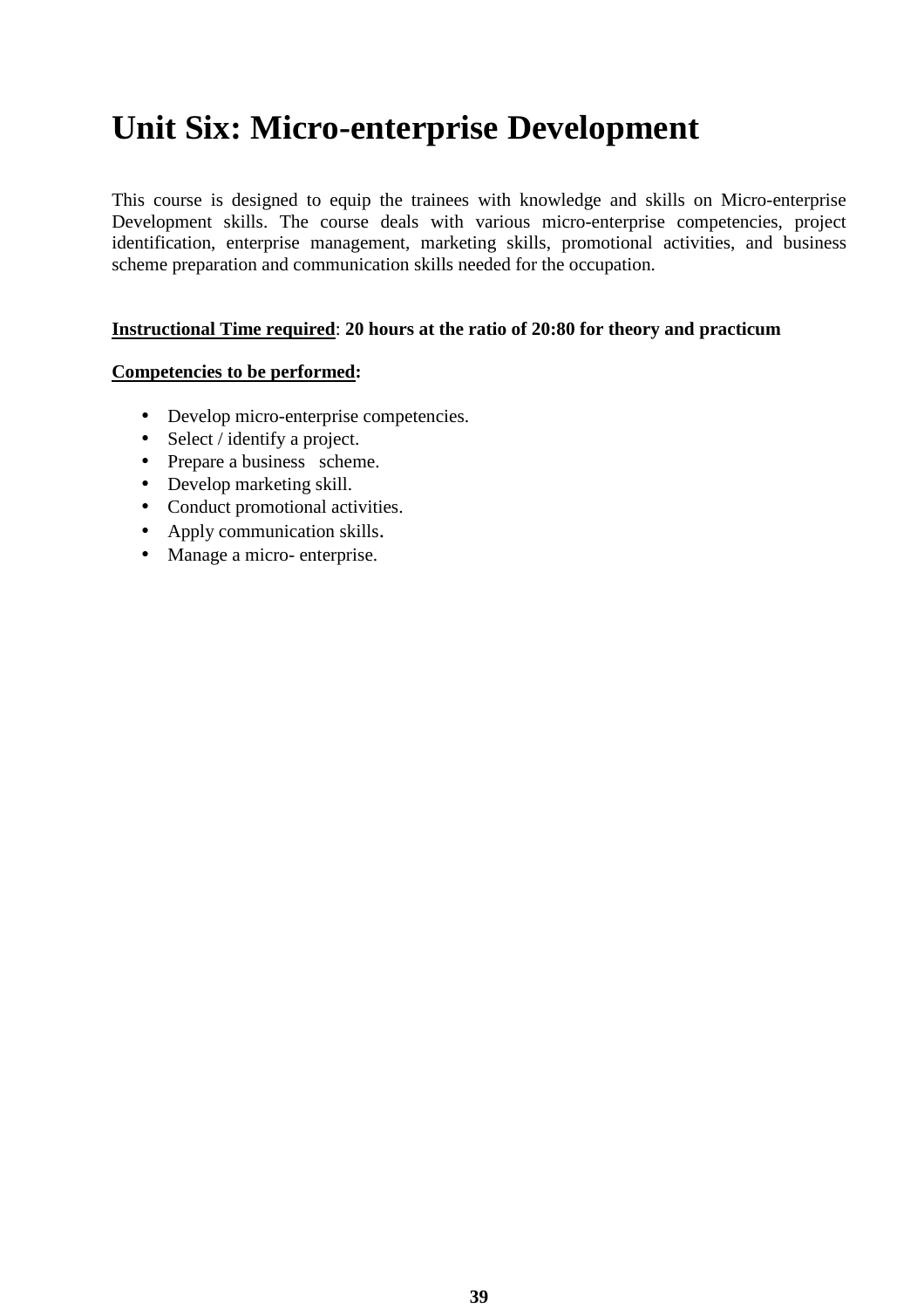|                                                                                              |                             | <b>Terminal Performance</b> | <b>Related</b>                      | <b>Technical</b> |    |
|----------------------------------------------------------------------------------------------|-----------------------------|-----------------------------|-------------------------------------|------------------|----|
| <b>Performance Steps</b>                                                                     |                             | <b>Objectives</b>           | Knowledge                           |                  |    |
| Observe<br>the<br>$\bullet$<br>environment<br>and                                            | surrounding<br>entrepreneur | <b>Condition (Given)</b>    | ❖ Introduction<br>entrepreneurship. |                  | to |
| own capabilities.                                                                            |                             | Workshop or site            | ❖ Concept                           |                  | of |
| Develop<br>entrepreneur                                                                      | own                         |                             | employment.                         |                  |    |
| capabilities.                                                                                |                             |                             | ❖ Concept                           |                  | of |
| Take steps for achievement of<br>$\bullet$                                                   |                             |                             | business.                           |                  |    |
| economic objective.                                                                          |                             |                             | Micro-enterprise                    |                  |    |
| social objective.                                                                            |                             |                             | competencies.                       |                  |    |
| human objective.                                                                             |                             |                             | Managerial skill.                   |                  |    |
| Prepare business plans based on ones                                                         |                             |                             |                                     |                  |    |
| own findings.                                                                                |                             | <b>Task (What)</b>          |                                     |                  |    |
| Develop new profitable business                                                              |                             |                             |                                     |                  |    |
| opportunities by combining resources                                                         |                             | Develop<br>Entrepreneurial  |                                     |                  |    |
| in a new way.                                                                                |                             | Competencies.               |                                     |                  |    |
| Produce marketable products.<br>$\bullet$                                                    |                             |                             |                                     |                  |    |
| Create markets.                                                                              |                             |                             |                                     |                  |    |
| Innovate and<br>develop<br>technologies.                                                     | improved                    |                             |                                     |                  |    |
| Inspire others.<br>$\bullet$                                                                 |                             |                             |                                     |                  |    |
| Supply quality goods.                                                                        |                             |                             |                                     |                  |    |
| Reduce cost for reducing price of<br>$\bullet$<br>product.                                   |                             | <b>Standard (How Well)</b>  |                                     |                  |    |
| Provide employment.<br>$\bullet$                                                             |                             | According to established    |                                     |                  |    |
| Utilize the scarce resource properly.                                                        |                             | instruction.                |                                     |                  |    |
| Avoid social nuisances.<br>$\bullet$                                                         |                             |                             |                                     |                  |    |
| Manage financial problem.<br>$\bullet$                                                       |                             |                             |                                     |                  |    |
| Develop management skill for all<br>$\bullet$                                                |                             |                             |                                     |                  |    |
| business activities                                                                          |                             |                             |                                     |                  |    |
| - production, inventory,<br>marketing, research and development,<br>financial and personnel. | purchasing,                 |                             |                                     |                  |    |
| Satisfy employees /                                                                          | consumers                   |                             |                                     |                  |    |
| partners.                                                                                    |                             |                             |                                     |                  |    |
| Be dynamic, risk taking according to                                                         |                             |                             |                                     |                  |    |
| the situation.                                                                               |                             |                             |                                     |                  |    |
| Be perfect decision maker.                                                                   |                             |                             |                                     |                  |    |
| Develop confidence.                                                                          |                             |                             |                                     |                  |    |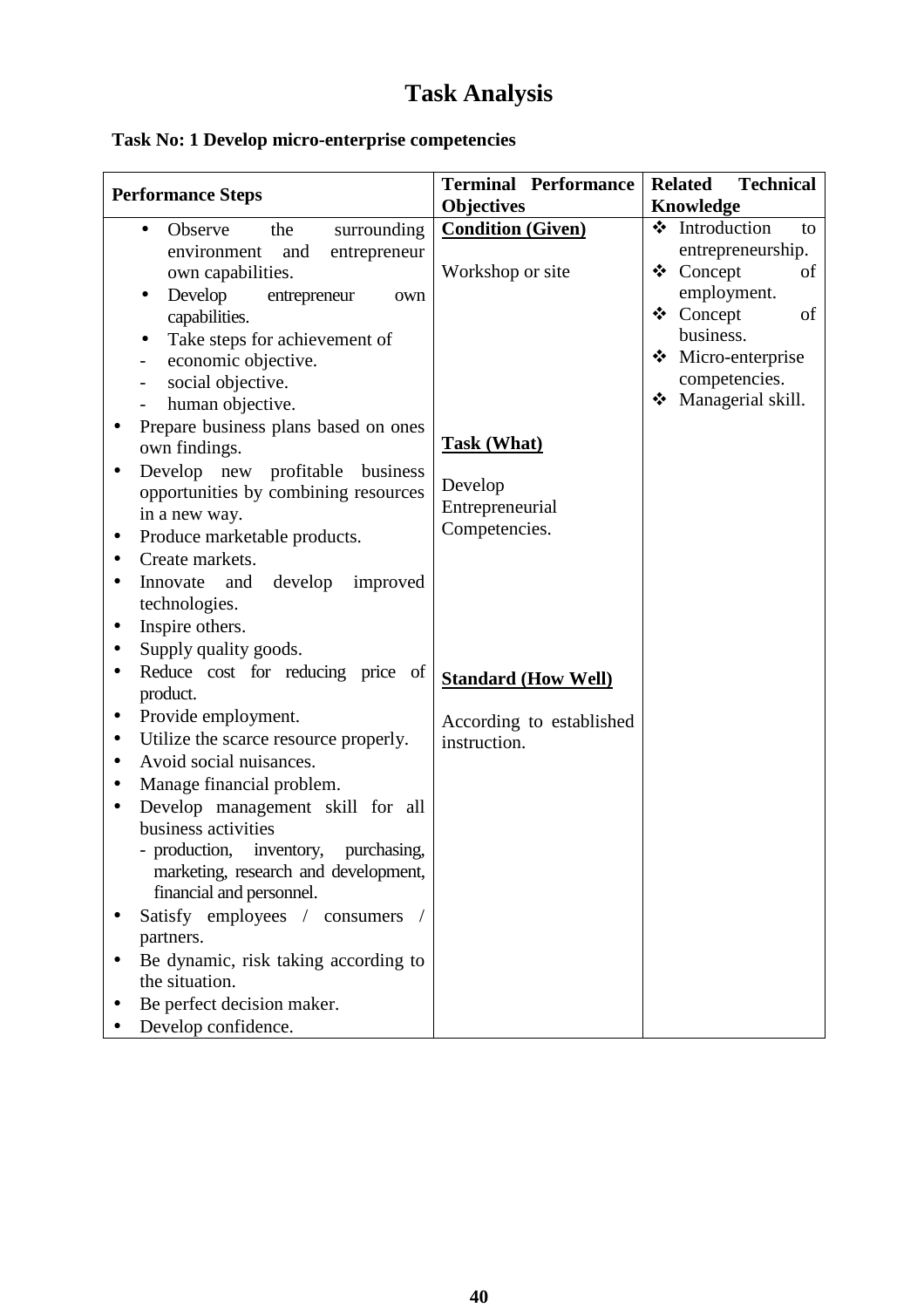### **Task No: 2 Select / identify a project**

| <b>Performance Steps</b>                       | <b>Terminal Performance</b>           | <b>Related</b><br><b>Technical</b> |
|------------------------------------------------|---------------------------------------|------------------------------------|
|                                                | <b>Objectives</b>                     | <b>Knowledge</b>                   |
| Make list of projects.<br>$\bullet$            | <b>Condition (Given)</b>              | Concept of business.               |
| Classify the projects in group<br>$\bullet$    |                                       | ❖ Introduction<br>to               |
| according to                                   | Workshop or site                      | <b>SWOT</b>                        |
| personal interest / ability.                   |                                       | (Strength, weakness,               |
| possibility of earning profit.                 |                                       | opportunity<br>and                 |
| less risk.                                     |                                       | threat).                           |
| knowledge and skill needed.                    |                                       | Tips for opportunity               |
| estimated size and available                   |                                       | selection.                         |
| resources.                                     |                                       | Reason of business                 |
| prevailing level of competition.               |                                       | failure.                           |
| chance of expansion in future.                 | <b>Task (What)</b>                    | ❖ Requisites<br>of                 |
| level of competition.                          |                                       | business success.                  |
| rising trend of future demand.                 | identify<br>Select<br>$\sqrt{2}$<br>a | $\bullet$ Project<br>selection     |
| duration.                                      | project.                              | criteria.                          |
| Investigate the projects.                      |                                       |                                    |
| Determine                                      |                                       |                                    |
| form of business.                              |                                       |                                    |
| provision of capital.                          |                                       |                                    |
| location.                                      |                                       |                                    |
| available staffs according to the              |                                       |                                    |
| project.                                       |                                       |                                    |
| office equipment.                              |                                       |                                    |
| government policy.                             | <b>Standard (How Well)</b>            |                                    |
| Prioritize the projects regarding<br>$\bullet$ |                                       |                                    |
| strength, weakness, opportunity,               | According<br>to<br>the                |                                    |
| threat.                                        | selection criteria and                |                                    |
| Select right project according to              | instructions.                         |                                    |
| your vision and mission.                       |                                       |                                    |
|                                                |                                       |                                    |
|                                                |                                       |                                    |
|                                                |                                       |                                    |
|                                                |                                       |                                    |
|                                                |                                       |                                    |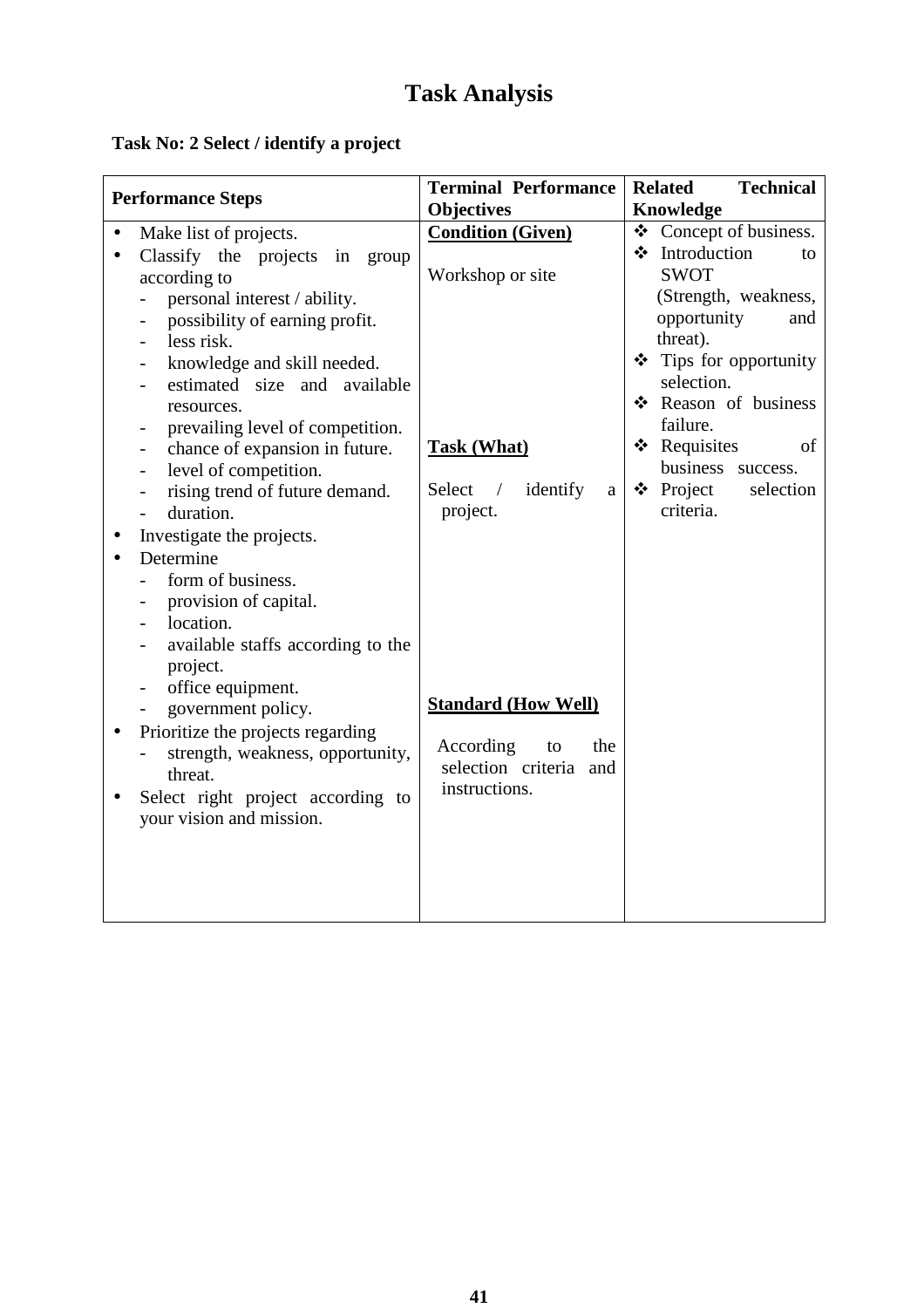.

### **Task No: 3 Manage an enterprise**

| <b>Performance Steps</b>                       | <b>Terminal Performance</b><br><b>Objectives</b> | <b>Related</b><br><b>Technical</b><br>Knowledge |
|------------------------------------------------|--------------------------------------------------|-------------------------------------------------|
| 1. Establish and regulate industry /           | <b>Condition (Given)</b>                         | ❖ Establishment and                             |
| business by                                    |                                                  | regulation<br>of                                |
| selection of business / business form.         | Workshop or Site                                 | business / Industry.                            |
| investigation and research.                    |                                                  | ❖ Concept<br>of                                 |
| select location, office equipment.             |                                                  | Management.                                     |
| manage capital.                                |                                                  | ❖<br>Role<br>of                                 |
| study of legal formalities.                    |                                                  | management.                                     |
| Follow all management process to<br>2.         |                                                  | Managerial                                      |
| achieve goal of an enterprise.                 |                                                  | functions (planning,                            |
| Apply planning process<br>3.                   |                                                  | organizing,                                     |
| determine the objectives.                      |                                                  | ❖ Co-ordination<br>and                          |
| formulate policies, procedure,                 | <b>Task (What)</b>                               | controlling).                                   |
| programs, strategies and standard.             | Manage an enterprise.                            | Method<br>❖<br>of                               |
| develop scheduling.                            |                                                  | planning.                                       |
| develop budgeting.                             |                                                  | ❖ Co-ordination<br>in                           |
| Apply organizing process<br>4.                 |                                                  | operating business.                             |
| division of work.                              |                                                  |                                                 |
| placement of personnel into jobs.              |                                                  |                                                 |
| establishing relationships.                    |                                                  |                                                 |
| delegation and decentralization of             |                                                  |                                                 |
| authority.                                     |                                                  |                                                 |
| Apply staffing process<br>5.                   |                                                  |                                                 |
| determine<br>manpower                          |                                                  |                                                 |
| requirements.                                  | <b>Standard (How Well)</b>                       |                                                 |
| recruit, select, train the personnel.          |                                                  |                                                 |
| transfer<br>promote<br>and<br>the              | According<br>the<br>to                           |                                                 |
| personnel.                                     | established<br>instruction                       |                                                 |
| Co-ordinate in efficient organization of<br>6. | and criteria.                                    |                                                 |
| work within a team by                          |                                                  |                                                 |
| - Leading.                                     |                                                  |                                                 |
| Communicating.                                 |                                                  |                                                 |
| Motivating.                                    |                                                  |                                                 |
| Apply horizontal, vertical, external<br>7.     |                                                  |                                                 |
| internal, diagonal co-ordination.              |                                                  |                                                 |
| Apply controlling process<br>8.                |                                                  |                                                 |
| Establish standard of performance              |                                                  |                                                 |
| for office work.                               |                                                  |                                                 |
| Measurement<br>of<br>actual                    |                                                  |                                                 |
| performance.                                   |                                                  |                                                 |
| Compare actual performance with                |                                                  |                                                 |
| standard.                                      |                                                  |                                                 |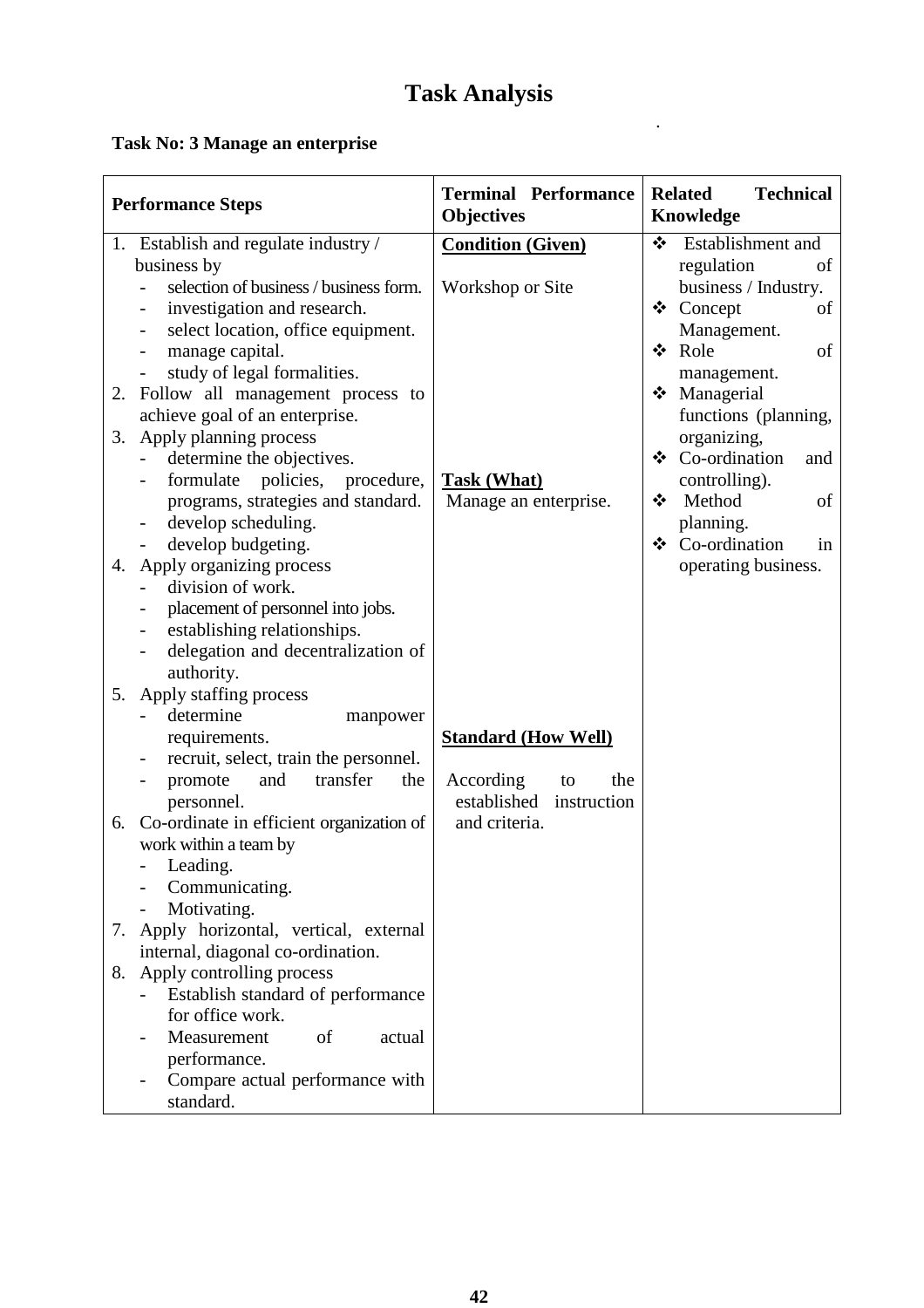### **Task No: 4 Develop marketing skills**

|           | <b>Performance Steps</b>                             | <b>Terminal Performance</b> |               | <b>Technical</b><br><b>Related</b> |
|-----------|------------------------------------------------------|-----------------------------|---------------|------------------------------------|
|           |                                                      | <b>Objectives</b>           | $\frac{1}{2}$ | Knowledge<br>Introduction          |
|           | Fix the objectives to be achieved.                   | <b>Condition (Given)</b>    |               | to<br>market<br>and                |
| $\bullet$ | Analyze the market to increase sales                 | Workshop or site            |               | marketing.                         |
|           | volume.                                              |                             |               | ❖ Concept<br>on                    |
| $\bullet$ | Formulate the sales budget.                          |                             |               | demand                             |
| $\bullet$ | Evaluate<br>the potential customers                  |                             |               | and supply.                        |
|           | needs and wants.                                     |                             | ❖             | Types of market                    |
| $\bullet$ | Determine<br>marketing<br>plans,                     |                             |               | (on the basis of                   |
|           | procedures and policies to serve the                 | Task (What) Develop         |               | region).                           |
|           | customers demand.                                    | marketing skill.            | $\cdot$       | Introduction to                    |
| $\bullet$ | Interlink demand with supply.                        |                             |               | marketing mix.                     |
| $\bullet$ | Co-ordinate between the different                    |                             | ❖             | Introduction<br>to                 |
|           | constituent elements of the marketing                |                             |               | product<br>life                    |
|           | mix                                                  |                             |               | cycle.                             |
|           | product.                                             |                             | $\frac{1}{2}$ | Buyers behavior                    |
|           | price.                                               | <b>Standard (How Well)</b>  |               | and<br>its                         |
|           | place.<br>$\overline{\phantom{0}}$                   |                             |               | characteristics.                   |
|           | promotion.                                           | According to the type of    |               |                                    |
|           | Select effective marketing channel.                  | product,<br>market,         |               |                                    |
| $\bullet$ | Develop effective<br>and<br>smooth                   | needs<br>customer<br>and    |               |                                    |
|           | marketing communication.                             | instruction.                |               |                                    |
| $\bullet$ | Apply market research.                               |                             |               |                                    |
|           | Co-ordinate and control all marketing<br>activities. |                             |               |                                    |
| $\bullet$ | Evaluate performance of sales force                  |                             |               |                                    |
|           | periodically.                                        |                             |               |                                    |
| $\bullet$ | Review all plans and policies and                    |                             |               |                                    |
|           | change if necessary.                                 |                             |               |                                    |
| $\bullet$ | Motivate the employees properly.                     |                             |               |                                    |
| $\bullet$ | Plan and develop product to match                    |                             |               |                                    |
|           | Demand of the customer.                              |                             |               |                                    |
|           | Product life cycle.                                  |                             |               |                                    |
| $\bullet$ | Observe and study buyer's behaviors                  |                             |               |                                    |
|           | and their grievances.                                |                             |               |                                    |
| $\bullet$ | Select effective distribution channels.              |                             |               |                                    |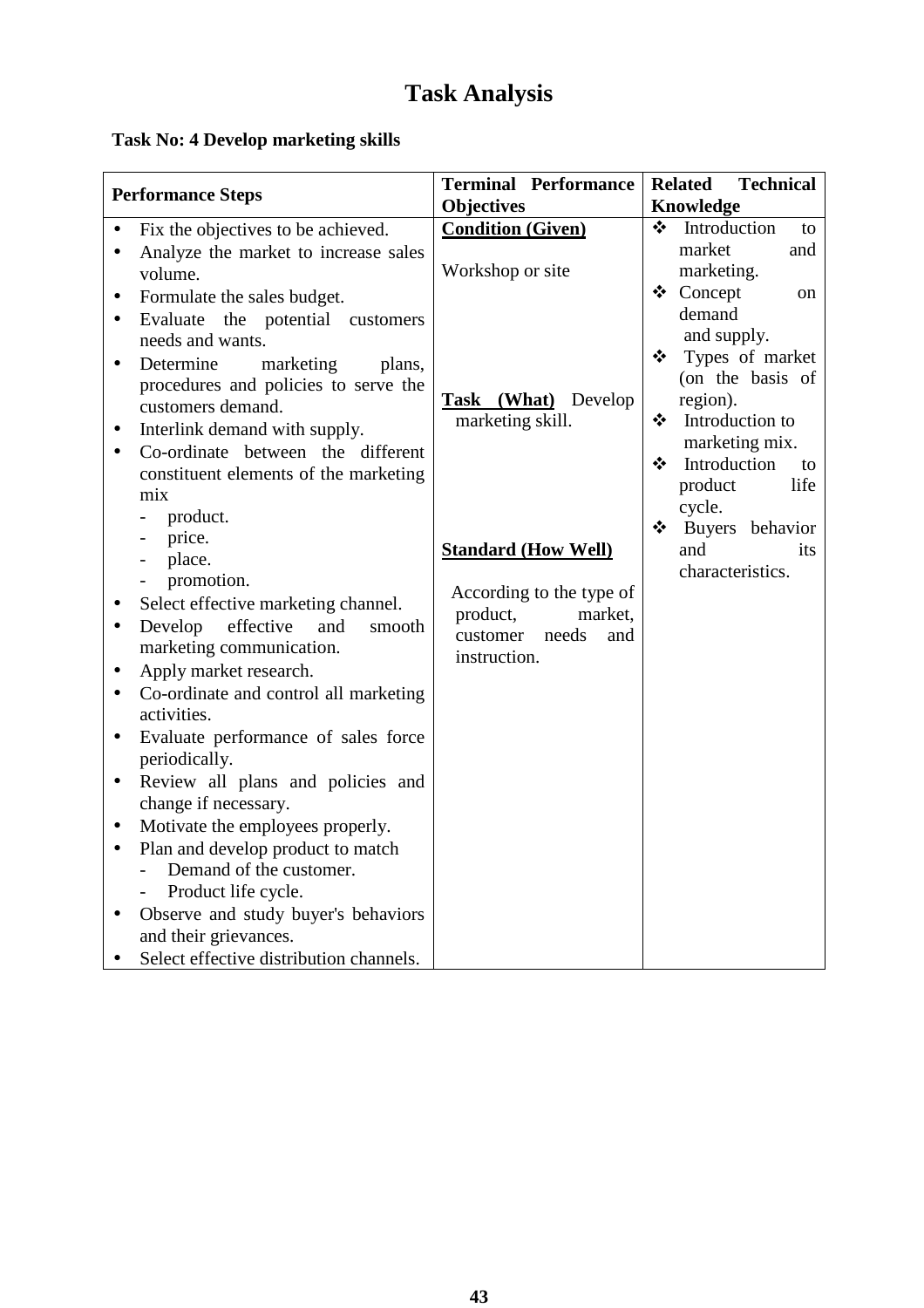### **Task No: 5 Conduct promotional activities**

| <b>Performance Steps</b>                                      | <b>Terminal Performance</b><br><b>Objectives</b> | <b>Technical</b><br><b>Related</b><br><b>Knowledge</b> |
|---------------------------------------------------------------|--------------------------------------------------|--------------------------------------------------------|
| Select<br>promotion<br>mix<br>as<br>$\bullet$                 | <b>Condition (Given)</b>                         | of<br>❖ Concept                                        |
| advertising according to                                      |                                                  | promotion.                                             |
| - promotion objectives.                                       | Workshop or site                                 | ❖ Communication                                        |
| - nature of the product.                                      |                                                  | model.                                                 |
| - nature of the target market.                                |                                                  | ❖ Concept<br>of                                        |
| - stage of product life cycle.                                |                                                  | advertisement.                                         |
| - size of the promotion budget.                               |                                                  | ❖ Purpose<br>of                                        |
| - promotion strategy.                                         | <b>Task (What)</b>                               | advertising.                                           |
| Identify target audience.<br>$\bullet$                        | Conduct<br>promotional                           | ❖ Advertising media.                                   |
| Select objective regarding                                    | activities.                                      | ❖ Features<br>οf                                       |
| - informative.                                                |                                                  | advertising.                                           |
| - persuasive.                                                 |                                                  |                                                        |
| - reminding.                                                  |                                                  |                                                        |
| - reinforcing.                                                |                                                  |                                                        |
| Make decision for the budget.<br>$\bullet$                    |                                                  |                                                        |
| Choose the message.<br>$\bullet$                              |                                                  |                                                        |
| Liaison<br>advertising<br>with<br>the<br>$\bullet$<br>agency. | <b>Standard (How Well)</b>                       |                                                        |
| Supervise<br>advertising<br>and<br>$\bullet$                  |                                                  |                                                        |
| marketing research.                                           | According<br>the<br>to                           |                                                        |
| Select the media                                              | features of advertising.                         |                                                        |
| - print media.                                                |                                                  |                                                        |
| - visual media.                                               |                                                  |                                                        |
| - audio media.                                                |                                                  |                                                        |
| - audio visual media.                                         |                                                  |                                                        |
| Keep in touch with representatives<br>$\bullet$               |                                                  |                                                        |
| of important media.                                           |                                                  |                                                        |
| Cooperate with the sales and<br>$\bullet$                     |                                                  |                                                        |
| other departments.                                            |                                                  |                                                        |
| Distribute advertising material.<br>$\bullet$                 |                                                  |                                                        |
| Administration.<br>$\bullet$                                  |                                                  |                                                        |
| Evaluate impact.<br>$\bullet$                                 |                                                  |                                                        |
|                                                               |                                                  |                                                        |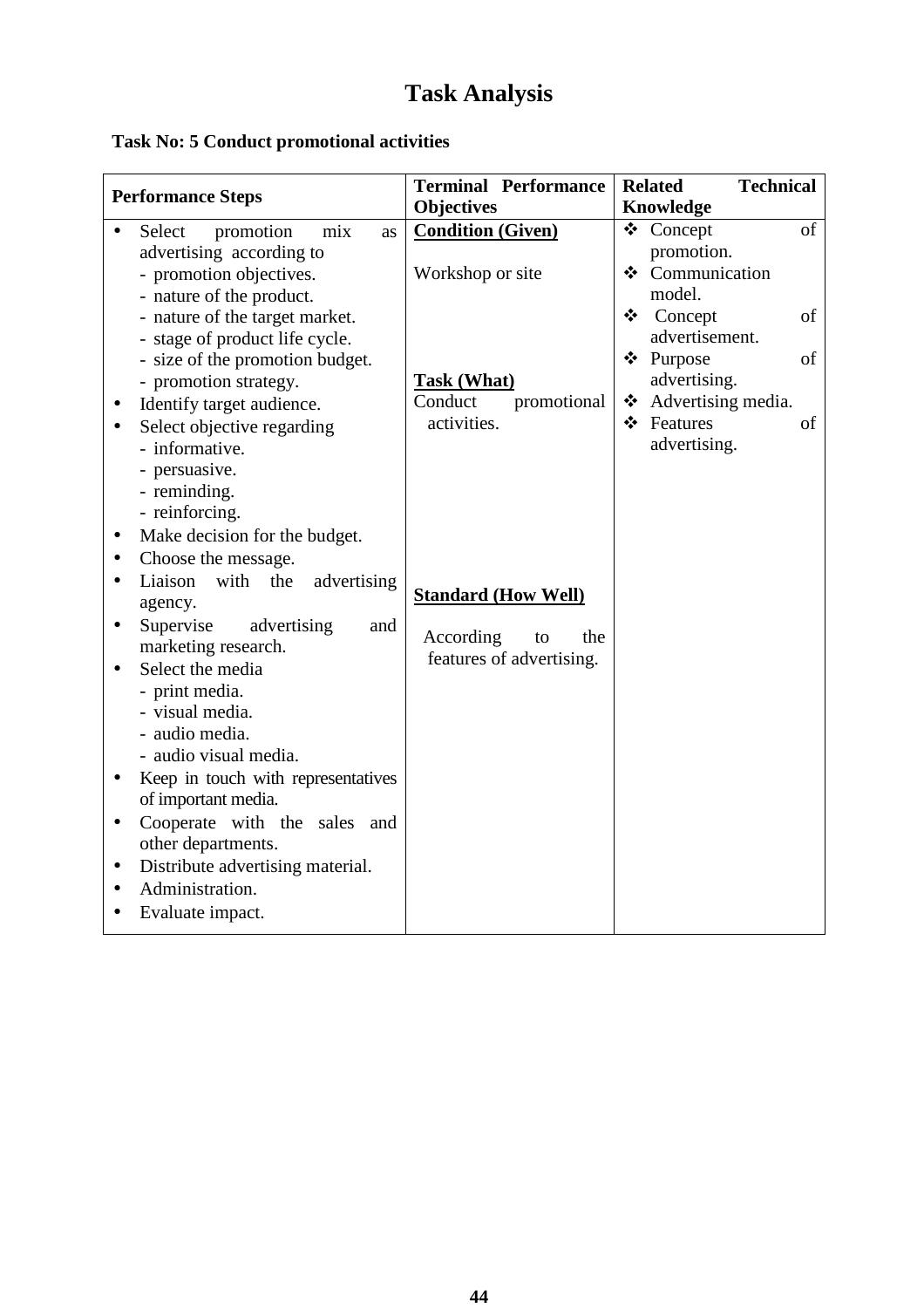### **Task No: 6 Prepare a business scheme**

|                                                                                                                                                                                                                                                                                                                                                                                                                                                                                                                                    | <b>Terminal Performance</b>                                                                                 | <b>Technical</b><br><b>Related</b>                     |
|------------------------------------------------------------------------------------------------------------------------------------------------------------------------------------------------------------------------------------------------------------------------------------------------------------------------------------------------------------------------------------------------------------------------------------------------------------------------------------------------------------------------------------|-------------------------------------------------------------------------------------------------------------|--------------------------------------------------------|
| <b>Performance Steps</b>                                                                                                                                                                                                                                                                                                                                                                                                                                                                                                           | <b>Objectives</b>                                                                                           | Knowledge                                              |
| Identify the<br>project<br>standard<br>regarding                                                                                                                                                                                                                                                                                                                                                                                                                                                                                   | <b>Condition(Given)</b>                                                                                     | ❖ Concept<br>and<br>importance<br>of                   |
| functional.<br>technical.                                                                                                                                                                                                                                                                                                                                                                                                                                                                                                          | Workshop or Site                                                                                            | business<br>plan<br>scheme.                            |
| aesthetic.<br>capital cost.<br>life cycle cost.                                                                                                                                                                                                                                                                                                                                                                                                                                                                                    |                                                                                                             | Guideline<br>❖<br>for<br>preparing a business<br>plan. |
| Specify the objective of the<br>project.                                                                                                                                                                                                                                                                                                                                                                                                                                                                                           | <b>Task (What)</b>                                                                                          | ❖ Production planning.<br>Expenses.<br>❖               |
| Analyze net working by critical<br>$\bullet$<br>path method                                                                                                                                                                                                                                                                                                                                                                                                                                                                        | Prepare a Business Plan /<br>Scheme.                                                                        | Financial analysis.<br>❖<br>❖ Profit<br>and<br>loss    |
| state the master activities of<br>the project.<br>evaluate whole activities.<br>set up the<br>of<br>sequence<br>activities.<br>allocate the time / duration for<br>each activities.<br>study about the<br>- of<br>cost<br>activities (labour / material /<br>tools cost).<br>Prepare tabulation (sequence<br>activities with time).<br>apply project evaluation and<br>review technique.<br>Analyze production<br>prepare resource and multi<br>project schedule.<br>state required men, machine,<br>materials for each production | <b>Standard (How Well)</b><br>According<br>the<br>to<br>guidelines<br>for<br>preparing<br>business<br>plan. | account.                                               |

Cont……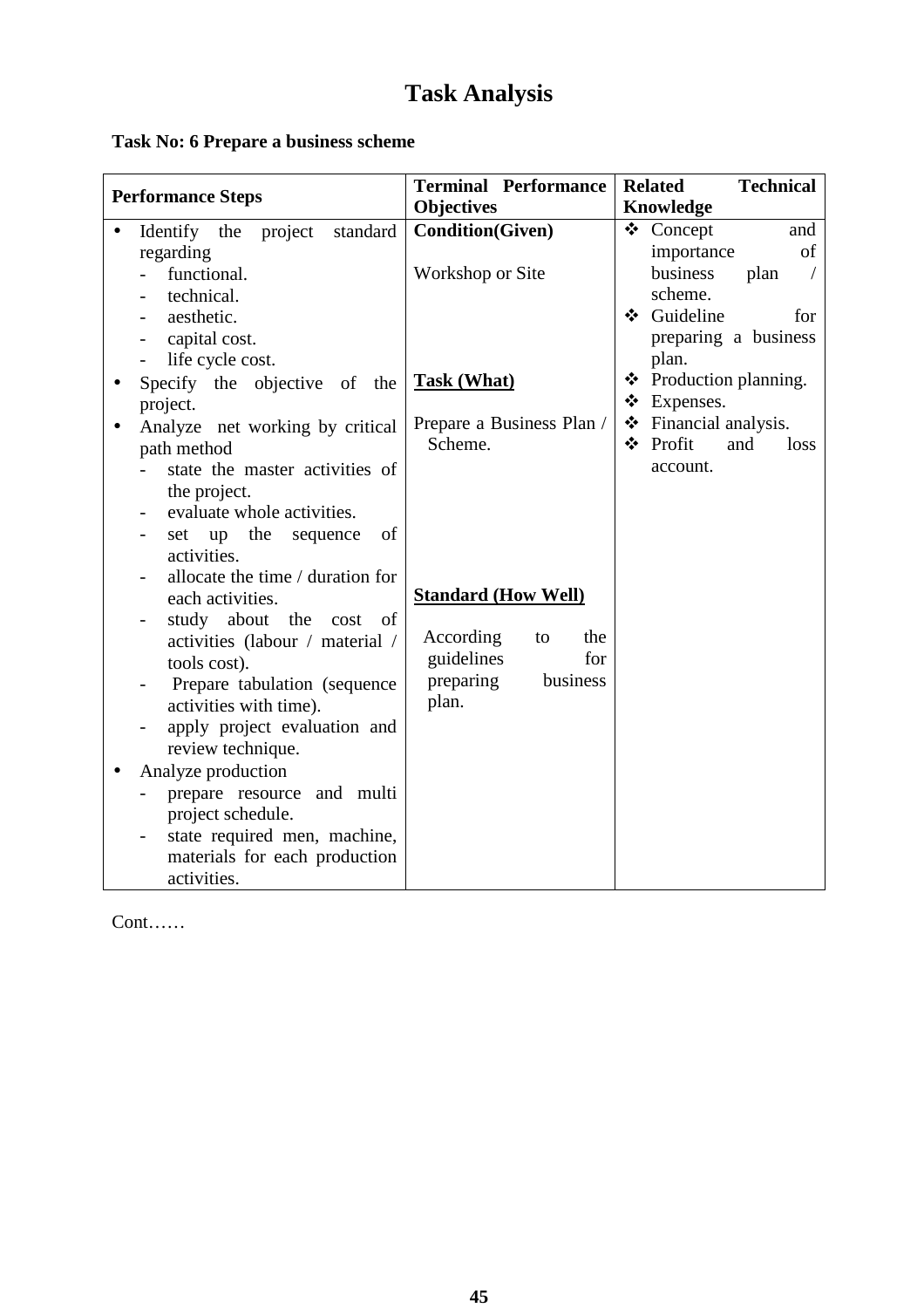| <b>Terminal Performance</b>  | <b>Technical</b><br><b>Related</b>                                                                                                                                                                                                                                |
|------------------------------|-------------------------------------------------------------------------------------------------------------------------------------------------------------------------------------------------------------------------------------------------------------------|
|                              |                                                                                                                                                                                                                                                                   |
| <b>Objectives</b><br>of      | Knowledge                                                                                                                                                                                                                                                         |
|                              |                                                                                                                                                                                                                                                                   |
| of expenditure and receipts. | determine time schedule for<br>calculate simple rate of<br>calculate payback period.<br>present<br>indicate funds need by form<br>indicate timing of inflows and<br>indicate use of funds for<br>the<br>specific amounts and timing<br>follow the profit and loss |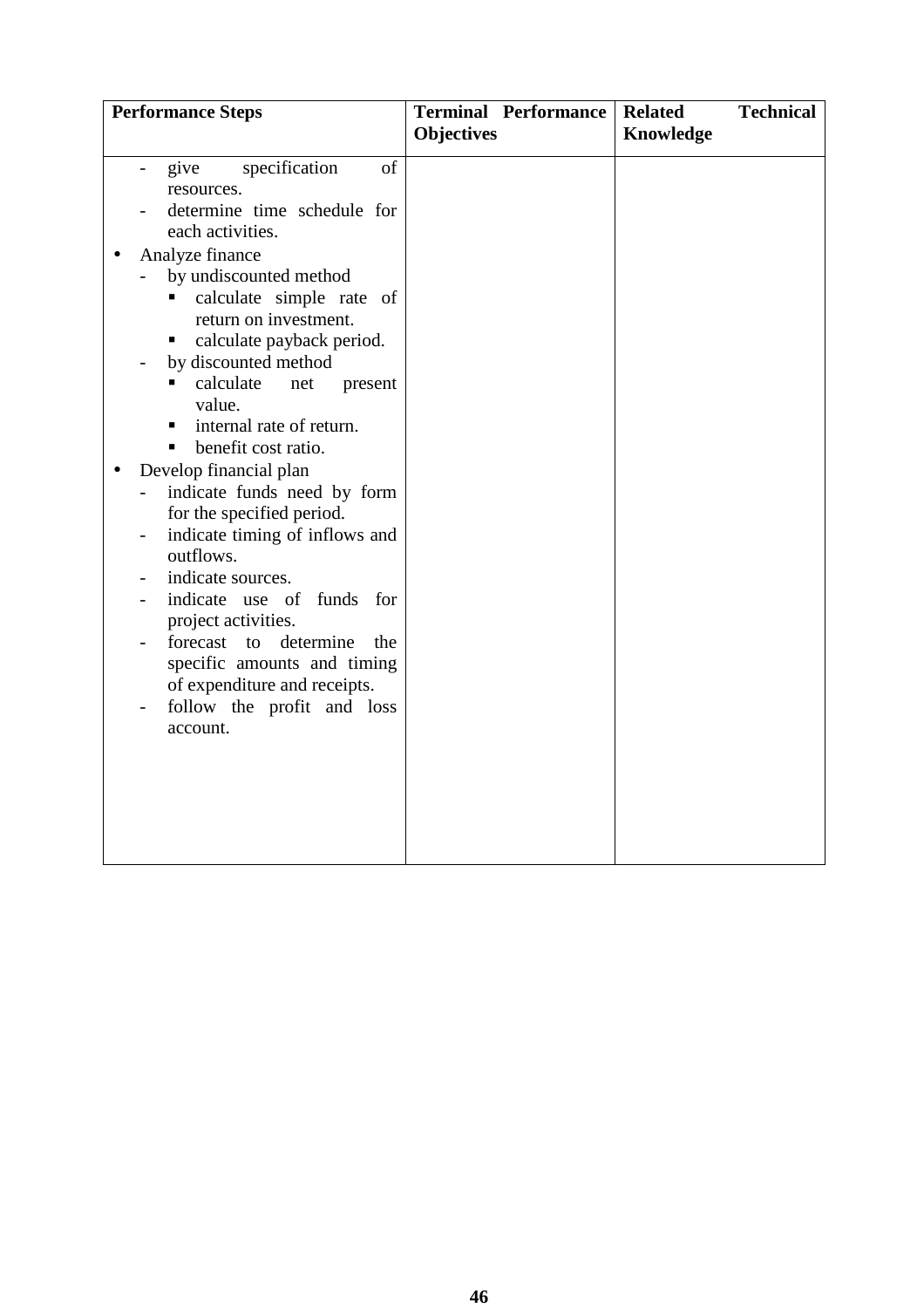**Task No: 7 Apply communication skills.** 

| <b>Performance Steps</b>                                                                                                                                                                                                                                                                                    | <b>Terminal</b><br>Performance                                                                                           | <b>Technical</b><br><b>Related</b>                                                                                                                            |
|-------------------------------------------------------------------------------------------------------------------------------------------------------------------------------------------------------------------------------------------------------------------------------------------------------------|--------------------------------------------------------------------------------------------------------------------------|---------------------------------------------------------------------------------------------------------------------------------------------------------------|
|                                                                                                                                                                                                                                                                                                             | <b>Objectives</b>                                                                                                        | <b>Knowledge</b>                                                                                                                                              |
| Determine<br>the receiver<br>to<br>whom to communicate.<br>Specify the<br>objective<br>of<br>$\bullet$<br>communication.<br>Select appropriate channel of<br>$\bullet$                                                                                                                                      | <b>Condition (Given)</b><br>Workshop or site                                                                             | Concept and<br>❖<br>importance of<br>Communication.<br>❖ Elements of<br>Communication.                                                                        |
| Communication (downward,<br>upward, broadcast, horizontal,<br>grape-vine and committee).<br>Solve<br>the<br>barriers<br>in<br>$\bullet$<br>communication.<br>Design the contents according<br>to the receiver                                                                                               | <b>Task (What)</b><br>Develop<br>communication<br>skills.                                                                | ❖ Types<br>of<br>communication (oral<br>and written, formal<br>informal,<br>and<br>downward<br>upward,<br>and horizontal).<br>❖ Barriers to<br>Communication. |
| role of receiver.<br>history<br>leading<br>to<br>$\overline{\phantom{0}}$<br>communication.<br>of<br>Apply suitable method<br>communication.<br>Apply suitable language.<br>Listen<br>and understand<br>the<br>feelings of receiver.<br>Clarify the communication.<br>$\bullet$<br>Apply appropriate media. | <b>Standard (How Well)</b><br>According<br>established<br>to<br>criteria<br>of<br>effective<br>communication on the job. | ❖ Means of<br>communication.<br>❖ Listening technique.<br>❖ Communication<br>process.                                                                         |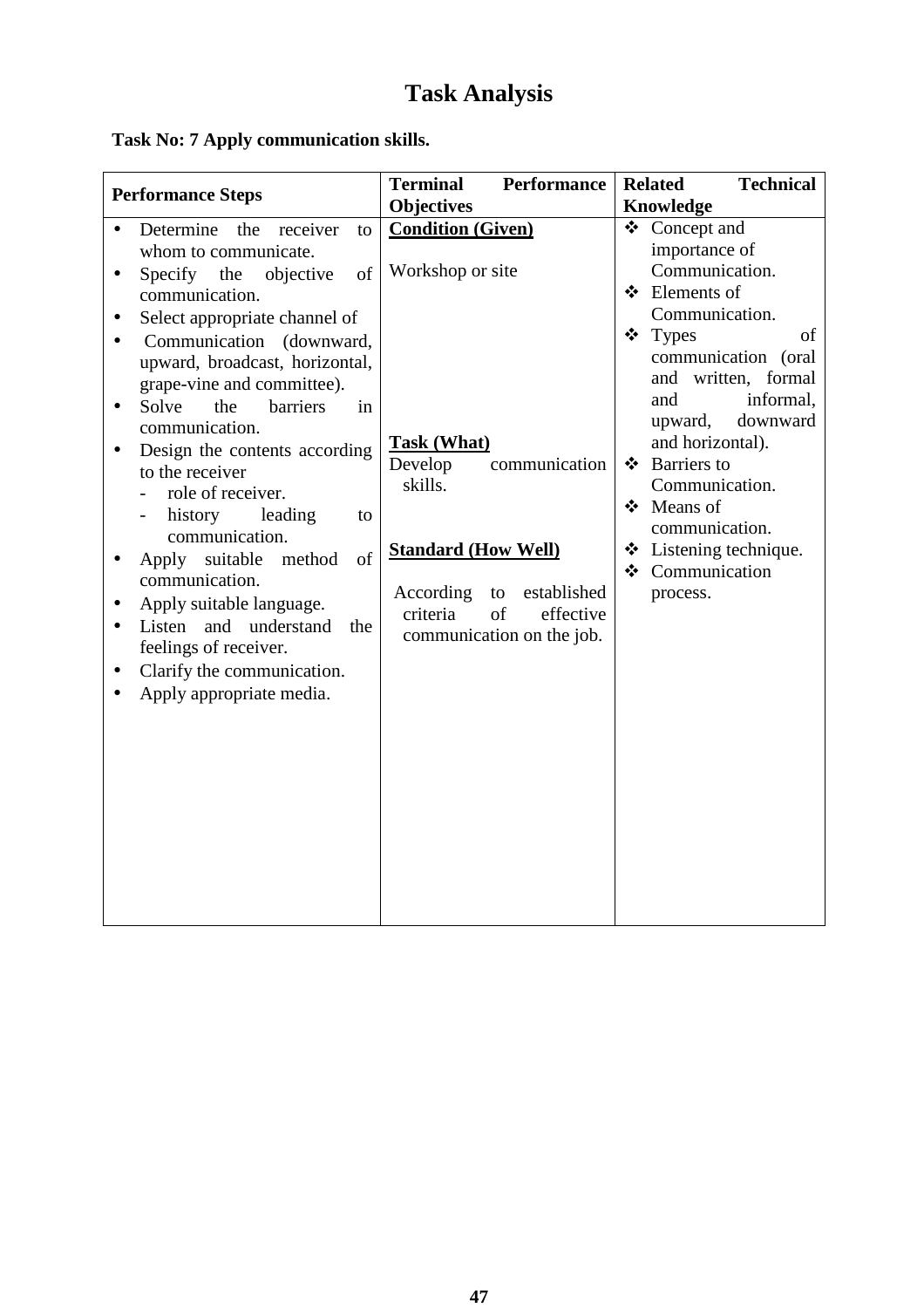# **Unit Six: First aid Service and HIV/AIDS**

This course is designed to equip the trainees with knowledge and skills on Basic First aids and HIV/AIDS concept. The course will aware the trainees about HIV/AIDS and prepare them to apply the safety precautions against HIV/AIDS. At the same time, this course will provide the basic skills and information about first aid service so that the trainees can provide such services whenever it is needed during the course of their occupation.

#### **Instructional Time required**: **20 hours at the ratio of 20:80 for theory and practicum**

#### **Competencies to be performed:**

- **Identify first aid cases**
- **Apply first aid materials**
- **Treat first aid cases**
- **Prevent/control HIV/AIDS**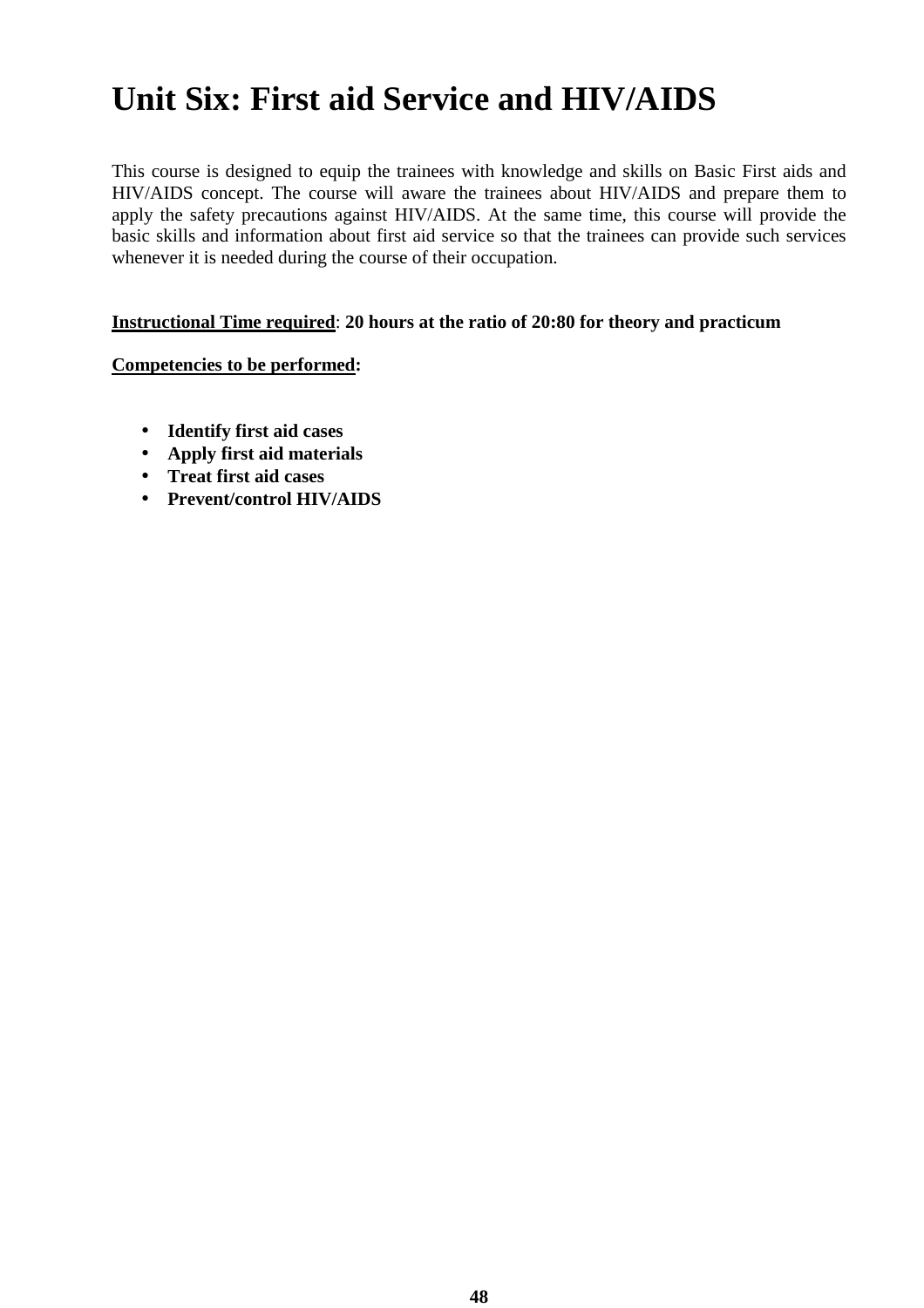### **Task No: 1. Identify first aid case**

|                                                                                                                                                                                                                                                                                                                                                                                                                                                                                                                                                                                                                                                                                                                                       | <b>Terminal</b><br><b>Performance</b>                                                                                                                                                                                                           | <b>Technical</b><br><b>Related</b>                                                                                                                                                                                                                                                                                                                                                                     |
|---------------------------------------------------------------------------------------------------------------------------------------------------------------------------------------------------------------------------------------------------------------------------------------------------------------------------------------------------------------------------------------------------------------------------------------------------------------------------------------------------------------------------------------------------------------------------------------------------------------------------------------------------------------------------------------------------------------------------------------|-------------------------------------------------------------------------------------------------------------------------------------------------------------------------------------------------------------------------------------------------|--------------------------------------------------------------------------------------------------------------------------------------------------------------------------------------------------------------------------------------------------------------------------------------------------------------------------------------------------------------------------------------------------------|
|                                                                                                                                                                                                                                                                                                                                                                                                                                                                                                                                                                                                                                                                                                                                       |                                                                                                                                                                                                                                                 |                                                                                                                                                                                                                                                                                                                                                                                                        |
| <b>Performance Steps</b><br>Define first aid service<br>$\bullet$<br>List the type of first aid<br>$\bullet$<br>cases<br>Obtain first aid kit box<br>$\bullet$<br>Check<br>the<br>necessary<br>$\bullet$<br>medicine, materials and<br>tools are available in the<br>kit box<br>Identify the condition of<br>$\bullet$<br>the patient<br>Identify the type of case<br>$\bullet$<br>that needs first aid service<br>Clear the spot<br>$\bullet$<br>Handle the patient<br>$\bullet$<br>Position the patient for<br>$\bullet$<br>first aid service<br>Provide first aid service<br>$\bullet$<br>Manage the patient to send<br>$\bullet$<br>to the nearest health post<br>or hospital<br>Take the patient to the<br>$\bullet$<br>hospital | <b>Objectives</b><br><b>Condition (Given)</b><br>Class room or work site<br><b>Task (What)</b><br>Identify first aid case<br><b>Standard (How Well)</b><br>According to established<br>criteria<br>of<br>effective<br>communication on the job. | Knowledge<br>❖ Concept and<br>importance of<br>first aid service<br>❖ Types of cases,<br>that needs to<br>be<br>treated<br>* Treatment procedure<br>and patient handling<br>process<br>$\div$ Things required to<br>provide the first aid<br>service<br>Monotance of first<br>aid service<br>Merits and demerits<br>of first aid service in<br>a place where people<br>involve<br>in<br>manual<br>work |
|                                                                                                                                                                                                                                                                                                                                                                                                                                                                                                                                                                                                                                                                                                                                       |                                                                                                                                                                                                                                                 |                                                                                                                                                                                                                                                                                                                                                                                                        |
|                                                                                                                                                                                                                                                                                                                                                                                                                                                                                                                                                                                                                                                                                                                                       |                                                                                                                                                                                                                                                 |                                                                                                                                                                                                                                                                                                                                                                                                        |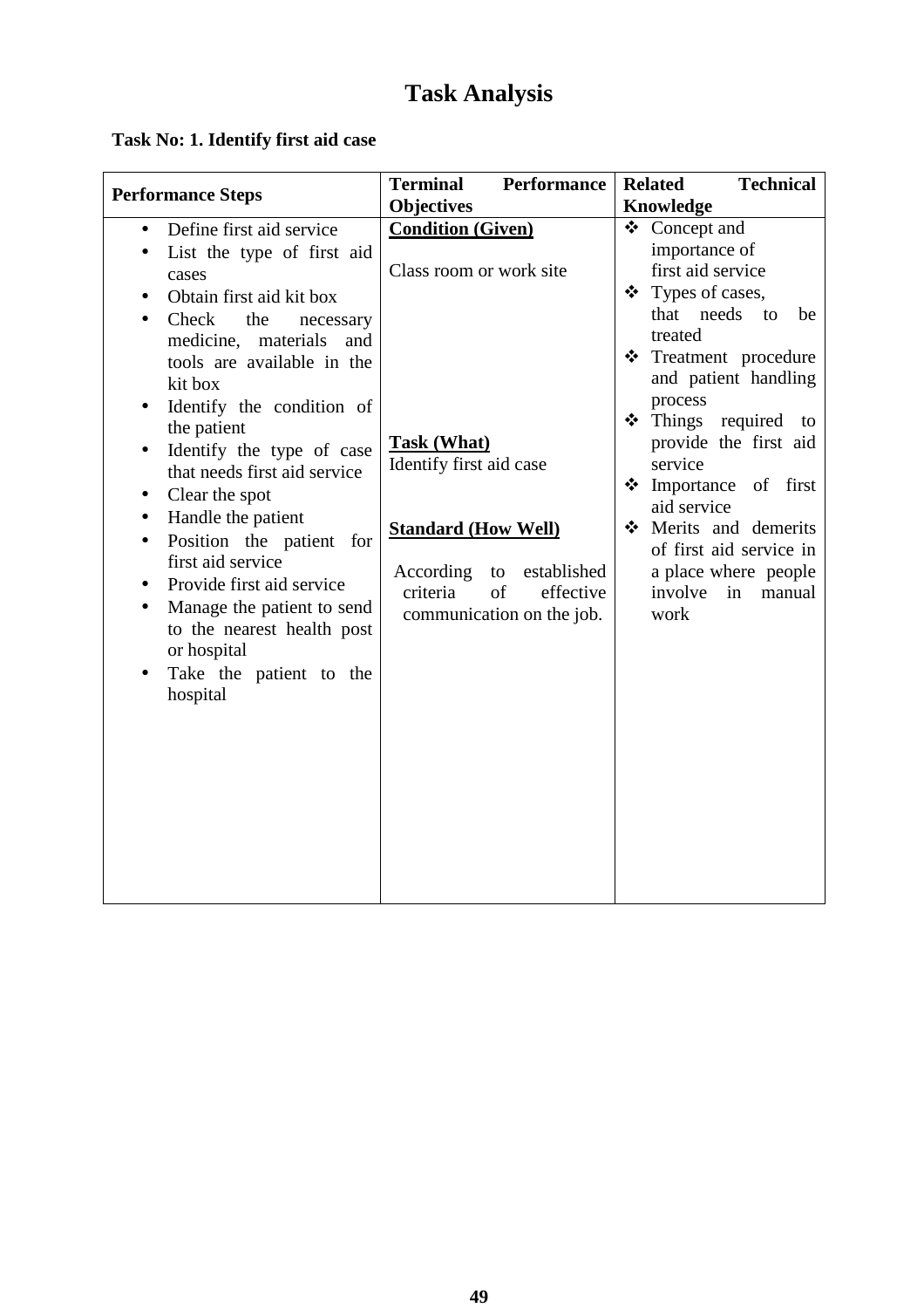|  |  |  | Task No: 2. Apply first aid materials |
|--|--|--|---------------------------------------|
|  |  |  |                                       |

| <b>Performance Steps</b>                                                                                                                                                                                                                                                                                                                                                                                                                                                                                                                                | <b>Terminal</b><br><b>Performance</b>                                                                                                                                                                                                                   | <b>Technical</b><br><b>Related</b>                                                                                                                                                                                                                                                                                                                                                                                      |
|---------------------------------------------------------------------------------------------------------------------------------------------------------------------------------------------------------------------------------------------------------------------------------------------------------------------------------------------------------------------------------------------------------------------------------------------------------------------------------------------------------------------------------------------------------|---------------------------------------------------------------------------------------------------------------------------------------------------------------------------------------------------------------------------------------------------------|-------------------------------------------------------------------------------------------------------------------------------------------------------------------------------------------------------------------------------------------------------------------------------------------------------------------------------------------------------------------------------------------------------------------------|
| Obtain firs aid kit<br>$\bullet$<br>List the materials available<br>in the kit box<br>Ensure materials are there<br>in the kit box<br>Check<br>the<br>necessary<br>medicine, materials and<br>tools are available in the<br>kit box<br>Identify the condition of<br>$\bullet$<br>the patient<br>Identify the type of case<br>$\bullet$<br>that needs first aid service<br>Clear the spot<br>٠<br>Handle the patient<br>$\bullet$<br>Position the patient for<br>$\bullet$<br>first aid service<br>Clean wounds if needed<br>$\bullet$<br>Apply ointment | <b>Objectives</b><br><b>Condition (Given)</b><br>Class room or work site<br><b>Task (What)</b><br>Apply first aid materials<br><b>Standard (How Well)</b><br>According<br>to<br>established<br>criteria<br>of<br>effective<br>communication on the job. | <b>Knowledge</b><br>❖<br>Concept and<br>importance of<br>first aid service<br>❖ Types of cases,<br>that needs<br>to<br>be<br>treated<br>❖ Treatment procedure<br>and patient handling<br>process<br>Things required to<br>❖<br>provide the first aid<br>service<br>Importance of first<br>❖<br>aid service<br>Merits and demerits<br>of first aid service in<br>a place where people<br>involve<br>in<br>manual<br>work |
| Apply antiseptic<br>Apply<br>supports<br>and<br>bandages<br>Manage the patient to send<br>$\bullet$<br>to the nearest health post<br>or hospital<br>Take the patient to the<br>hospital                                                                                                                                                                                                                                                                                                                                                                 |                                                                                                                                                                                                                                                         |                                                                                                                                                                                                                                                                                                                                                                                                                         |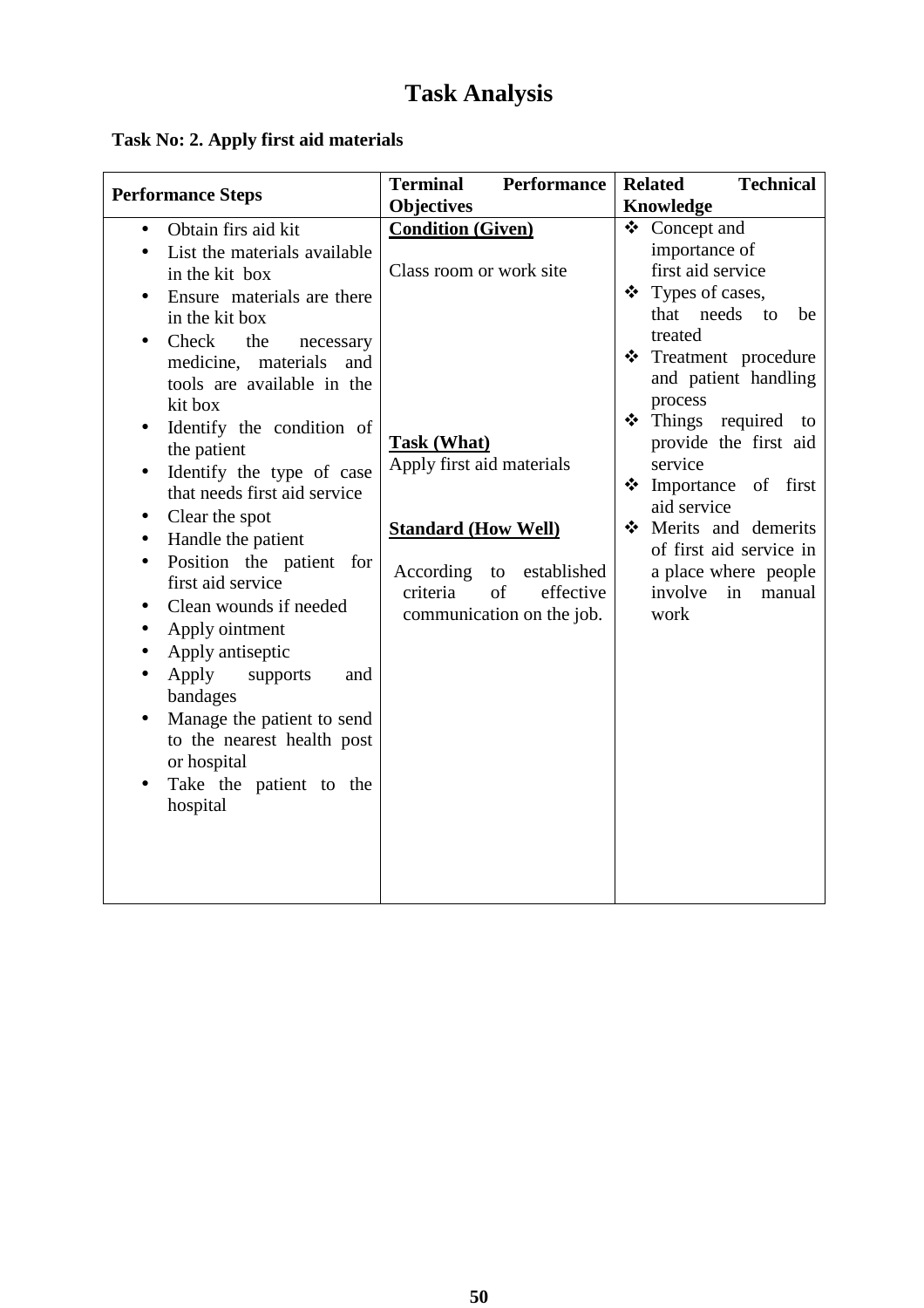#### **Task No: 3. Treat first aid cases**

| <b>Performance Steps</b>                | <b>Terminal</b><br><b>Performance</b> | <b>Technical</b><br><b>Related</b> |
|-----------------------------------------|---------------------------------------|------------------------------------|
|                                         | <b>Objectives</b>                     | Knowledge                          |
| Identify first aid case<br>$\bullet$    | <b>Condition (Given)</b>              | ❖ Concept and                      |
| Obtain first aid kit box                |                                       | importance of                      |
| Check<br>the<br>necessary               | Class room or work site               | first aid service                  |
| materials<br>medicine,<br>and           |                                       | ❖ Types of cases,                  |
| tools are available in the              |                                       | that needs<br>to<br>be             |
| kit box                                 |                                       | treated                            |
| Identify the condition of<br>$\bullet$  |                                       | ❖ Treatment procedure              |
| the patient                             |                                       | and patient handling               |
| Identify the type of case<br>$\bullet$  |                                       | process                            |
| that needs first aid service            |                                       | Things required to<br>$\cdot$      |
| Clear the spot<br>$\bullet$             | <b>Task (What)</b>                    | provide the first aid              |
| Handle the patient                      | Treat first aid cases                 | service                            |
| Position the patient for                |                                       | Monotance of first<br>aid service  |
| first aid service                       |                                       | Merits and demerits                |
| Treat wounds<br>$\bullet$               | <b>Standard (How Well)</b>            | of first aid service in            |
| Apply bandage on wounds<br>$\bullet$    | According<br>established<br>to        | a place where people               |
| Treat cuts<br>$\bullet$                 | criteria<br>of<br>effective           | involve<br>in<br>manual            |
| Treat snake bite<br>$\bullet$           | communication on the job.             | work                               |
| Treat shock<br>$\bullet$                |                                       | Sign and symptoms<br>❖             |
| Treat burn<br>$\bullet$                 |                                       | of various first aid               |
| <b>Treat drowned</b><br>$\bullet$       |                                       | cases                              |
| Treat for frost bite<br>$\bullet$       |                                       | ❖ Process to<br>control            |
| Treat for heat stroke<br>$\bullet$      |                                       | bleeding                           |
| Treat for cold stroke<br>$\bullet$      |                                       | ❖ Process for mouth to             |
| Manage for fractures<br>$\bullet$       |                                       | mouth respiration                  |
| Provide mouth to mouth                  |                                       | ❖ Resuscitations                   |
| respiration                             |                                       | process                            |
| Treat insect bites<br>$\bullet$         |                                       |                                    |
| Manage the patient to send<br>$\bullet$ |                                       |                                    |
| to the nearest health post              |                                       |                                    |
| or hospital                             |                                       |                                    |
| Take the patient to the                 |                                       |                                    |
| hospital                                |                                       |                                    |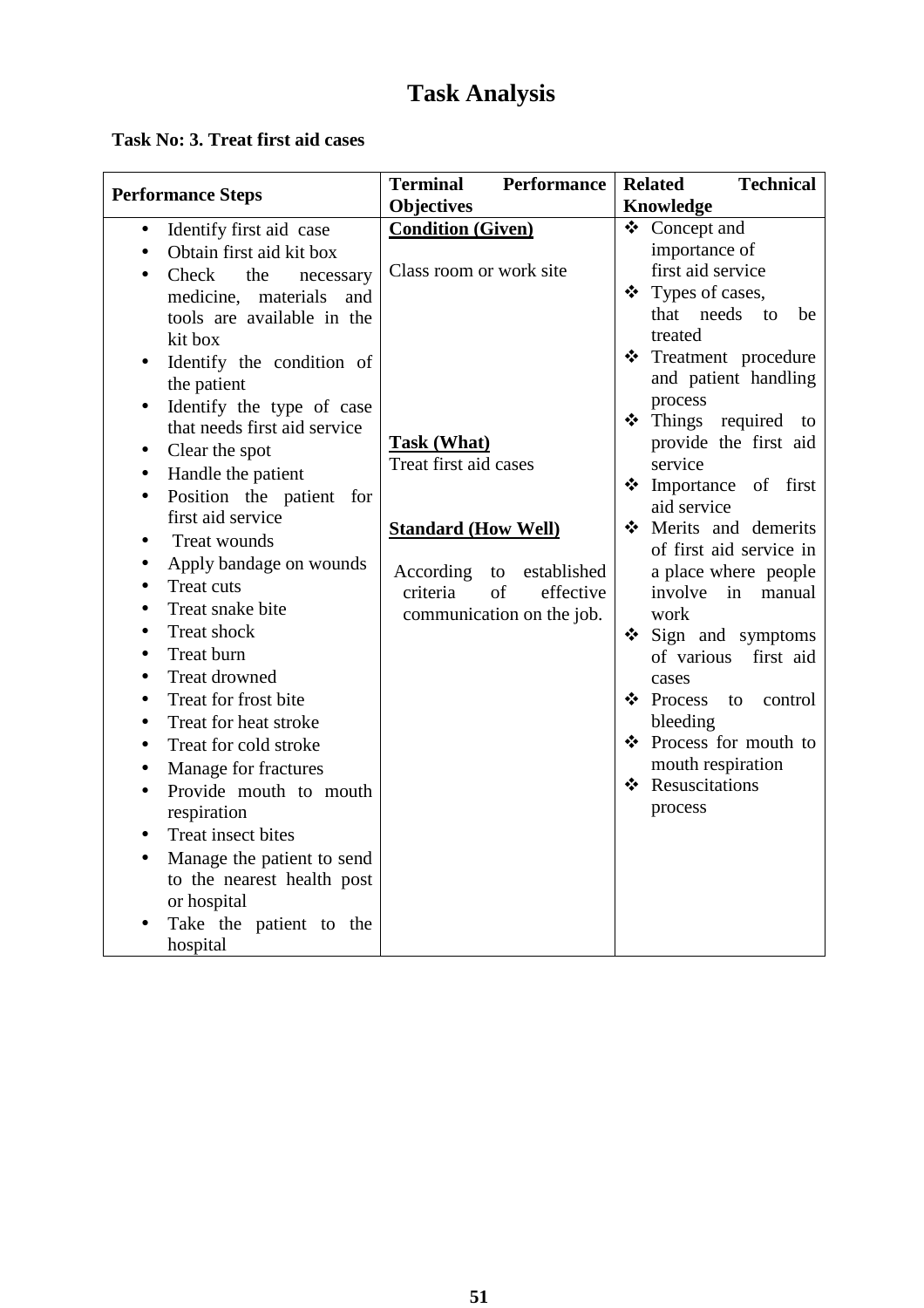#### **Task No: 4. Prevent/control HIV/AIDS**

| <b>Objectives</b>                                                                                                                                                                                                                                                                                                                                                                                                                                                                                                                                                                                                                                                                                                                                                                                                                                                              |                                                                                                                                                                                                                                                                                                                                                                                                                                                                                                                                                                                                              |
|--------------------------------------------------------------------------------------------------------------------------------------------------------------------------------------------------------------------------------------------------------------------------------------------------------------------------------------------------------------------------------------------------------------------------------------------------------------------------------------------------------------------------------------------------------------------------------------------------------------------------------------------------------------------------------------------------------------------------------------------------------------------------------------------------------------------------------------------------------------------------------|--------------------------------------------------------------------------------------------------------------------------------------------------------------------------------------------------------------------------------------------------------------------------------------------------------------------------------------------------------------------------------------------------------------------------------------------------------------------------------------------------------------------------------------------------------------------------------------------------------------|
| <b>Condition (Given)</b><br>Define HIV/AIDS<br>$\bullet$<br>Explain how HIV/AIDS<br>$\bullet$<br>Class room or work site<br>spread in the world<br>Explain the condition of<br>$\bullet$<br>HIV /AIDS in Nepal<br>Explain the signs and<br>$\bullet$<br>symptoms of HIV/AIDS<br>Obtain information to be<br>$\bullet$<br>aware of HIV/AIDS<br>Identify HIV preventing<br>$\bullet$<br><b>Task (What)</b><br>methods<br>Prevent HIV/AIDS<br>Identify the ways of HIV<br>$\bullet$<br>transmission<br>Educate people how to be<br>$\bullet$<br><b>Standard (How Well)</b><br>aware of HIV/AIDS<br>Teach to apply condoms<br>$\bullet$<br>According to established<br>Teach about the medical<br>$\bullet$<br>criteria of effective<br>condition of HIV/AIDS<br>communication on the<br>Handle HIV/AIDS patient<br>$\bullet$<br>job.<br>Follow medical instructions<br>❖ Safe sex | <b>Knowledge</b><br>❖ Definition and<br>extended form of<br><b>HIV/AIDS</b><br>❖ History of HIV/AIDS<br>$\triangleleft$ Concept and risk of<br><b>HIV/AIDS</b><br>❖ Sources of<br><b>HIV/AIDS</b><br>transmission<br>❖ Ways of HIV/AIDS<br>transmission<br>$\div$ Signs and symptoms<br>of HIV/AIDS<br>❖ Condition of<br>HIV/AIDS in Nepal<br>❖ Threats of HIV/AIDS<br>in Nepal<br>❖ Measures to be taken<br>to control HIV/AIDS<br>❖ Methods to control<br>HIV/AIDS from its<br>transmission<br>$\div$ Managing the<br>HIV/AIDS patients<br>❖ Risk of syringe<br>❖ Risk of HIV through<br>blood transfusion |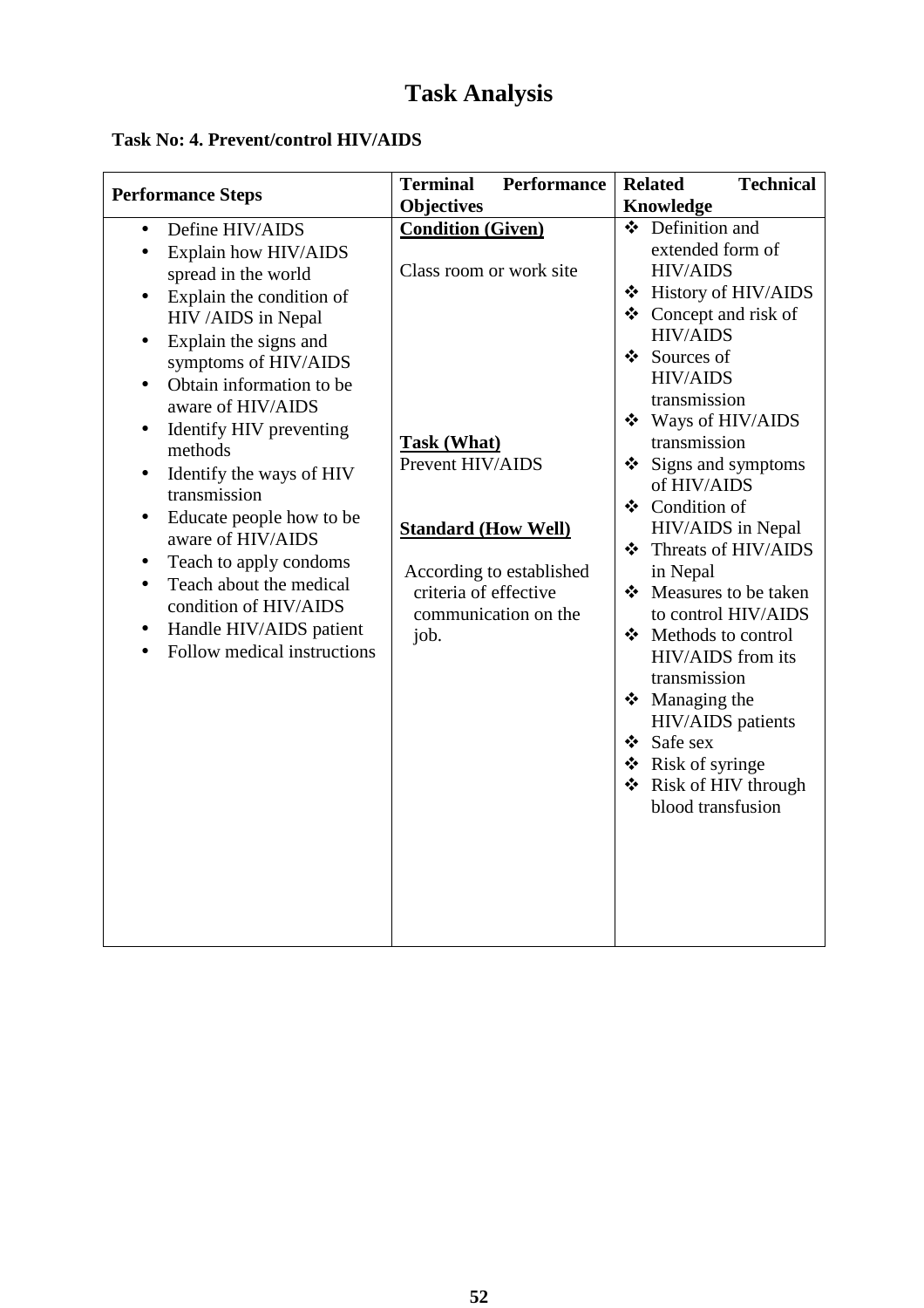## **Glossary used in the technical and vocational curricula**

**Competency:** A performance capability needed by workers in a specific area.

**Curriculum guide:** A curriculum guide is a detail resource for teachers to conduct training programs effectively. The guide intends to add the teacher in developing lesson plan, handouts, training manuals, and evaluation criteria etc, which are basic elements in the teaching learning process.

**Curriculum:** A plan for providing sets of learning opportunity to achieve broad goal and related specific objectives for an identifiable population serves by a single school center.

**DACUM:** Developing A Curriculum. DACUM is a technique that uses a group consultative process to identify the competencies relevant to a particular occupation. These competencies are then built on to form a vocational curriculum.

**Duty**: is an arbitrary clustering of related tasks in to broad functional area or general area of responsibility.

**Enabling Objectives** help teachers and students to obtain the end result of the work or lesson.

**Instructional Guide**: is a well-planned and structured document for the instructor to deliver effective instruction so that trainees can attain learning is objectives as per training standards.

**Module**: A module is defined as a specific learning material. Modules are essentially selfcontained. Self-instructional packages, with learning paced by each learner according to his/her individual ability and needs. A module covers either a single element of subject matter content or a group of content elements forming a discrete unit of subject matter or area of skills.

**Occupational Analysis**: is a process used to identify the duties and tasks that are important to workers in any given occupation. A number of alternative and acceptable approaches to occupational analysis are available.

**Program guide**: A program guide is a comprehensive resource for teachers, planners, and toplevel management for planning and implementation of any training programs.

**Program Objectives:** The objectives are set in a broad way to target to achieve mastery learning of the complete occupation.

**Related Technical Knowledge:** Knowledge is essential to perform a task/ step in complete, accurate and safe manner.

Skill: The ability to perform on occupational task with the degree of proficiency required for a given occupation

**Step:** The smallest discrete or observable aspect of a task.

**Task Analysis:** Task analysis is the process of identifying and writing down the specific skills, knowledge and attitudes that distinguish someone who performs a task competently from someone who cannot perform the task at all.

**Task:** A unit of work complete in itself that forms a logical part of on occupation. It can be broken down into discrete steps.

**Terminal Performance Objective**: The objectives set to attain at the end of the training completion. It includes condition, unit of work and standard of teaching and learning.